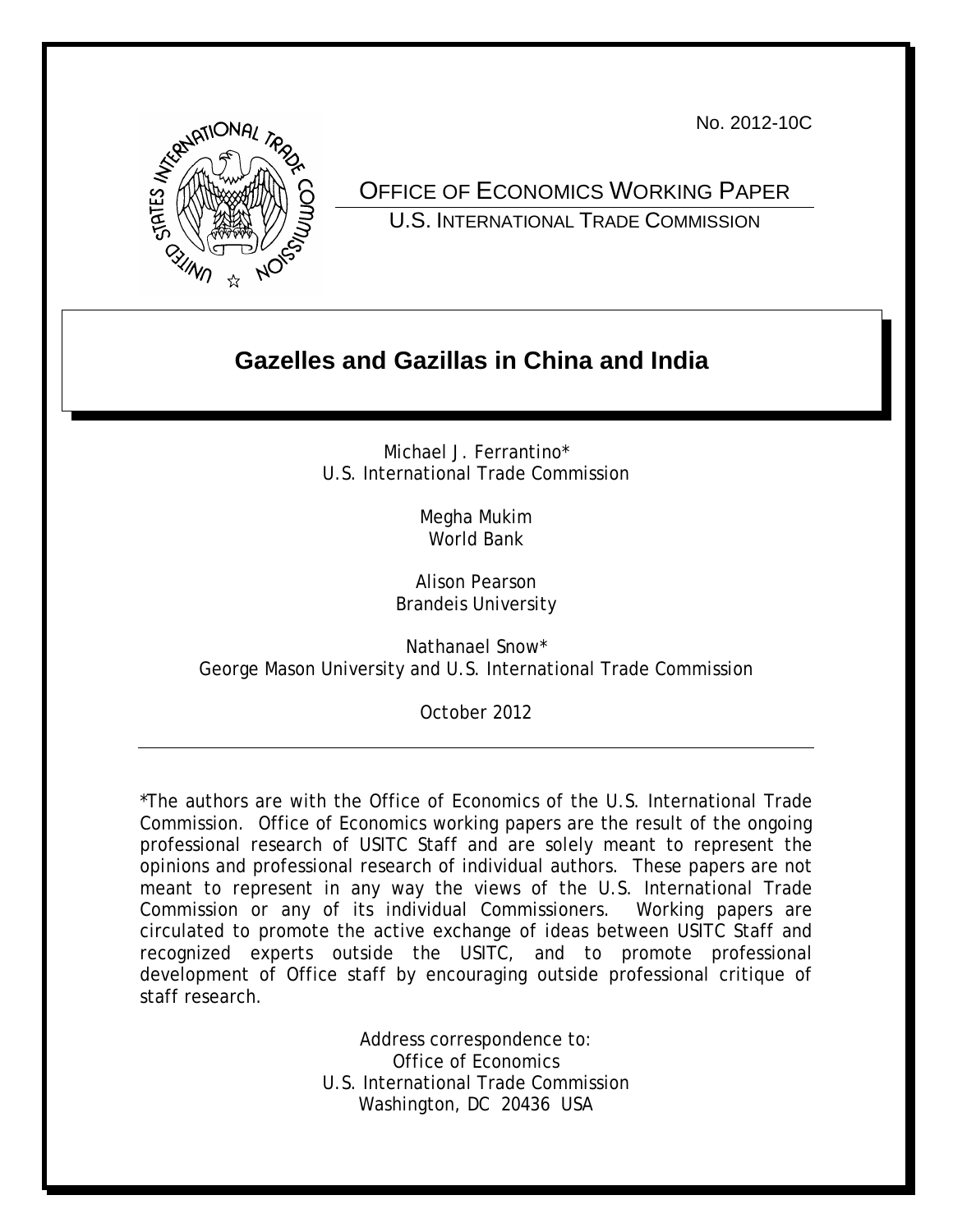# **Gazelles and Gazillas in China and India**

**Michael J. Ferrantino[1](#page-1-0)**

*U.S. International Trade Commission*

**Megha Mukim** *World Bank*

**Alison Pearson** *Brandeis University*

**Nathanael Snow** *George Mason University and U.S. International Trade Commission*

October 2012

#### **ABSTRACT**

In the literature on firm-level data, "gazelles" refer to rapidly-growing firms, which are of interest both because of their disproportionate contribution to employment and as an indicator of entrepreneurship. This paper makes three contributions: (1) It focuses on gazelles in China and India, whereas the current literature uses OECD data; (2) It examines the relationship between gazelles and exporting; (3) It focuses on "gazillas," very large firms which also grow rapidly, and which may be archetypal of the development of markets in a given country. Gazelles exist in all sectors in both China and India. On the margin, exporters of goods are more likely to be gazelles in both China and India, but many nonexporters are gazelles, suggesting that there are substantial opportunities in selling to the domestic market. In both countries, state-owned enterprises are less likely on average to be gazelles and foreign-owned enterprises are more likely, but there are significant counterexamples. Prominent gazillas in China include both foreign-invested enterprises (e.g. Foxconn), which are export-intensive, and state-owned enterprises (e.g. units of Sinopec), which focus on the domestic market. In India, gazillas are featured in both software and in recently reformed service sectors, such as telecom, where they have been key to the explosive diffusion of mobile phones in the last 20 years.

l

<span id="page-1-0"></span> $1$  The assistance of Ricky Ubee with the China data and of Lin Jones in translating Chinese firm names is gratefully acknowledged, as are the useful comments of seminar audiences at Brandeis University, Carnegie-Mellon University, Georgetown University and the U.S. International Trade Commission. The views expressed in this paper are solely those of the authors and do not represent the views of any of the institutions which employ them; in particular they do not represent the views of the U.S. International Trade Commission or any of its Commissioners, nor of the World Bank Group, its Board of Directors or the governments they represent. Contact author: Michael J. Ferrantino[: Michael.Ferrantino@usitc.gov](mailto:Michael.Ferrantino@usitc.gov)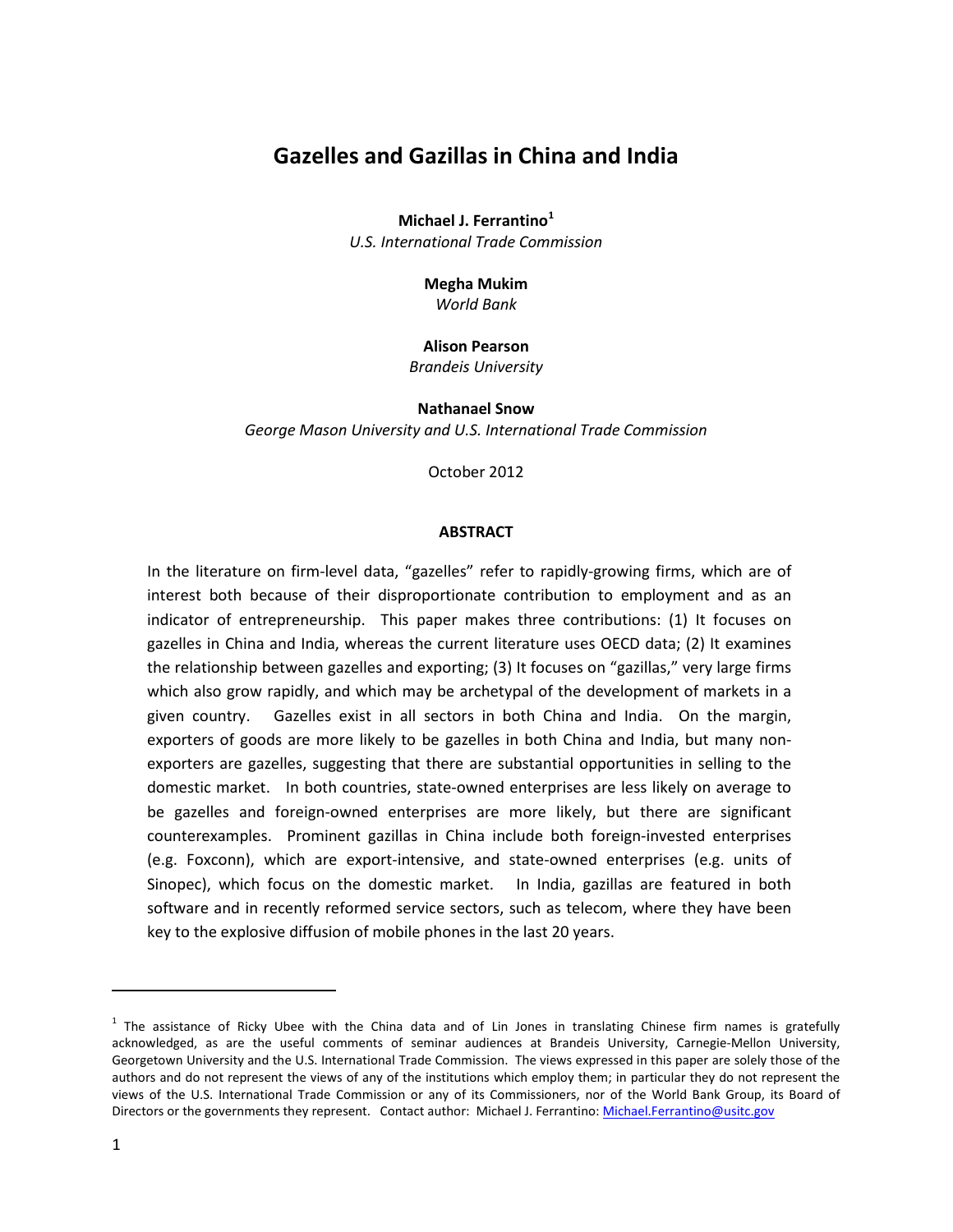## I. Introduction

In the literature on firm-level data, the term "gazelles" refers to rapidly-growing firms. Gazelles are of interest both because of their disproportionate contribution to employment and as an indicator of entrepreneurship. The idea of "gazelles" dates from the work of David Birch (Birch, Haggerty and Parsons 1993, 1994). Birch classified firms into "mice," small firms that tended to stay small; "elephants," large firms that did not grow rapidly, and "gazelles," firms that did grow rapidly and which accounted for a large share of employment or revenue growth. Gazelles are not identical with SMEs, as they include both small firms becoming large and large firms which continue to grow rapidly. A better understanding of the characteristics of gazelles, and the environments in which they thrive or fail to thrive, could lead to new insights on the conditions under which entrepreneurship thrives or fails to thrive, a matter which ought to be of great concern to policymakers.

This paper makes three contributions to the literature on gazelles. First, we focus on gazelles in China and India, using two firm-level datasets available for this purpose. There is little known about the profile of rapidly-growing firms in developing countries. To our knowledge, the literature on gazelles has so far relied on examples drawn from OECD data, and the conclusions from that literature may not generalize. We provide profiles for the two largest developing economies and are able to contrast them to some degree, though differences in coverage in the datasets pose some challenges for comparison.

Second, we examine the relationship between gazelles and exporting. Are exporting firms more likely to be gazelles? Can you be a gazelle without exporting, and if so, how? This perspective complements the extensive literature on exporting and productivity. $^2$  $^2$  Rapid growth and productivity are alternate methods of measuring firm success, which have different implications – for example, firms gaining in productivity may shed jobs, whereas rapidly growing firms are more likely to employ new workers. Moreover, measurement of firm growth, whether by revenue, employment, or some other metric, is arguably less sensitive to details of method than is productivity measurement, in particular the measurement of TFP.

Third, we introduce the concept of "gazillas," very large firms which also grow rapidly. That is, we add to the firm-level bestiary of "mice," "elephants" and "gazelles" a mythical animal, meant to denote a gazelle the size of Godzilla. Recent examples of gazillas include Apple in the United States, Gazprom in Russia, and Nintendo in Japan. While it has previously been noted that not all gazelles are small<sup>[3](#page-2-1)</sup>, we believe that the largest rapidly-growing firms in an economy may be archetypal of a number of features in the economic environment, and that the stories of gazillas are particularly informative with respect to broad national differences in economic development, as well as yielding insights into large episodes of reform and structural change. Both the Chinese and Indian data disclose the names of individual firms, unlike in most OECD firm-level data where the names are protected by confidentiality. This allows us to

l

<span id="page-2-0"></span> $2$  See Wagner (2007) for a review.

<span id="page-2-1"></span> $3$  Birch et al. (1995) identified gazelles with initial employment of 100 or more as "Superstars," while Acs, Parsons and Tracy (2008) identify a group of "super-high-impact firms" with initial employment of 500.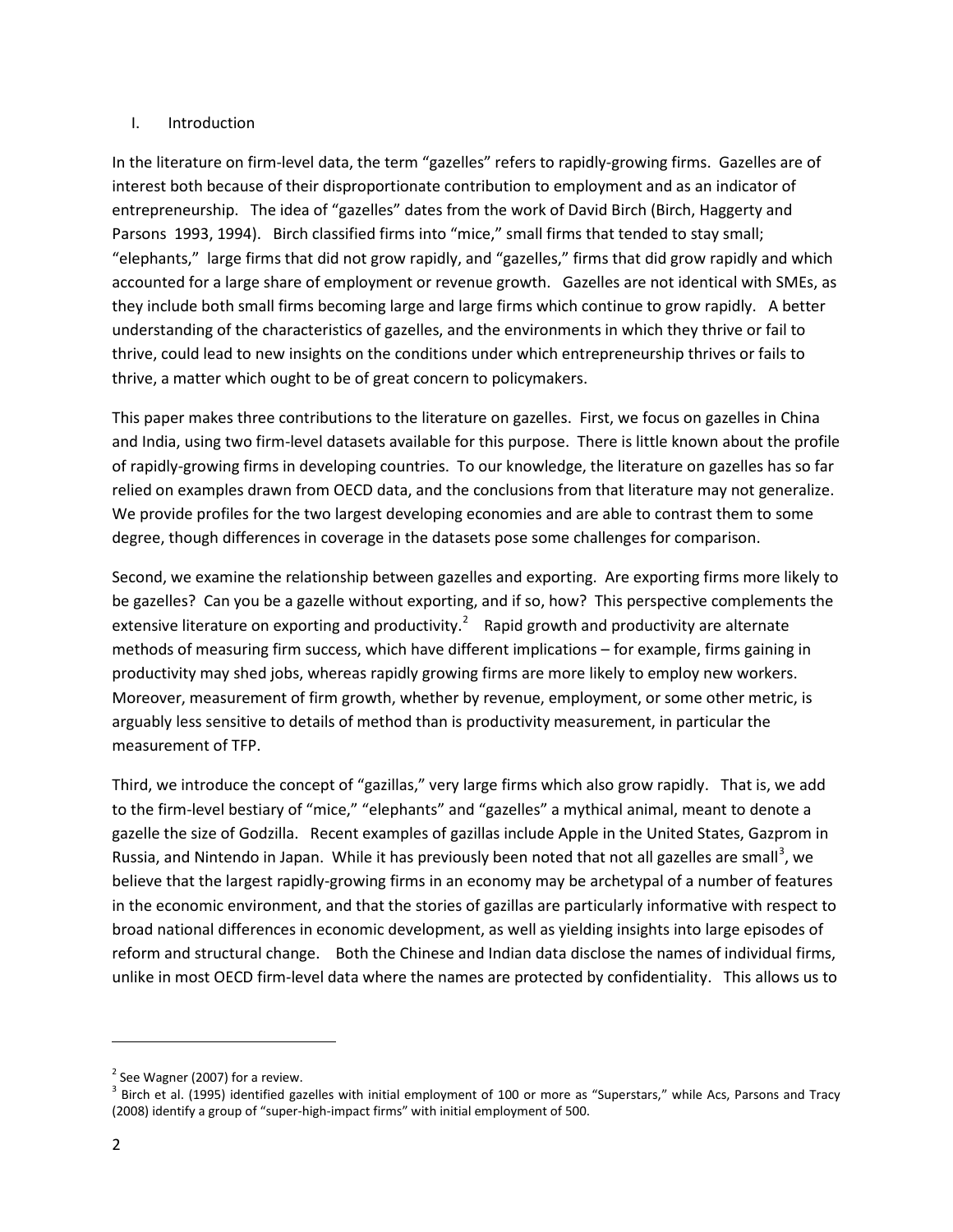identify the largest high-growth firms and develop narratives about them using open-source information.

Our principal findings are as follows: Gazelles exist in all sectors in both China and India. On the margin, exporters of goods are more likely to be gazelles in both China and India, but many non-exporters are gazelles, suggesting that there are substantial opportunities in selling to the domestic market. In both countries, state-owned enterprises are less likely on average to be gazelles and foreign-owned enterprises are more likely, but there are significant counterexamples. In India, firms affiliated with business groups such as Tata and Reliance are as likely to experience episodes of rapid growth as are foreign-owned enterprises. Prominent gazillas in China include both foreign-invested enterprises (e.g. Foxconn), which are export-intensive, and state-owned enterprises (e.g. units of Sinopec), which focus on the domestic market. In India, gazillas are featured in both software and in recently reformed service sectors, such as telecom, where they have been key to the explosive diffusion of mobile phones in the last 20 years.

The paper begins by briefly discussing gazelles and what is known about them in Section II. Section III briefly describes certain characteristics of the datasets used for China – the so-called "5 Million Renminbi" dataset of the National Bureau of Statistics, and India, the privately generated Prowess dataset of publicly traded enterprises. Section IV lays out the primary stylized facts about Indian and Chinese gazelles – their frequency, contribution to overall growth, profile with respect to age, size, and exporting status, and their sectoral and geographic distribution within Chinese provinces and Indian states and territories. Section V summarizes broad characteristics of the propensity to grow rapidly by means of probit regressions, focusing on ownership type – foreign-owned, state-owned, privately owned and variants. Section VI discusses the concept of "gazillas," identifying the principal examples of very large rapidly-growing firms in China and India and drawing out two of many possible narratives – one about telecommunications reform in India, and another about the role of state-owned enterprises in China. The final section concludes by discussing some of the many open research questions posed by what we have learned so far.

#### II. Gazelles – what do we know already?

Gazelles are rapidly-growing firms, as measured by sales, employment, output, market share or some other metric. There is no standard definition of gazelles. Henrekson and Johansson (2010), in a survey of studies done through 2009, look at some of the alternatives. Birch et al. (1995) define gazelles as establishments with at least 20% sales growth over an interval, starting from a base-year revenue of at least \$100,000. This growth rate corresponds approximately to a doubling of revenues every four years. An alternative is to sort firms by growth rates and declare the top x% to be gazelles. This alternative does not allow for time variation in the percentage of gazelles. Other alternatives supplement growth rate with age (only young firms can be gazelles) or employment impact (an index number taking into account firm size and the absolute number of jobs created, as in Acs, Parsons, and Tracy (2008). We define gazelles as firms that double their real sales during a four-year period.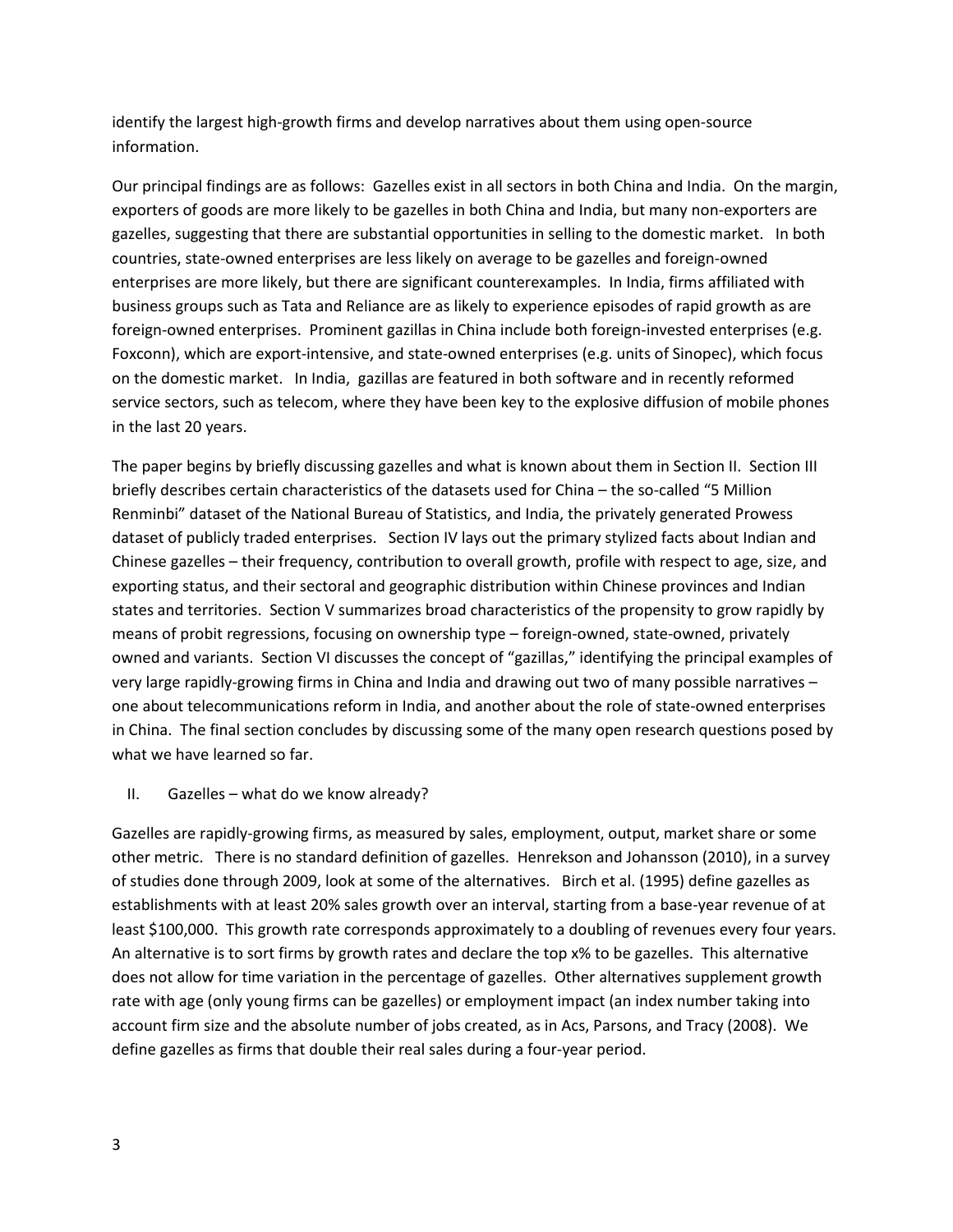The studies reviewed by Henrekson and Johansson (2010) all use data from OECD countries, including the United States, United Kingdom, Canada, Germany, France, Italy, the Netherlands, Spain, Sweden, or sub-regions thereof. A number of stylized facts appear frequently across studies:

• *Gazelles generate a large share of net jobs, or sales*, or whichever metric is being considered. This is of course in part an artifact of the way gazelles are defined. However, the skewness of the contribution to growth among firms is often striking; for example, Acs, Parsons and Tracy (2008) report that "high-impact firms," accounting for 2 to 3 percent of the total, account for almost all new jobs in the economy. This is particularly notable because the firms are not chosen for size, but include many small firms. More than one study finds that gazelles account for more than 100 percent of net job generation economy-wide. This is possible because net job creation among "mice" (small firms that stay small) and/or "elephants" (stagnating large firms) can be negative.

Earlier research by Birch (1979) found that small and medium-sized enterprises (SMEs) generated a disproportionate number of new jobs. This finding has been widely publicized, and frequently repeated in American political discourse. Most U.S. presidents have at some time or other declared that SMEs are especially good at generating jobs, and that the government ought to look out for their interests, either by active support or by getting out of their way depending on the political philosophy applied. However, any unique link between SMEs and job creation turns out to be fragile, as has frequently been pointed out (Brown et al. 1990), Davis et al. 1996, Haltiwanger and Krizan 1999, Neumark et al. 2011, Haltiwanger et al. 2010). There are several reasons for the broken link. First, many SMEs stay small and do not generate a lot of jobs. Second, many SMEs exit the market, thus destroying jobs on net. This explains the redirection of the search for a link between "special firms" and job growth from SMEs to gazelles.

- *Gazelles tend to be younger on average than other firms.* The age of firms tends to be correlated with firm size; many SMEs are young or new firms, while larger firms are older almost of necessity, since it takes time to grow. Haltiwanger et al. (2010) demonstrate that for U.S. firms, there is no systematic relationship between firm size and growth once age is controlled for.
- *Small firms are disproportiately represented among gazelles,* but *some of them are also large.* As noted earlier, both Birch et al. (1995) and Acs, Parsons and Tracy (2008) identify the presence of gazelles in the largest size class they consider – firms with 100+ employees and 500+ employees respectively. Our focus on "gazillas" is a further development of this feature of the data, facilitated by the fact that individual firm names are disclosed in both the Chinese and Indian data.
- *Gazelles appear in all sectors, though they are more prevalent in some sectors than others.* For studies using OECD manufacturing data, there does not appear to be a marked trend for electronics or other stereotypically "high tech" sectors to contain a higher proportion of gazelles than other manufacturing sectors. For studies including firms from the entire economy, there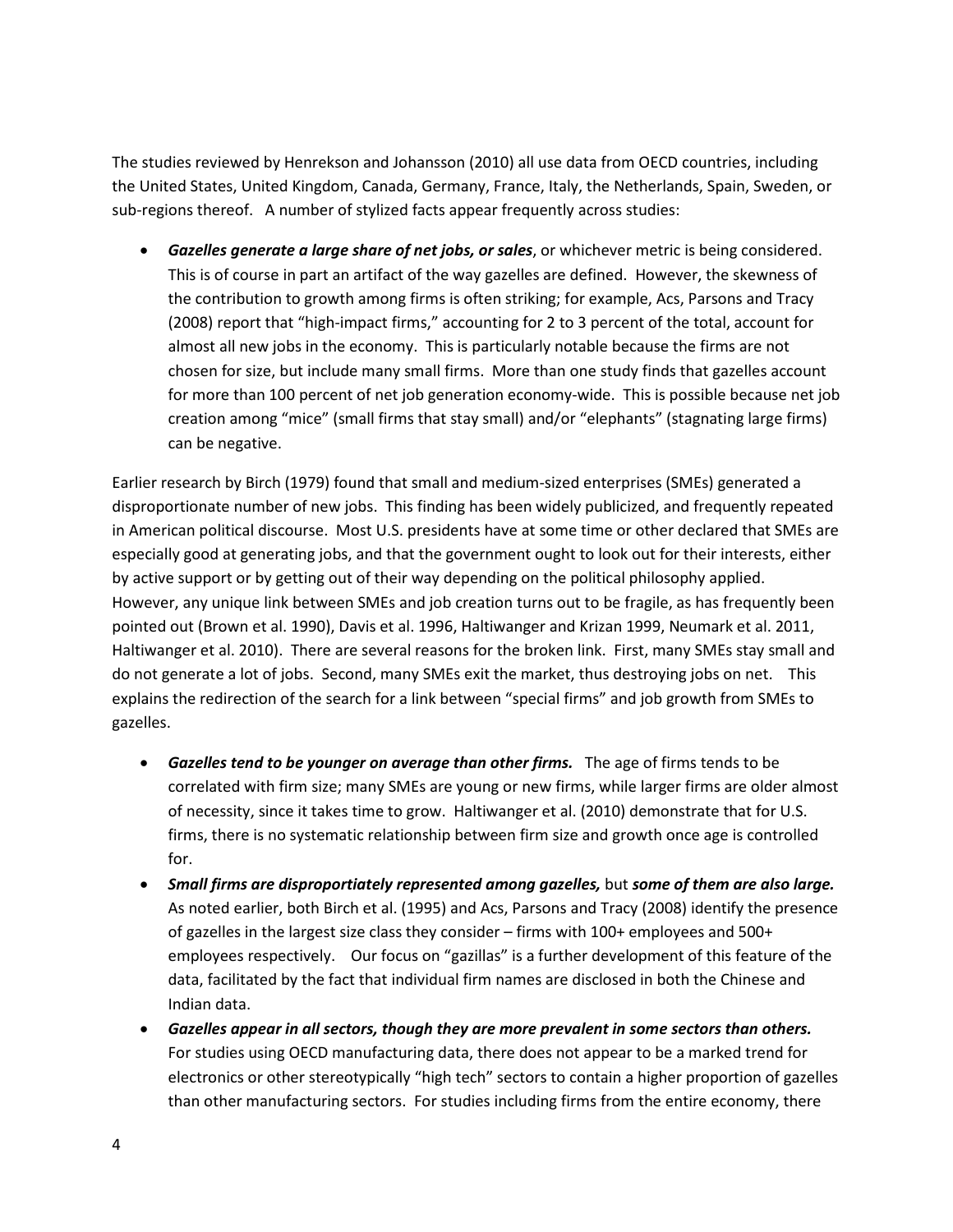may be a propensity for service firms to be over-represented in the population of gazelles relative to manufacturing firms.

A relatively less explored issue noted by Henrekson and Johannson is the question of whether rapid growth is "organic" or "acquired." Organic growth involves more sales and employment within the same firm or establishment, while acquired growth proceeds by mergers and acquisition. It is thought that organic growth may be is more likely to promote employment, while acquired growth may be more characteristic of mature industries and more likely to promote productivity. This issue arises in an indirect form in our study – some of our Indian firms are parts of larger "industrial groups," whose growth we do not measure directly. Some of our Chinese gazelles turn out on inspection to be pieces of larger enterprises, for example subsidiaries of Sinopec or PetroChina. Foreign-owned gazelles in India and China are of course pieces of larger companies headquartered in another country. In each case we measure the growth of the part rather than the whole.

## III. Data

For our purposes, gazelles are defined as firms that double their real (deflated) sales during any fouryear window in the available data. That is, for the period 2002-2006, if (sales<sub>2006</sub>/sales<sub>2002</sub>) > 2 or more, an enterprise is considered to be a gazelle for that period. Over longer periods, any given firm is likely to have episodes when it is a gazelle and episodes when it is not.

Indian firm level data was obtained from the Prowess database collected by the Centre for Monitoring the Indian Economy, and is drawn from company balance sheets and income statements. Alfaro and Chari (2009) describe the database for the period 1988-2005, and detail strengths and limitations of the database. For that period, about one-third of the firms in Prowess were publicly listed in financial markets, and the sample accounted for more than 70 percent of industrial output, 75 percent of corporate taxes, and 95 percent of excise taxes collected by the Government of India. This gives a rough idea of the coverage in Prowess – our sample may vary somewhat since it includes additional firms added from 2006-2008. Prowess is intended to cover the organized sector, firms for which financial reports are available, and does not include the informal sector.

Chinese firm level data was originally collected by the National Bureau of Statistics for their Annual Survey of Industrial Enterprises. The survey includes all corporate industrial enterprises with annual revenue of at least 5 million RMB from their principal business activity. A corporate industrial enterprise is defined as a firm that is established legally with its own name, possesses assets and assumes liabilities independently, and is financially independent. An enterprise is considered industrial if it engages in the extraction of natural resources, or processing, manufacturing, or repair of mineral and agricultural products. Thus enterprises that operate in most service sectors are excluded.

The Chinese and Indian data will be used for comparison throughout the paper, so a few key differences in the way they were created should be noted. The Indian dataset includes firms in all sectors, including various services, and the Chinese dataset is restricted to industrial sectors as defined above. The Indian dataset includes data from 1989 to 2008, a longer time period than is available for China, which is only usable from 1999-2008. While China has fewer years available, it has many more firms per year than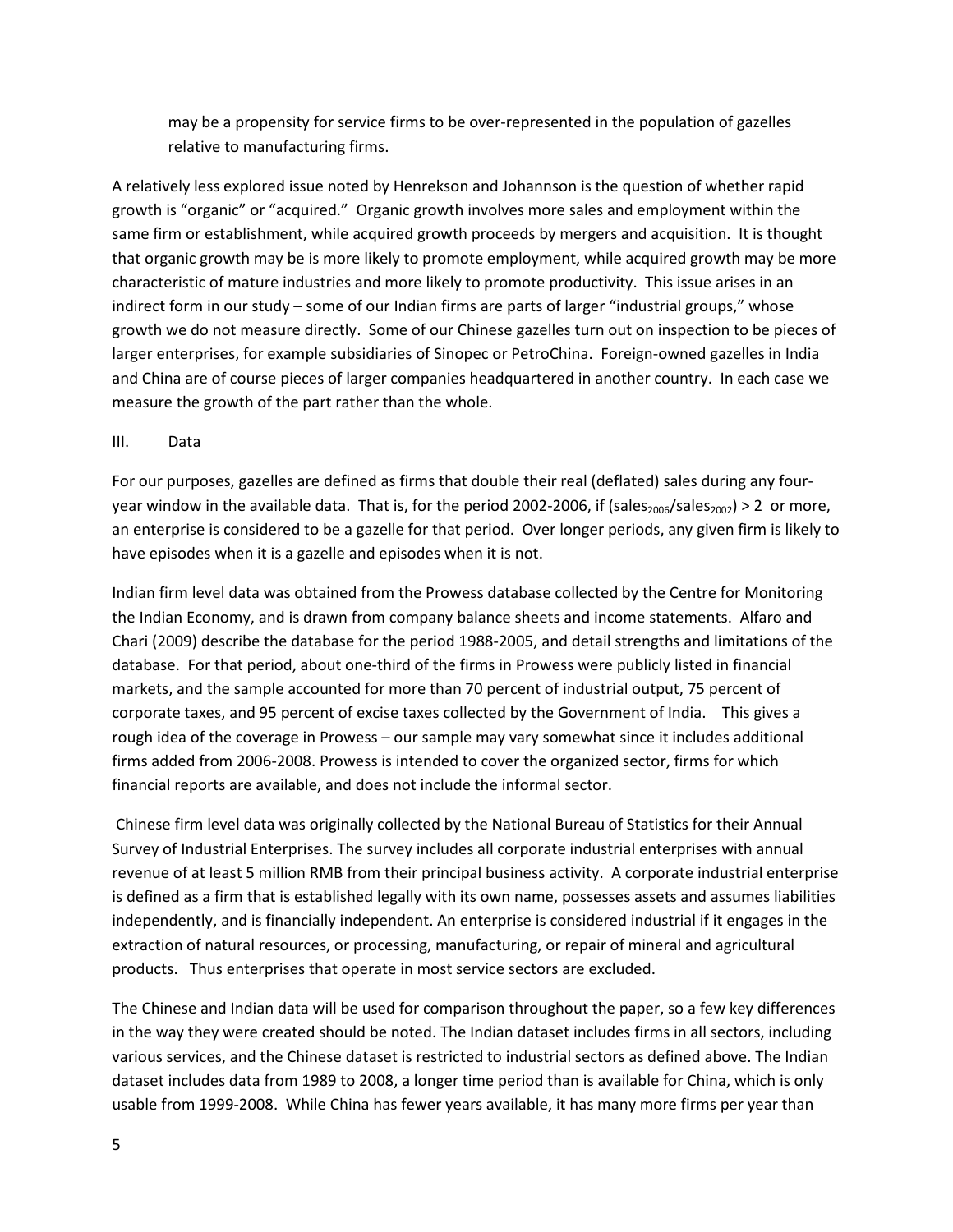India. There are 596,249 firms included in the Chinese dataset. Because we are defining gazelles by using four year periods, we need revenue for the first and fourth year in order to identify a firm as a gazelle. When this restriction is taken into account, the Chinese dataset is able to use 89,585 firms at minimum for a period and 196,095 firms at maximum. India, by contrast, has only 21,270 firms in total, with 1,358 firms as the minimum in a period and 4,713 firms as the maximum.

For the purpose of analyzing the datasets, the revenues of the firms were converted using industry specific deflators to constant 2000 local currency. In order to compare the sizes of the firms, these revenues were converted to constant 2000 USD, using the contemporary exchange rate. All other analysis was done in constant 2000 local currency.

Figure 1 compares the distribution of the size of firms in terms of revenue for the Indian and Chinese data.<sup>[4](#page-6-0)</sup> As seen , the Chinese dataset includes a higher proportion of smaller firms (\$1-\$5 million) than the Indian dataset. The Indian dataset still has some firms that are smaller (\$1-\$5 million), but also includes more medium sized firms (\$10-\$25 million). This difference in distribution is probably due to the way firms were selected to be in the datasets. The Chinese dataset has a cutoff on the low end, thereby it includes many small firms (Five million constant 2000 RMB is about 600,000 constant 2000 USD.). The Indian dataset, on the other hand, was selected from publically listed firms, which are probably larger and more established than the average firm in India, causing the dataset to have a greater proportion of medium sized firms. Over time, the distribution of firm sizes in China shifts slowly to the right, indicating growth of firms at all sizes, while the left tail of the distribution for India becomes substantially thicker over time, indicating that the firms added to Prowess over time are likely to be smaller than the ones added earlier.

## IV. Stylized facts

a. Prevalence of Gazelles

Figure 2 illustrates the frequency of gazelles in the Chinese data, illustrating both how the frequency changes over time and comparing it to Chinese export data as a macroeconomic benchmark. In Figure 2a, the share of gazelles in each four-year window rises from 10.4 percent in 1999-2002 to 22.1 percent in 2001-2004, and then declines to 13.1 percent in 2004-2007. $^5$  $^5$  We do not use the 2008 data because of completeness issues. An immediate question is whether this inverted-U pattern is an artifact of the construction of the dataset, or whether it reflects some underlying pattern such as acceleration and deceleration in growth of the Chinese manufacturing sector. In Figure 2a, we use growth rates in Chinese (nominal) merchandise exports as a rough proxy for the growth of manufacturing. Both the 5

 $\overline{\phantom{a}}$ 

<span id="page-6-0"></span> $<sup>4</sup>$  Note that the buckets chosen here are not in equal intervals, but instead chosen so that the distributions would be easy to</sup> see.

<span id="page-6-1"></span><sup>&</sup>lt;sup>5</sup> Due to changes in procedures at China's National Bureau of Statistics, there are substantially more firms in the database from 2004 onwards. The number of firms observable in each window (i.e. for which revenues are available in the first year and the last year) increases steadily from 75,421 for 1999-2003 to 123,157 for 2003-2007, and then sharply to 196,095 in 2004-2008. Since this discontinuity only affects the last point in Figure 2, we think it most likely that the inverted U-shape for the presence of gazelles does in fact represent a macroeconomic phenomenon rather than an artifact of data collection.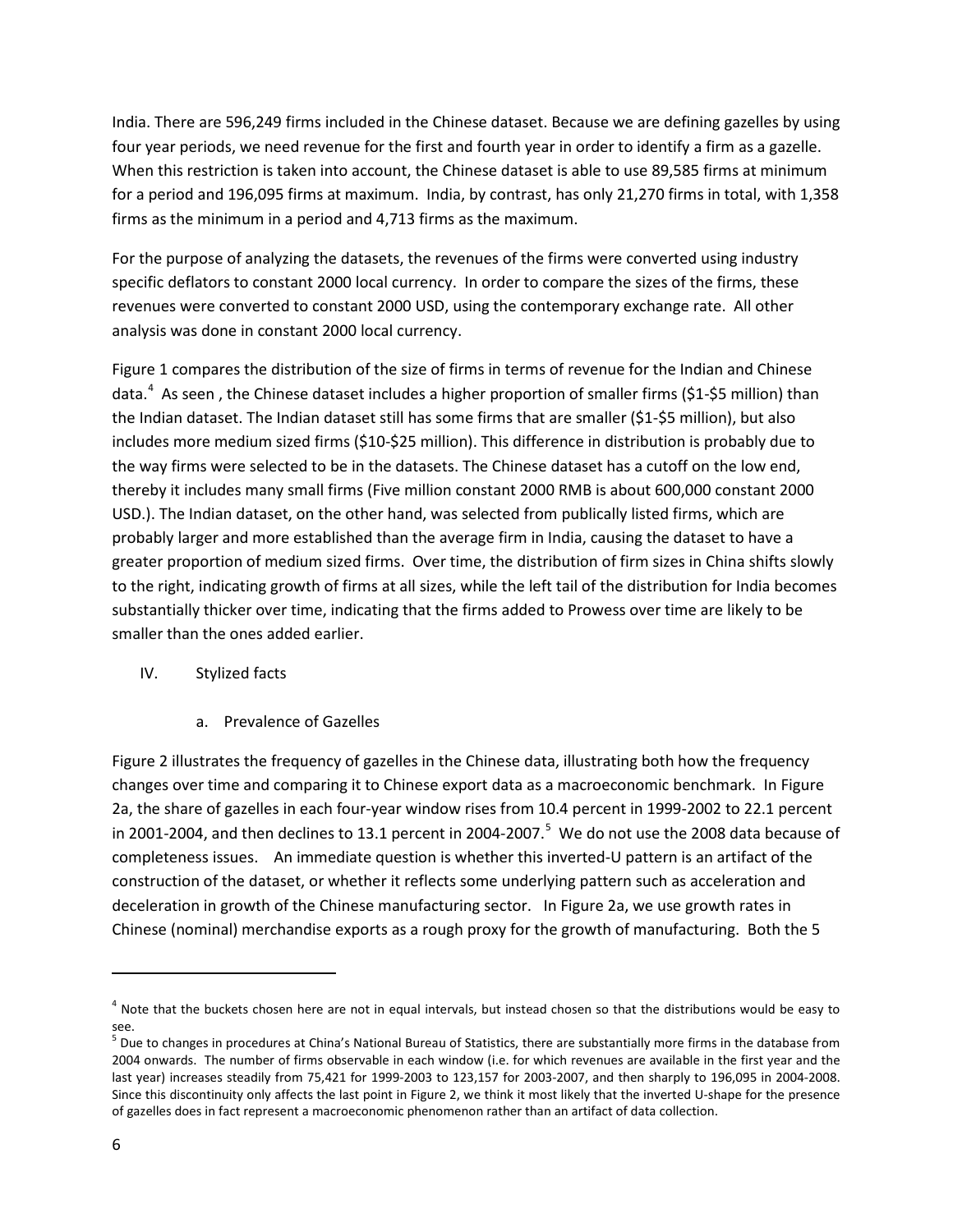Million RMB dataset and Chinese exports are dominated by manufacturing. These data show a similar pattern as the gazelle data, with the peak one year later (2002-2005 for trade). This suggests that the time variation in the propensity of firms to "gazelle" is in large part macroeconomic, and that period dummies are thus appropriate when we do regressions.

Figure 3 shows a similar pattern with respect to Indian gazelles. Broadly, these data show that gazelles are rare in the pre-reform period, but become much more common thereafter. The reform period is conventionally dated as beginning in July 1991, shortly after the onset of the government of Prime Minister P.V. Narasimha Rao and Finance Minister Manmohan Singh. The first three four-year windows thus are at least partly influenced by the pre-reform period, and the share of gazelles in the Prowess dataset ranges from 2 to 5 percent. After the onset of reform, the propensity to gazelle accelerates sharply – 21.1 percent of firms in the 1993-1996 window are gazelles. Gazelles become less common in the late 1990s, dropping to an 8.4 percent share in the 1996-1999 window. Thereafter, rapidly growing firms become more prominent, with the share steadily increasing to 27.6 percent in 2005-2008. Since new firms enter the Prowess dataset at a rapid rate year-by-year, either because they are true entrants or because Prowess obtains financial data on them, the number of recorded gazelles increases even more dramatically, from 301 in 1996-199 to 1,661 in 2005-2008. The figure also shows that the share of gazelles moves with GDP growth (the correlation coefficient of the two series is .85) and that the share of gazelles is more volatile than GDP growth (the coefficient of variation of the former is .55, while that of the latter is .27).

We have six windows in common for China and India, the ones spanning 1999-2002 to 2004-2007. For that period of time, the average share of gazelles in the respective datasets is 15.3 percent for China and 16.9 percent for India. These percentages are fairly similar. The differences between the datasets should be borne in mind here – the data for India includes services while China mostly does not. The China data includes more small firms which may have a better chance of gazelling. More notable is that at the end of 2007 (and through 2008) the share of rapidly growing firms was rising in India but declining in China.

## b. Contribution of Gazelles to overall growth

Next, we ask how skewed is the distribution of revenue growth for the firms in each of our samples. We know by definition that gazelles account for a disproportionate share of revenue growth, and that in the OECD studies a small firms can account for a very high share of revenue growth or employment growth. Figure 4 shows the impact of gazelles in the China sample. The left panel contrasts the real revenue growth in each window for gazelles and non-gazelles. To be a gazelle, one has only to have 100 percent revenue growth in a window, but in aggregate the group of gazelles in each window grows by 218 to 290 percent, that is, they triple or quadruple their revenue. The right panel shows the share of revenue growth in each window which is accounted for by non-gazelles. In general, 10 to 20 percent of the firms in the China sample account for 30 to 70 percent of the revenue growth, but this skewness varies substantially over time. In 2001-2004, when manufacturing was growing most rapidly, 22.1 percent of firms accounted for 72.3 percent of real revenue growth. By 2004-2007, the revenue growth of both gazelles and non-gazelles has risen, and the relative importance of gazelles has become less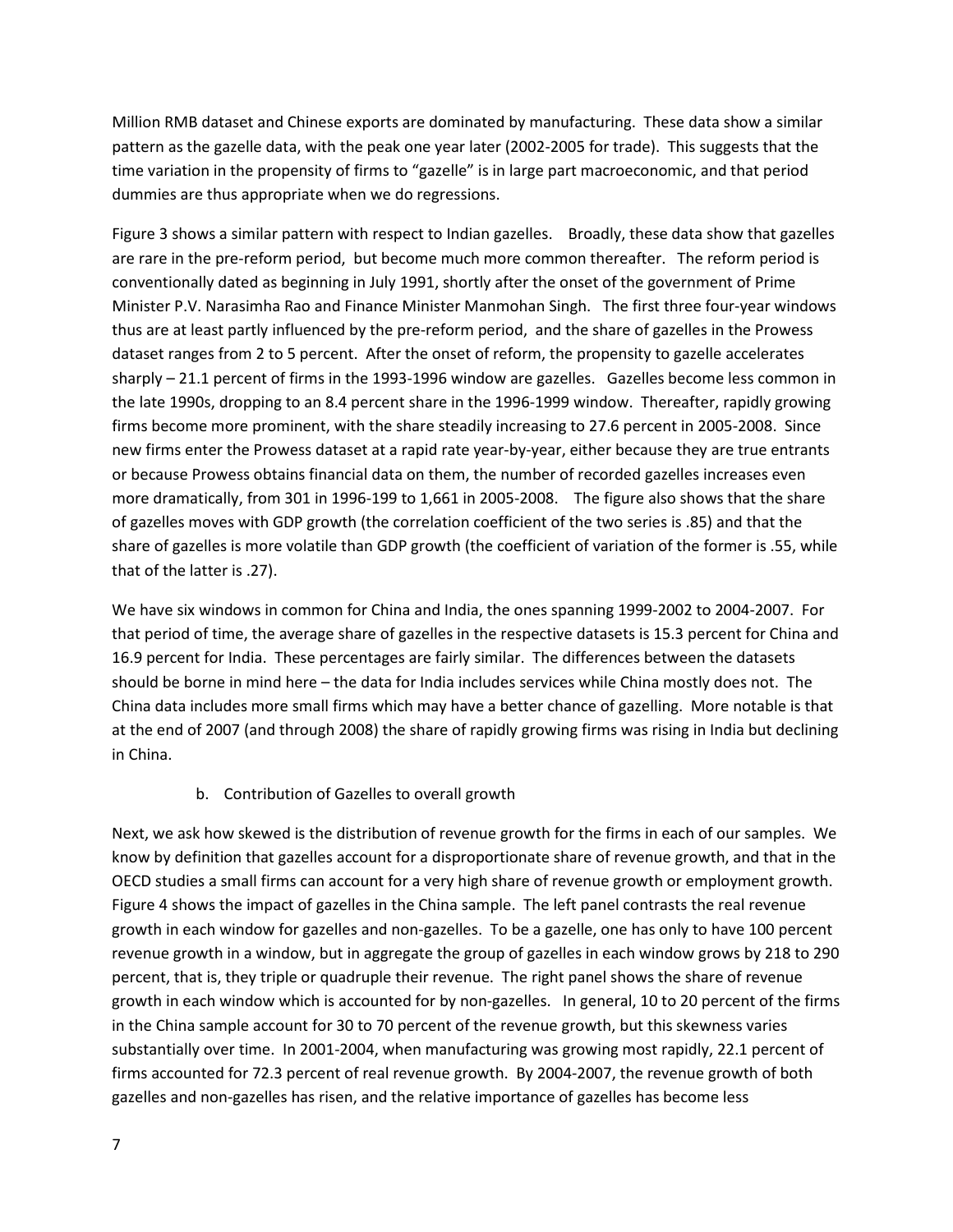pronounced, with 13.1 percent of firms accounting for 31.5 percent of revenue growth. The acceleration of revenue growth in 2004-2007 is in tension with the deceleration in export growth shown above, suggesting that many of these firms are selling to the domestic market. We will explore this later.

In India, the difference in performance between gazelles and non-gazelles is much more striking, as illustrated in Figure 5. Over the 17 available windows, the aggregate real revenue growth of gazelles fluctuates in a range from 178 percent to 251 percent. The big difference is the very sluggish performance of non-gazelles. For the windows from 1989-1992 through 1992-1995, which largely include the pre-reform period, aggregate real revenue growth of the firms in Prowess is negative. There is also negative growth in the windows 1995-1998 through 1997-2000. That is, there are a small number of gazelles in the earlier periods, and though their performance is outstanding, they are not enough to create aggregate growth. Since aggregate sales growth in these periods is negative, the share of gazelles in total sales growth is undefined. Not until the window 1998-2001 is aggregate sales growth in Prowess significantly positive. During the two windows spanning 1999-2003, Indian gazelles,(approximately 11 percent of the total firms in Prowess, account for more than 100 percent of sales growth, because the "elephants" and "mice" in the rest of the Prowess dataset are contracting. By 2002-2005, the growth of non-gazelles in India is on a steady upward trend, reducing the relative contribution of gazelles. Thus, in the last window (2005-2008), 27.6 percent of the firms are gazelles, and they contribute only 44.1 percent of the revenue growth.

## c. Gazelling, Exporting Status, and Age

In China, exporters are more likely to be gazelles, but many gazelles are not exporters. The stylized facts are presented in Table 1. The analysis for China is constrained to four of the six windows, because export data is missing for 2006 and 2007. Over the period 2002-2005, 37.9 percent of exporters have undergone an episode of rapid growth, as compared to 29.3 percent of the non-exporters. This is also true on a year-by-year basis, though the difference between exporters and non-exporters is generally only about three percentage points (e.g, 19.4 percent vs. 16.2 percent in 2002-2005). So while exporting is associated with rapid growth on average, it is not necessary for rapid growth. In any given window, non-exporting gazelles outnumber exporting gazelles by 2 to 1 or more (e.g. in 2002-2005 there were 11,699 non-exporting gazelles and 6,137 exporting gazelles). This result is striking since most of the firms in the Chinese data produce merchandise that in principle could be exported (the data do not encompass service exports).

In India, non-exporting firms are more likely to be gazelles than exporting firms. Non-exporting firms are twice as likely to be gazelles as exporting firms (Table 2). It is important to note that the Prowess dataset contains a lot of service firms, but a similar tabulation for manufacturing firms only (not shown) shows that there is no significant difference between exporting and non-exporting firms in their propensity to grow rapidly.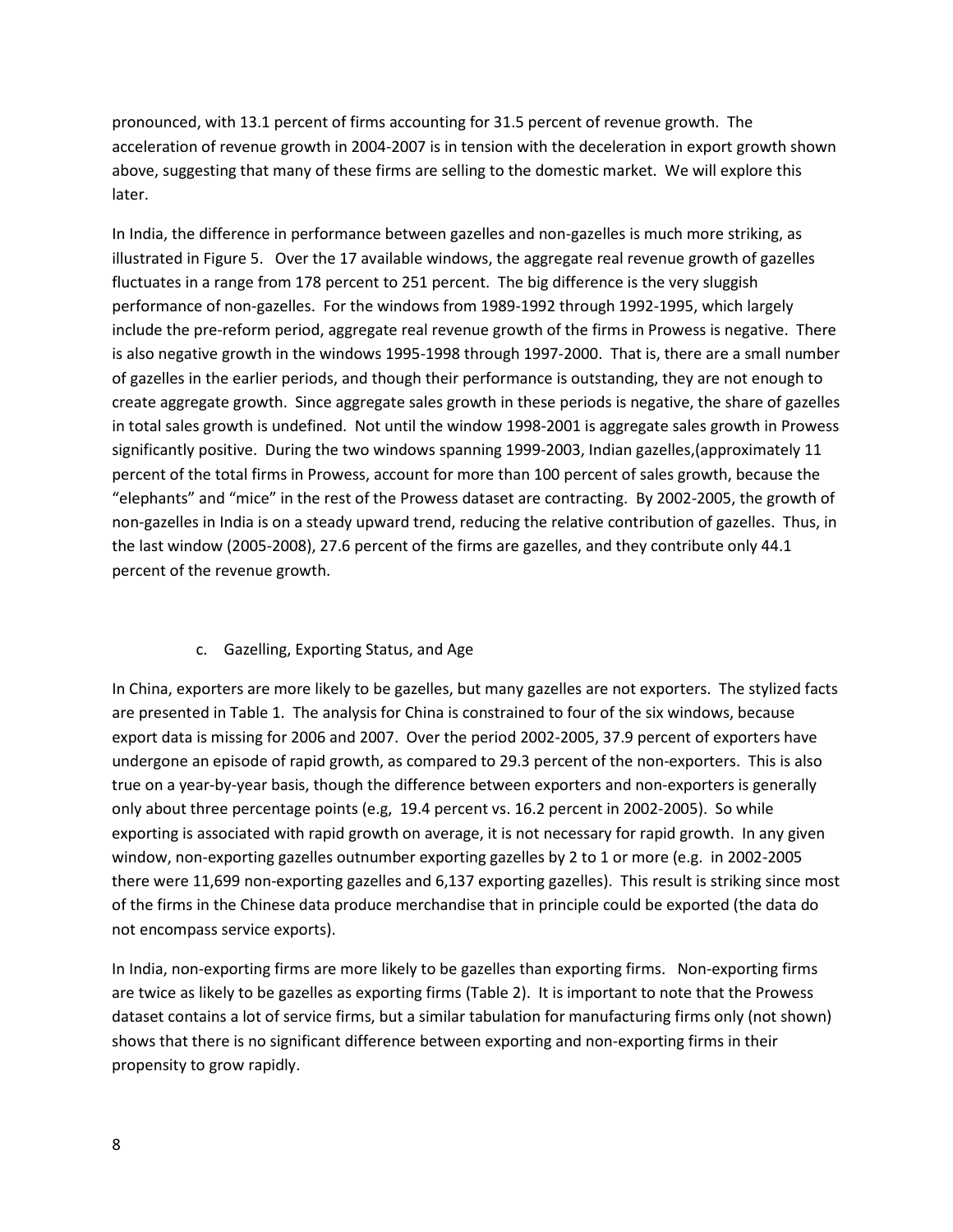The OECD literature tells us that younger firms are more likely to grow rapidly. This also is true for China and India. We look at China and India differently (NB this is work-in-progress). For China, we consider the age of the firm at the time of the first year of the window. Since there are only six windows, age is a partial proxy for the historical time the firm was founded. For example, 10-year-old firms in our sample were founded in the period from 1989-1994, during China's "third generation" of Communist Party leadership following Tiananmen Square**.** For India, where we have a longer time period, we sort out the firms according to the year they were founded, using broad time periods evocative of India's history. We begin by doing cross-tabulations of gazelle status, exporting status, and age. This will help to motivate the probit regressions presented later on the likelihood of being a gazelle. It also helps to illustrate the point that many firms grow rapidly without exporting, even though they produce an exportable good.

In this section, we categorize a firm as a gazelle if it has undergone one or more episodes of doubling firm growth in any period. Similarly, a firm is classified as an exporter if it has ever been observed exporting **.** Firms may start and stop growing fast. The period of gazelling need not be the period of exporting.

Table 3 shows the distribution of Chinese firms by age, exporting, and gazelle status. The median age of a firm in the Chinese dataset is about 8 years, and the median age for gazelles is about 6 years. The prevalence of gazelles is significantly higher for firms 25 years and younger. Among firms 10 years old or less, 17.7 percent have undergone at least one episode of gazelling, as opposed to about 6 percent for firms 26 years old or more. More than half of the gazelles do not export. As an illustration, in 2004-2007 there were 7,605 gazelles that exported and 18,035 gazelles that did not export, so that 70 percent of all rapidly-growing firms sell to the domestic market. This is striking since the firms are mostly goods-producing goods firms that could export in principle, and China is known as an export powerhouse. A further examination of Table 6 suggests that for firms of a similar age, gazelles are more likely to export than non-gazelles, but not by much.

In India, the association of newer firms with gazelling holds for the post-Independence period (Table 4). 27.5 percent of the firms established during the license Raj era (1948-1990) are gazelles, compared to 59.7 percent in the immediate post-liberalization era (1991-2000) and 63.8 percent in the globalized era. Notably, firms in the pre-Independence era are more likely to have been gazelles than firms established in the immediate post-Independence area. Since our data are from 1989 onward, this suggests that firms established under British rule were more likely to be successful in finding growth opportunities from reform than firms that were founded in the days of Jawaharlal Nehru and Indira Gandhi. As can be seen, the requirement of a clear exporting/non-exporting status shrinks the sample size dramatically. drop in the share of exporters reported most likely reflects an increase in the number of services firms.

d. Sectoral profile

To facilitate comparison of the China and India datasets on a sectoral basis we concord both of them to 2-digit ISIC, and then aggregate the sectors into bundles. This primarily involves concording the Chinese industry categories to ISIC since the Indian ones are already ISIC-based. We develop categories suitable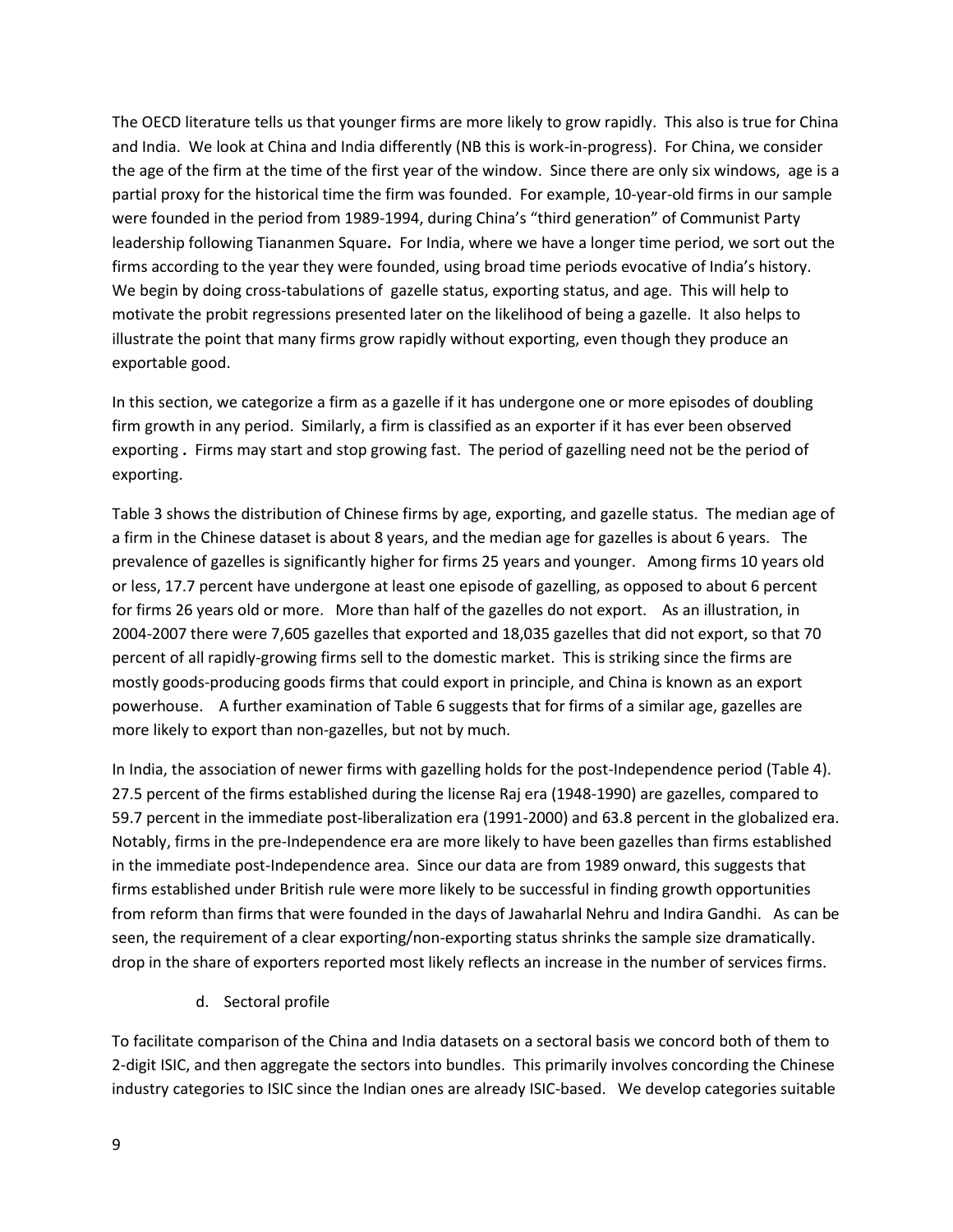for China, which is mostly manufacturing, and then apply the same categories to India, labeling the additional sectors available for India as "Services." Then we disaggregate services for India.

Figure 5 shows the intensity of gazelles by broad industry and time period. The peak observed in the aggregate for 2001-2004 applies to all the sectors. There is significant variation across the sectors in the likelihood that any individual firm is a gazelle, which is fairly consistent across time periods. Electronics and related equipment (ISIC 30-32) is in first place, but not by as much as one would think given its prominence in exports. Measuring at the peak, where the dispersion is widest, the share of electronics firms which are gazelles is equal to that for vehicles, parts, and repair, at about 31 percent. The auto industry in China is mostly domestically oriented. The likelihood that firms in these sectors gazelle is almost twice that for chemicals, which is closely tied to the petrochemical industry in China, and much higher than for utilities and recycling.

In order to examine the relationship between gazelling and exporting further, we tabulate the propensity to export by 2-digit sector. Note that because data on exporting is unavailable for some years, we can only calculate this share for four of the six windows. We present the results of this tabulation by ISIC Rev. 3 in Table 5. Using the share of gazelles that have ever been observed to export, we find that over 65 percent of gazelles export in furniture, apparel, telecom equipment, and computer and office equipment. At the other extreme, almost no gazelles in utilities (electricity, gas, steam and hot water supply) export, as is to be expected. However, only 20-25 percent of gazelles export in basic metals and non-metallic mineral products, only 15-20 percent in paper and publishing, only 11 percent in petroleum refining and coke, and only about 5 percent in coal and metal ores. Though we have not yet cross-tabulated these by ownership type, it is likely that the exporting and non-exporting gazelles split strongly, with the exporters being predominantly foreign-invested enterprises (FIEs) and the nonexporters being state-owned enterprises (SOEs). It may also be the case that the exporting gazelles are more likely to be in the eastern coastal provinces while the non-exporting gazelles are more likely to be out west.

Such a pattern, if confirmed, is strongly suggestive of two paths to success in China – one for exportoriented FIEs and another for domestically-oriented SOEs. This may have further implications for political economy, and the tensions between market-oriented Westernizing tendencies and planningoriented tendencies which abound in Chinese politics.

Turning to India, we begin by looking at a sectoral distribution comparable to that for China (Figure 6), with the addition of services as marked by the thick blue line. As in China, the overall share of gazelles in all sectors moves up and down together with macroeconomic conditions. Given the length of the time period, there is no permanent sorting among the manufacturing sectors, but rather a succession. Transport equipment firms flourish in the early 1990s immediately after reform, utilities firms around 2000, and extractive industries and electronics most recently. The secular trend of services to be more successful in gazelling than most of the manufacturing sectors is most notable, becoming pronounced after 2005. In 2005-2008, 40 percent of service firms in Prowess are gazelles, as compared to 12 percent in transport and 13 percent in chemicals. On top of the fact that service firms are more likely to be gazelles, a lot more of the firms in Prowess are service firms over time (Figure 7). With the share of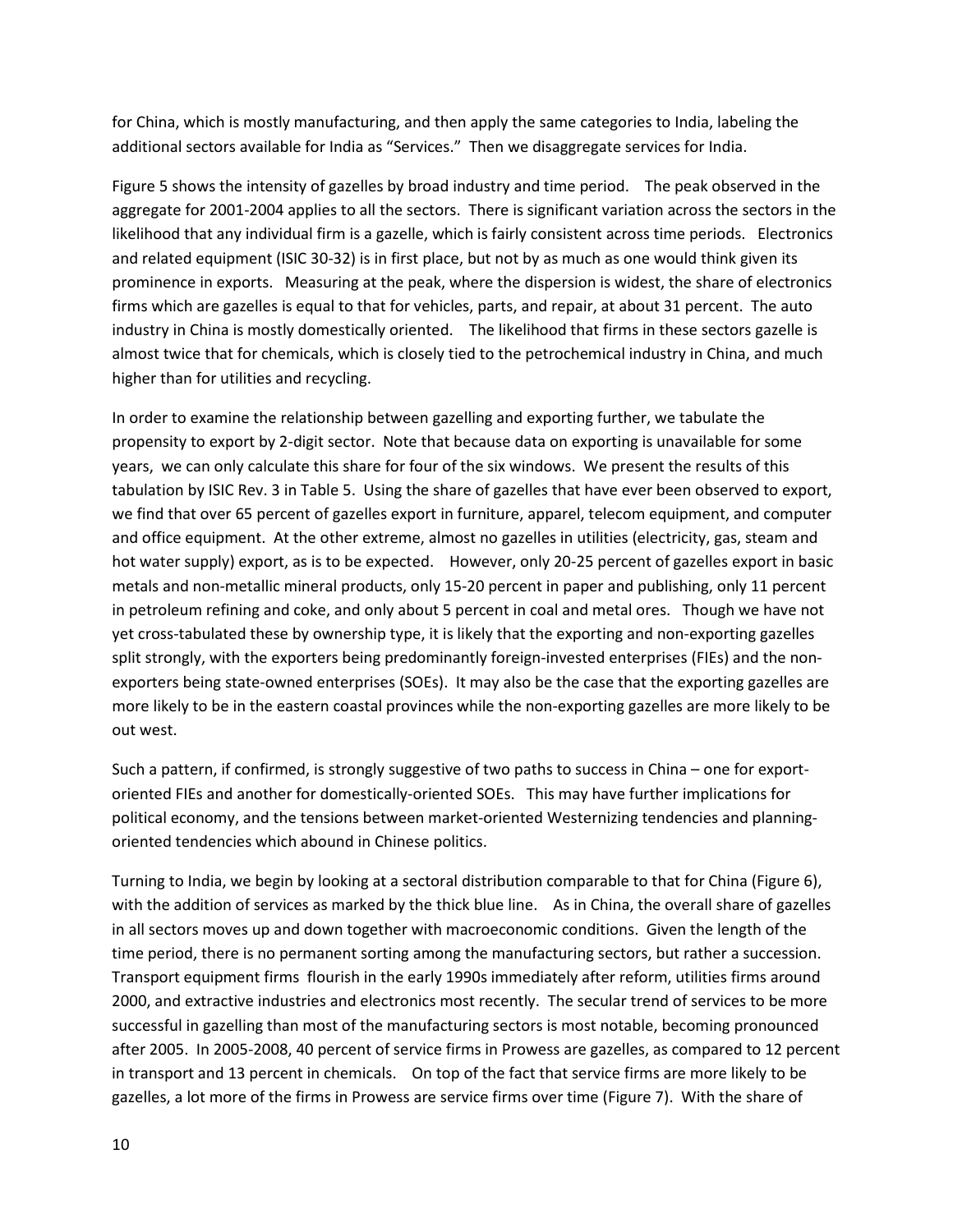service firms in Prowess growing from 15 percent to 33 percent over the observable period, and the likelihood of a service firm being a gazelle increasing from 16 percent to 40 percent, the overall share of services in the population of gazelles increases from 18 percent to 51 percent.

## e. Geographic profile

In looking at geography, we classify firms as a gazelle according to whether they have ever undergone a period of doubling of real revenues in a four-year window. Since our time frame is longer for India than China, this gives us higher figures for India which are not necessarily indicative of greater entrepreneurship or dynamism. In Figure 8, we show the intensity of gazelling in China, dividing the provinces into three groups – the top third in red, the next group in blue and the regions with the smallest share of gazelles in black. These are broadly similar to what economists familiar with China might expect - gazelles are more frequent on the coast and infrequent in the far West, the Northeast and the southeastern provinces bordering Vietman, Laos and Myanmar. There are a couple of exceptions to this pattern. An island of central gazelling in Sichuan, Chongqing and Hunan shows up clearly, along with Inner Mongolia, Shanxi and Hebei. Of the three large coastal centers, Fujian (32.4 percent ranks first, and Guangdong (29.0 percent of firms are gazelles) clearly outperforms Shanghai (25.6 percent) and Beijing/Tianjin (21.0 percent). Zhejiang (27.1 percent) does not rank quite as high as one might expect.

The question arises as to whether we can see evidence of China's "Going West" policy in the data on gazelles – are the shares of gazelling in the West catching up to those in the East? We address this on a preliminary basis in the following section.

Similarly, the geographic profile of gazelling in India is shown in Figure 9. The top regions for gazelling are Haryana, Andhra Pradesh, Gujarat, Chhattisigarh and Delhi. Some of the remoter regions have no firms which have ever been gazelles (Jammu and Kashmir, Nagaland) or even no firms in the Prowess dataset. Each of the most rapidly growing regions has a significant commercial center (Chandigarh in Haryana, shared with Punjab; Hyderabad in Andhra Pradesh; Ahmedabad in Gujarat; and Raipur in Chhattisigarh). Notably, three of the top five states with the most gazelles also rank in the top five in economic freedom according to the Cato Institute (2011), with Gujarat ranking  $2^{nd}$ , Andrhra Pradesh  $3^{rd}$ and rising, and Haryana 4<sup>th</sup> among the 20 states which are ranked. The four least free states (Bihar, Uttarkhand, Assam and Orissa) are all among the bottom third in gazelling. The rank correlation for the 20 states with scores between gazelling and economic freedom is .51, suggesting a strong link between subnational policy and entrepreneurship.<sup>[6](#page-11-0)</sup> This is even more striking considering that the ranks are for 2009 only, while the data on gazelling go back to 1989, and suggests that the policy differences between Indian states may be persistent. The exception is Chhatisgarh, with a lot of rapidly growing firms but

 $\overline{\phantom{a}}$ 

<span id="page-11-0"></span> $6$  One important difference in policies across states that could affect firm growth are labor policies which affect the ease which with firms can lay off workers or shut down (Hasan and Jandoc 2012).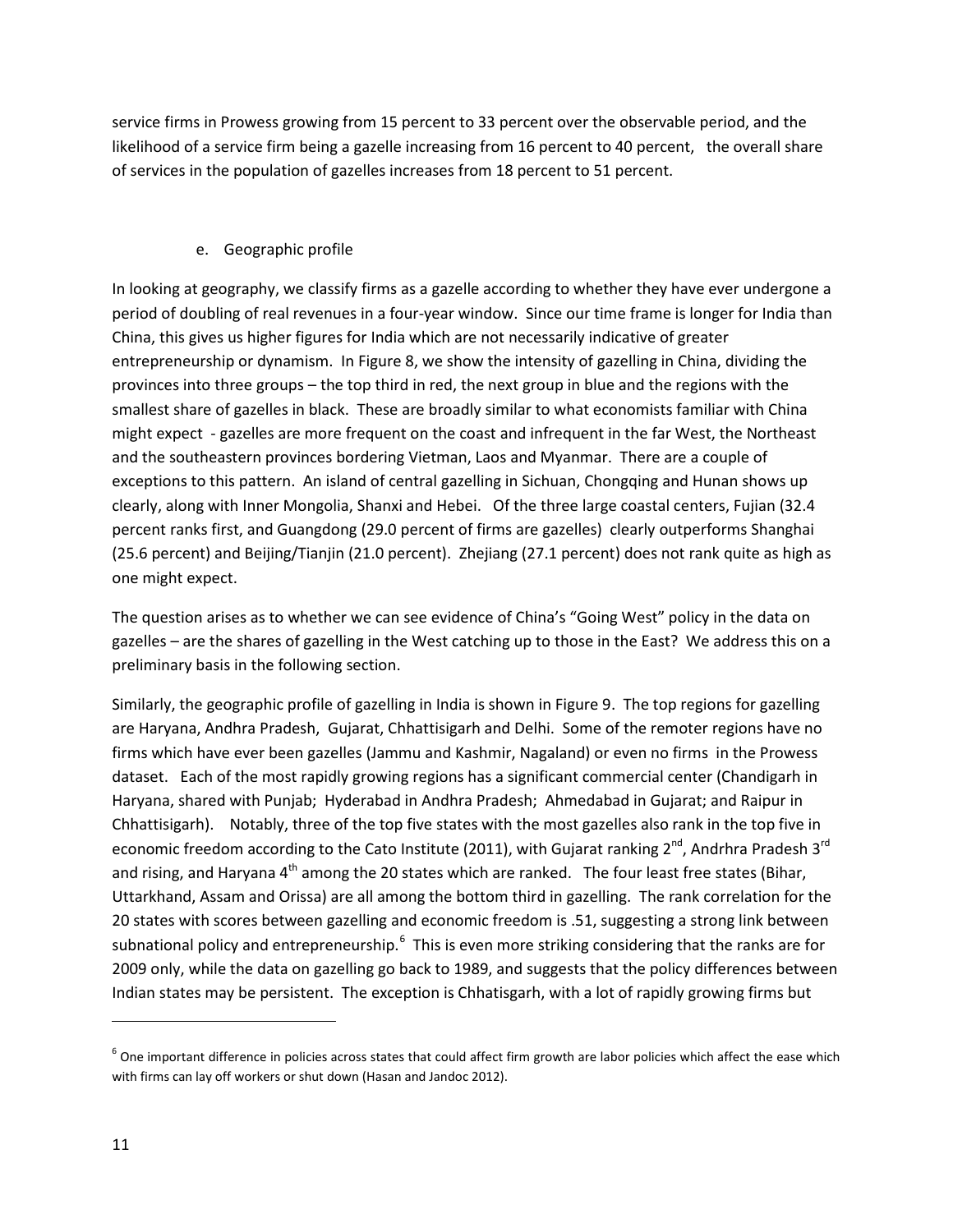only ranking  $16<sup>th</sup>$  of 20 in economic freedom. The principal industries in Chhatisgarh are steel and electricity, which may relate to the policy environment differently.

When only manufacturing firms are considered the correlation between the state-level propensity to gazelle and economic freedom drops to .26, suggesting that in India, liberal policies are more important for services than for manufacturing.

## V. Ownership type, exporting, and gazelling

We use probit regression methods to analyze the effect of exporting and ownership type on gazelling, conditioning on age and firm size, both of which we expect to be negative. The enterprise types are different for India and China. There are ten enterprise types for China (state-owned, collective, equity cooperative, joint ownership, limited liability corporations, share-holding corporations, private enterprises, other domestic enterprises, foreign-funded enterprises, and enterprises with funding from Hong Kong, Macao and Taiwan (HMT) and four for India (state-owned, private foreign, private group and other private). These deserve a caveat and an explanation. In China, the various structures of shareholding, joint ownership and so on are not always a guide as to ultimate control. The majority of shares in a share-holding corporation may belong to a state organization; a joint ownership company may be effectively controlled by foreigners; a collective (aka "township and village enterprise") may be in fact owned by a domestic Chinese owner as a "red hat" company in order to obtain access to local government; and so on. In India the category "private group" denotes firms that belong to a larger ownership group (known variously as "business group" and "industrial group"), such as Tata, Reliance, or Birla. Many private groups are family-based. Some older groups have evolved from the managing agencies of the British colonial period (Kling 1966); new groups are being formed on a regular basis.

The results for China are presented in Table 6. Consistent with other literature on gazelles, younger and smaller firms are more likely to gazelle. More interestingly, we have found significant and positive results for both of our exporter variables, the lag of exporter, which indicates a firm exports the year before the gazelle period, and the exporter variable, which indicates a firm exports the first year of the gazelle period. These results imply that firms that are exporting are more likely to become a gazelle. In addition, this regression gives us insight into how the ownership of the firm impacts its ability to grow rapidly. Private and other domestic enterprises are those most likely to become gazelles, followed closely by foreign funded enterprises. State-owned enterprises, the excluded category in this regression, are those least likely to become gazelles. An important caveat to this conclusion is that these are the official registrations of these companies and do not necessarily reflect the equity stake of the different owners. For instance, some of the most famous state-run companies like Baosteel and SINOPEC are recorded as share-holding companies because a small portion of the company is publically traded. Therefore we cannot take these probit results as the final word on the successfulness of state owned companies in China.

The results for India, like those for China, confirm the results for age and size found in the literature on gazelles. *Ceteris paribus*, smaller firms and younger firms are more likely to grow fast. The negative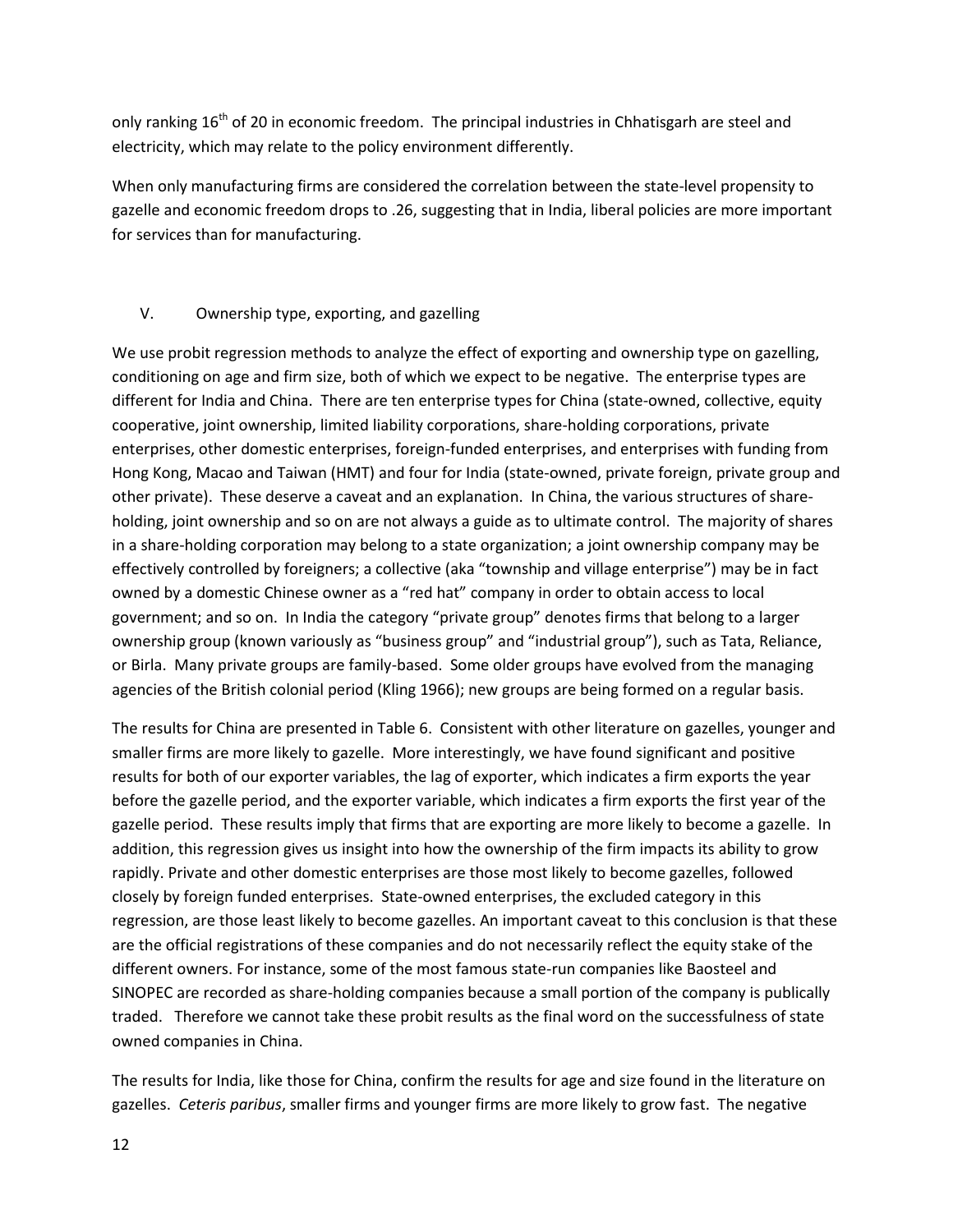association of exporting with gazelling observed earlier is found here when conditioning on other variables. (Table 7) This causes one to suspect the role of services in the sample. From an enterprise standpoint, both private foreign companies and private group companies are more likely to be associated with gazelling, with state-owned enterprises holding the last place as in China, about equal to Indian domestic private companies which are not part of a group. Table 8 presents the results for the subset of manufacturers only. There is still a negative association between exporting and gazelling, though the estimated effect is smaller than for the full sample. This suggests that manufacturers focusing on the Indian market in fact have had better growth opportunities than those who export. Among manufacturers, the effect of age becomes negligible (possibly because of pre-Independence firms who became gazelles in the recent period) and the advantage of private groups over other firms disappears, with private foreign firms standing alone in their superiority in terms of growth.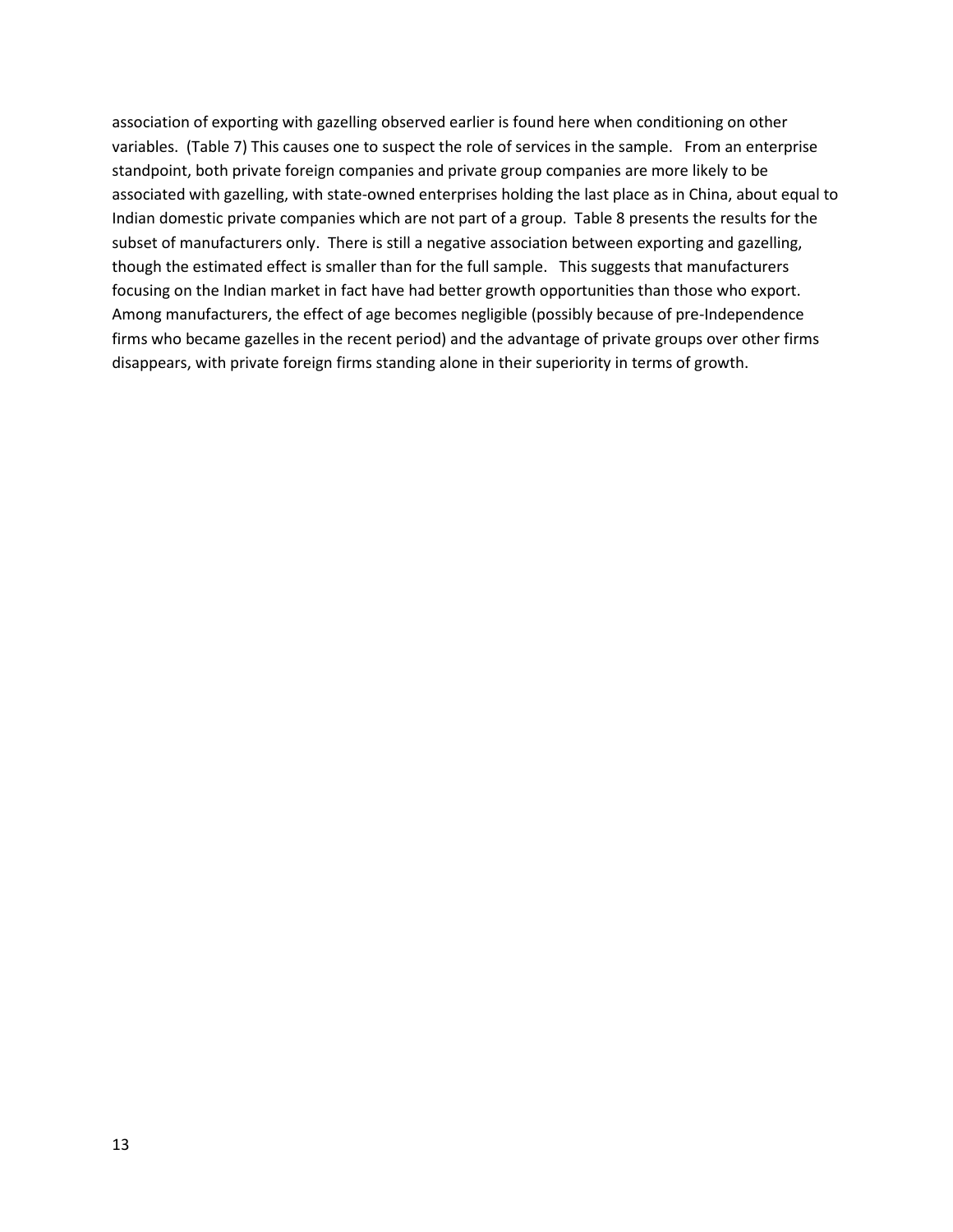#### VI. Gazillas

One feature of both the China and India datasets is that it is possible to read the names of the firms. This feature is usually not shared by industrial censuses conducted by OECD governments, but is shared with business databases such as Dun and Bradstreet and Orbis. In our exploratory work, we noticed that Infosys, the Indian software giant, was on our list of gazelles, and that it had maintained rapid growth for a long period of time. This led us to wonder whether very large gazelles might be part of the Indian and Chinese scenes, and had not been identified before due to the use of business-confidential data.

In an informal attempt to look at the presence of "gazillas" globally, we employed a stock screener available at Fidelity.com. The stock screener enables the user to search a database of over 6,000 equities tradable through Fidelity by criteria – admittedly a selective sample, but a convenient one. We chose firms with \$5 billion or more of revenues in the most recent year available (generally 2011) whose nominal revenues had doubled in a five-year period. This is not quite as stringent a filter as we have been using for India and China. The procedure identified about 70 firms in a variety of sectors, of which about half are in the United States. Among the more notable gazillas in the United States are Apple, CVS Caremark, Amazon, Google, Las Vegas Sand, and Community Health Systems in the United States. There was one in Japan (Nintendo), one in Russia (Gazprom) and nine in Brazil, in sectors including banking, chemicals, food products, utilities and retailing. The largest of the gazillas in this group was Petrochina, with revenues of \$334 billion (over twice those of Apple) and a compounded annual growth of 29 percent (vs. 41 percent for Apple).

One can say "as American as Apple" (with or without the pie), "as Russian as Gazprom," "as Japanese as Nintendo." The idea arises that gazillas are the largest, most successful businesses in an economy, and may reveal a number of environmental features about the business, policy, and technological climate in a country, or what Alfred Marshall (1920) would have characterized as "the industrial leadership" of a nation included among the group of leaders.<sup>[7](#page-14-0)</sup> If the largest animal in the Jurassic period was Brontosaurus, we can infer that the environment consisted of large swamps rich in plant material and suitable for bearing the weight of a large animal, and perhaps other things. We know a lot about the U.S. economy from an examination of Apple – people are wired, global fragmentation of production is important with the United States taking the lead in research (Linden et al. 2007), consumers care about novelty and style, and so on. Should we be saying "As Chinese as Petrochina"? "As Indian as Infosys"? And if so, what would we mean by that?

Table 9 lists some notable gazillas in China. Firms on the list were among the top 30 in revenue for at least four years, which do not need to be consecutive, and to have had at least two or more periods as a

l

<span id="page-14-0"></span> $^7$  For example, in Marshall the industrial leadership of Britain consisted of "massive production," for France "individuality and refinement in production," for Germany "science in the service of industry," and for the United States "multiform standardization."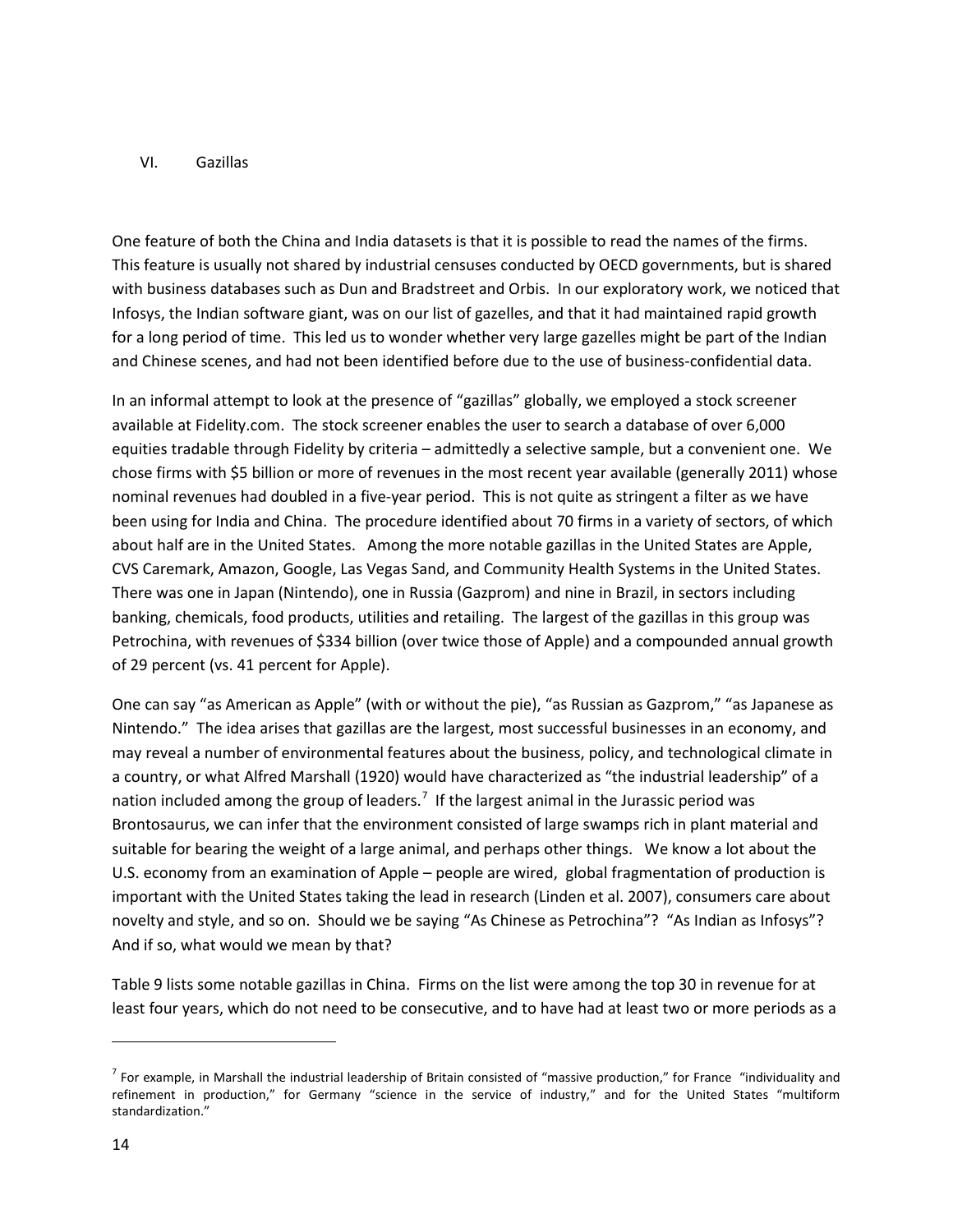gazelle. This leaves a list of 17 companies. By far the largest Chinese gazilla is Hongfujin Precision Industrial (Wuhan) Co. Ltd., a Chinese subsidiary of Hon Hai Precision Industry, the company commonly known as Foxconn. Foxconn is an "original design manufacturer" headquartered in Taiwan, the final assembler for Apple as well as Acer, Cisco, Intel, Nokia, Samsung, Sony and other global electronic firms. It is striking that the greatest Chinese gazilla is in fact a business partner of the greatest American gazilla.

Other notable foreign-owned gazillas in Japan include Nokia and Dell in electronics. Lenovo, the computer company that grew by acquiring IBM's PC division, is Hong Kong-based. Gazilla joint ventures include Shanghai General Motors and Guangzhou Honda. Both Huawei and ZTE, the makers of telecom equipment, routers and other Internet backbone components are included

We present two looks at gazillas in India - the first is based on revenues using the same criterion as China, and yields 18 firms (Table 10). Of these, seven are state-owned enterprises, eight are members of private groups, and one is a private domestic firm (Gitanji Gems). Two are foreign-owned subsidiaries of Unilever – Hindustan Unilever (in cosmetics, soaps, toiletries and detergents), and Brooke Bond Lipton India Ltd. (in tea). The largest Indian gazilla, and also the largest company in Prowess, is Reliance Industries Ltd., the petroleum-refining subsidiary of Reliance Industries. Three are members of Tata Group. Four predate independence (Brooke Bond Lipton dates from 1912) but have had at least some period of flourishing under reform. Two were founded in the reform era – Bharti Airtel, India's leading cell phone provider, part of the newer Bharti Group, and Tata Consultancy, both established in 1995.

Our second look at Indian gazillas includes firms which have consistently shown rapid growth (Table 11). There are 22 firms which have had gazelle status for five or more of the 16 periods we observe. Most notable among these is Infosys, provider of business consulting, software and outsourcing services. Infosys has doubled real sales for an astonishing 14 out of our 16 observable periods, covering 20 years, and is now the  $13<sup>th</sup>$  largest firm in Prowess. Satyam and Wipro are other software services in the same space. The gazillas with sustained growth are dominated by private groups, which account for 17 of the 22 "most consistent" gazillas. Two of the "most consistent" gazillas were founded during the reform area, and one of these is also a cell phone company – Idea Cellular, which is part of the venerable Birla group.

## a. A story of India – Mobile-phoning a subcontinent

Long-time visitors to India remember when land lines were scarce, it was necessary to "book a call" for intercity communications, and the call did not always go through or went through after a long delay. In the last decade, cell phone access in India has leapfrogged landlines, with cell subscriptions going from almost nil in 1999 to 60 per 100 people in 2010 (Figure 11). We counted both firms and gazelles for the "telecom and post" industry in India. In the first window (1989-92) there is only one firm, the state monopoly. As reform starts more firms enter, but only a minority of them are gazelles, as if they are competing against headwinds. Entry continues throughout our period, and the probability of any given firm in the sector being a gazelle goes up steadily after about 1999 (compare Figure 7).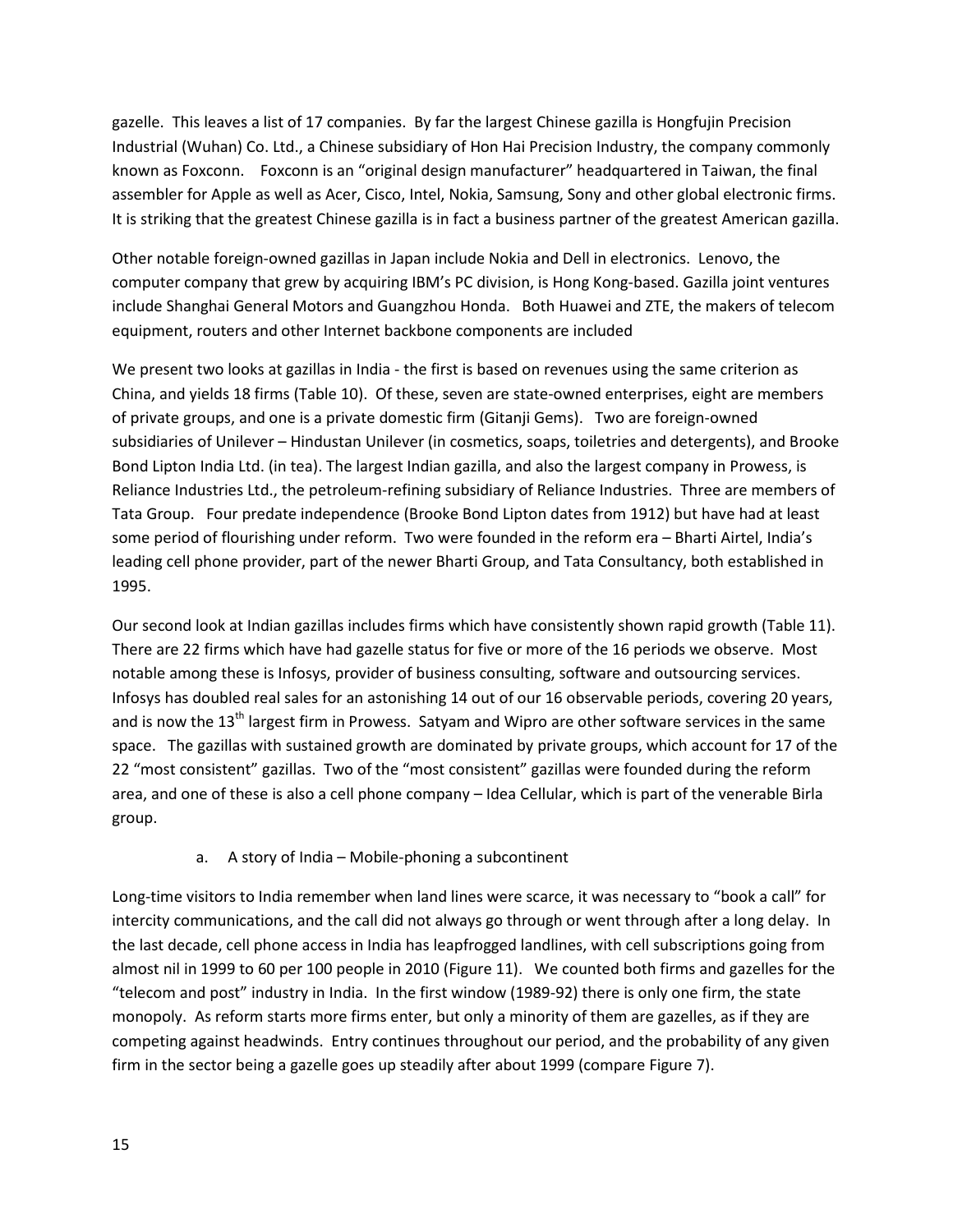We utilize the historical profile of Indian service reforms in Arnold, Javorcik, Lipscomb and Mattoo to overlay the development of telecom sector policy with the entry of firms into Prowess and the evolution of gazelles (Figure 12).<sup>[8](#page-16-0)</sup> Broadly speaking, the public sector dominated Indian telecommunications prior to reform. The first private industrial networks emerge in industrial areas in the early 1990s, with private cell providers actually entering shortly afterwards, often with minority foreign equity. The introduction of the Second New Telecom Policy in 1998-99 leads to an increase in the number of firms enjoying rapid growth. By about 2002 the domestic long-distance cellular network was fully liberalized, with a remaining public monopoly on international gateways.

The two new gazillas we have identified in the cell phone sector have played a key role in the wireless connection of India. Both of them have adopted unique managerial strategies to cope with the combination of enormous pent-up demand and a rapidly changing regulatory environment. Bharti Airtel had 200 milion customers as of 2012. Its uniqueness consists in part of its extensive use of outsourcing, possibly being the first cell provider to outsource all of its core functions (physical network to Ericsson, Nokia Siemens and Huawei; business process functions to IBM), retaining marketing, sales, and finance as its core functions. The Airtel model also works in other difficult environments. Airtel operates in 20 countries, mostly in Africa, and is in  $1<sup>st</sup>$  or  $2<sup>nd</sup>$  place in 12 of these markets. The Bharti model of partnering with foreign firms to take advantage of market spaces opened up by reform and deregulation also operates in other sectors in India, including the Bharti Walmart partnership in retaling, and partnerships with Del Monte in food distribution and AXA in insurance.

Idea Cellular, founded the same year as Airtel (1995), was originally Birla Communications Ltd., having obtained licenses for Gujarat and Maharashtra. Since each bidder only received initial licenses for certain metropolitan areas, the problem for Idea, as well as its competitors, was to establish a national network. Idea's strategy for this was to form partnerships with both foreign firms and Indian rivals. Birla-Tata-AT&T Cellular was formed after a series of mergers in 2001. ( As India's two most well-known industrial groups based on both size and history, a Birla-Tata partnership has something of the ring that a GM-Ford or Coke-Pepsi partnership would have in the United States). Idea became a pan-India operator in 2009.

## b. A story of China – State-owned gazillas

At least four of the gazillas can be traced to state ownership – Baosteel (Baoshan Iron and Steel Compan), North China Grid (also known as State Grid), SINOPEC Maoming (a subsidiary of China Petroleum and Chemical Corporation under the SINOPEC umbrella), and Jinan Iron and Steel. To give an idea of the size of the Chinese oil companies, SINOPEC Maoming is one of over 100 subsidiaries of SINOPEC, based in Guangdong and combining refining, power generation and port facilities. Petrochina is similarly structured, with subsidiaries of either qualifying as gazillas (SINOPEC focuses mainly on refining but also does extraction, and Petrochina focuses on extraction but also does refining).

 $\overline{\phantom{a}}$ 

<span id="page-16-0"></span><sup>&</sup>lt;sup>8</sup> Greene (2004) provides additional background on the development of India's telecom liberalization.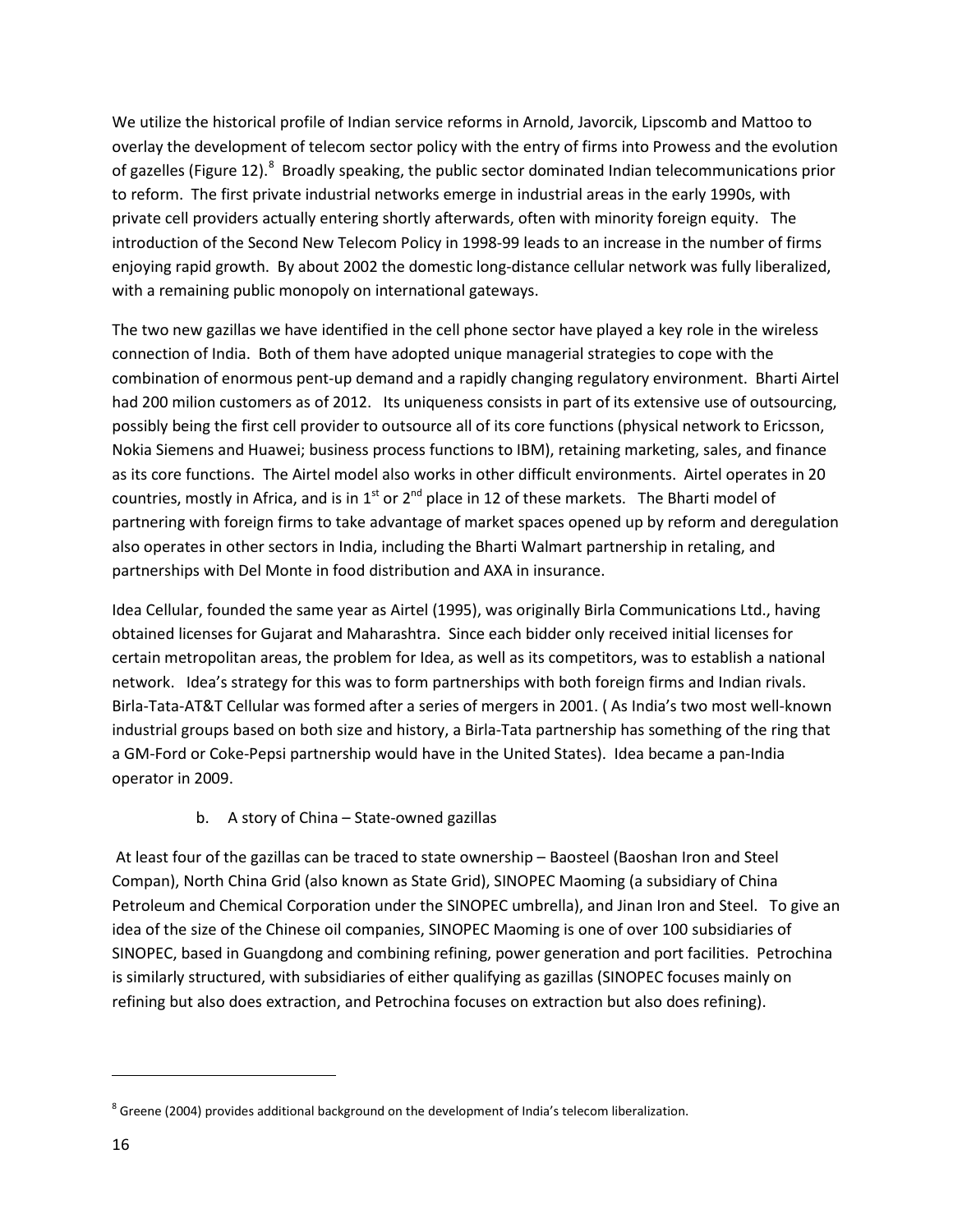The largest Chinese SOEs have emerged through a turbulent period of restructuring. Production in key sectors like oil, steel and electricity was originally done in ministerial units. In 1992, the 14<sup>th</sup> Communist Party Congress (CPC) announced the objective of creating a modern corporate system within socialism By 1993, corporations were given legal standing under the new corporate law. In 1997, the 15<sup>th</sup> CPC established the shareholding system at the centerprise of enterprise restructuring (Jefferson and Singh 1999).

The number of SOEs was reduced in a period of consolidation, allowing more successful SOEs to consolidate. Notably, Baosteel expanded by merger and consolidation with other SOEs in 1998 and 2008. SINOPEC has expanded more organically, mostly by importing vast quantities of oil and processing it. Both firms have also expanded by outward foreign investment – Baosteel has 8 foreign subsidiaries. Of the 321 million barrels of crude oil processed by SINOPEC in 2011, around 20 million came from overseas operations. Baosteel and Sinopec both exemplify the drive for growing large SOEs expressed by SASAC, the asset-supervision entity for large SOEs established by the State Council in 2003. SASAC policy has emphasized moving as many SOEs as possible into the Global Fortune 500 (Naughton 2012). Using the Forbes Global 500 list, SINOPEC ranked  $5<sup>th</sup>$  in 2011, Petrochina ranked  $6<sup>th</sup>$  and State Grid ranked  $7<sup>th</sup>$ . Baosteel ranked 212<sup>th</sup>, and was the third largest steel producer in the world.

## VII. Conclusion

As Los Angeles was the city of a million stories in the television series *Dragnet*, so we have only scratched the surface of the narratives and lessons that could be drawn from the gazillas and gazelles of India and China. We have not discussed the conditions under which software developed in India, the rapid growth of the Chinese automotive industry, and the reasons for the apparent inward orientation of much successful manufacturing production in India and China – though the role of the state appears to be important in both cases. We have just begun to tease out the connections between age, exporting, size, and rapid growth in a statistical sense. We don't know why Indian private groups occupied so much of the space made available by reform, relative to domestic private companies.

Nonetheless, we think we have a few important lessons. Exports are a successful path to growth, but so are sales to a rapidly growing domestic market. Foreign-invested firms perform well in all kinds of environments. State-owned firms are les s likely to grow rapidly on average, but there are a lot of exceptions to the average.

Besides developing the India and China stories further, we would like to see what can be learned about gazelles and gazillas in other developing countries. They appear to be important in Brazil. A more rigorous global profile of gazillas, developed perhaps from a proprietary firm-level database such as Dun and Bradstreet or Orbis, could yield valuable lessons.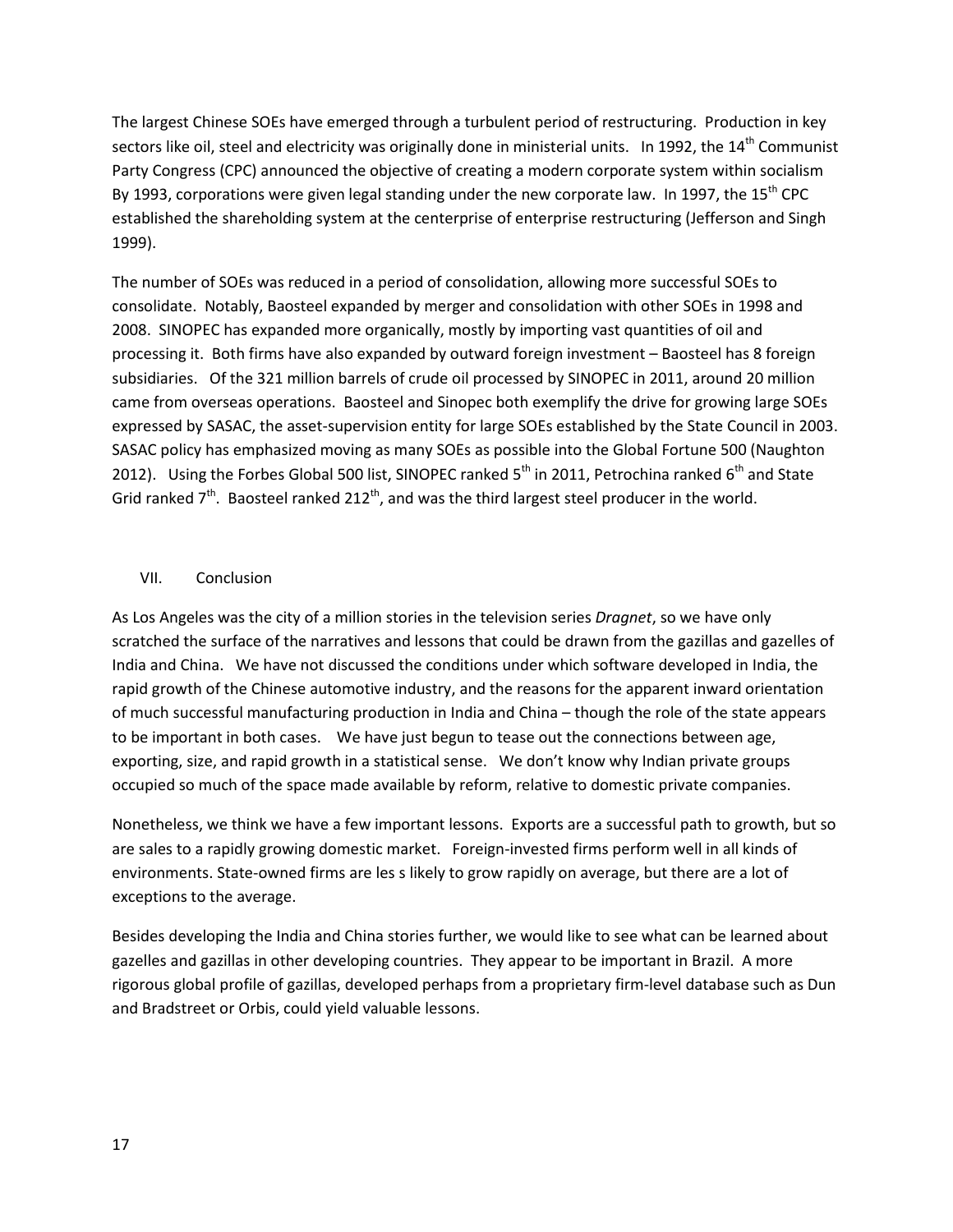#### REFERENCES

Acs, Zoltan J., William Parsons and Spencer Tracy, "High-Impact Firms: Gazelles Revisited," for U.S. Small Business Administation Office of Advocacy, 2008 (June).

Alfaro, Laura, and Anusha Chari, "India Transformed? Insights from the Firm Level 1988-2005," Harvard Business School Working Paper 10-030, 2009 (October).

Arnold, Jens Matthias, Beata Smarzynska Javorcik, Molly Lipscomb and Aaditya Mattoo, "Services Reform and Manufacturing Performance: Evidence from India," World Bank Policy Research Group Working Paper No. 5948, 2012 (January).0

Birch, David L., Anne Haggerty and William Parsons, "Who's Creating Jobs?" Cambridge, Mass.: Cognetics, 1993.

Birch, David L., Anne Haggerty and William Parsons, "Who's Creating Jobs?" Cambridge, Mass.: Cognetics, 1995.

Birch, David L., Anne Haggerty and William Parsons, "Entrepreneurial Hot Spots: The Best Places in America to Start and Grow a Company," Cambridge, Mass:, Cognetics, 1994.

Brown, Charles, James Hamilton, and James Medoff, *Employers Large and Small.* Cambridge: Harvard University Press, 1990.

Cato Institute, *Economic Freedom of the States of India: 2011*, Washington, DC: Cato Institute. Available at<http://www.cato.org/economic-freedom-india/>

Davis, Steven J., John Haltiwanger and Scott Schuh, *Job Creation and Destruction.* Cambridge, Mass., MIT Press, 1996.

Greene, William, "The Liberalization of India's Telecommunications Sector: Implications for Trade and Investment," U.S. International Trade Commission Working Paper 2004-09-B, 2004 (September).

Haltiwanger, John C., Ron S. Jarmin and Javier Miranda, "Who Creates Jobs? Small vs. Large vs. Young," NBER Working Paper 16300, 2010 (August).

Haltiwanger, John C. and C.J. Krizan, "Small Business and Job Creation in the United States: The Role of New and Young Businesses" in Zoltan Acs, ed., *Are Small Firms Important? Their Role and Impact*, Kluwer, 1999.

Hasan, Rana, and Karl Robert L. Jandoc, "Labor Regulations and the Firm Size Distribution in India Manufacturing," Paper 4 for Conference at Columbia University on "India: Reforms, Economic Transformation and the Socially Disadvantaged," 2012 (September).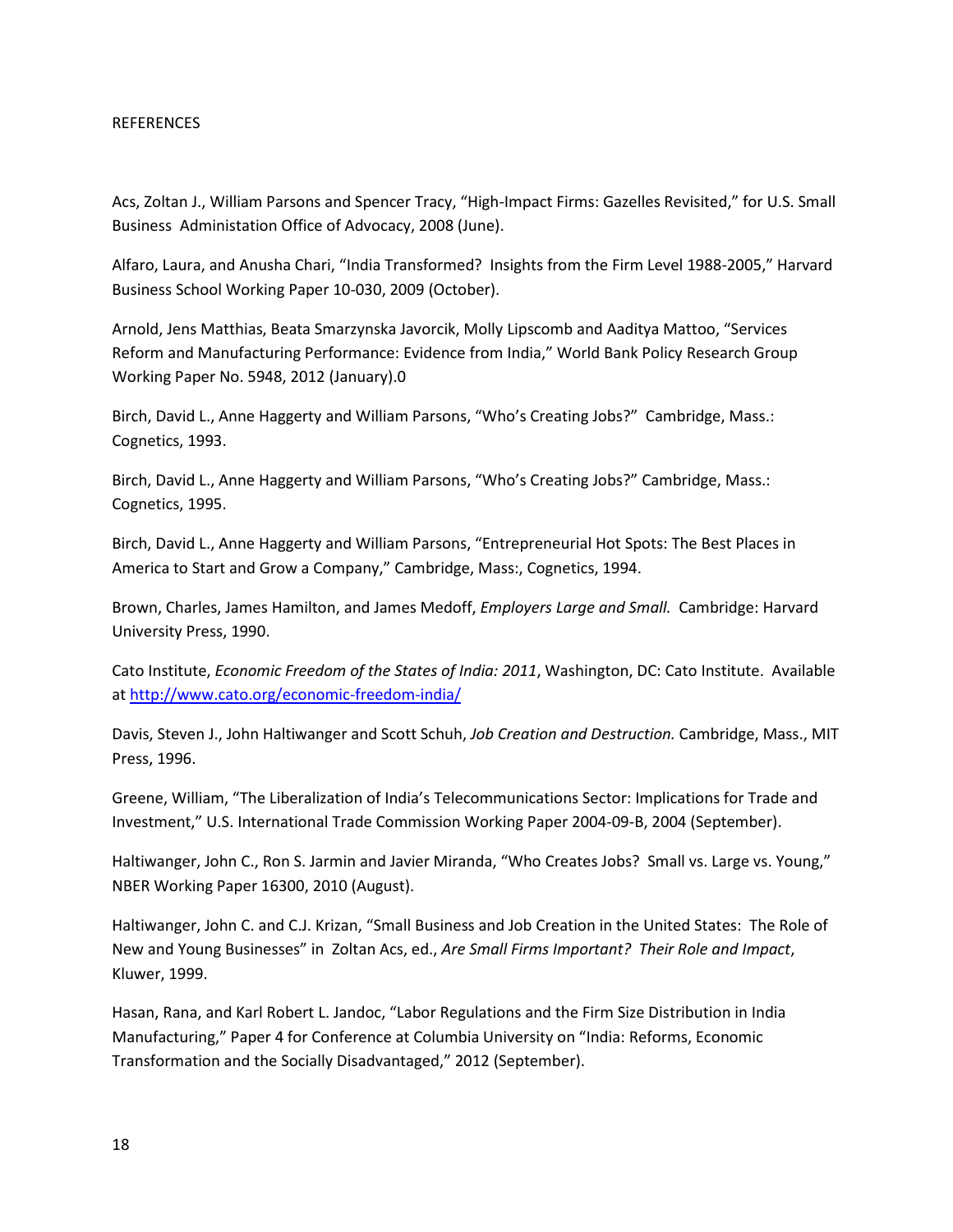Henrekson, Magnus, and Dan Johansson, "Gazelles as Job Creators: A Survey and Interpretation of the Evidence," *Small Business Economics* 35, 227-224, 2010.

Jefferson, Gary H. and Inderjit Singh, *Enterprise Reform in China: Ownership, Transition, and Performance.* Oxford University Press for the World Bank, 1999.

Kling, Blair B., "The Origin of the Managing Agency System in India," *The Journal of Asian Studies* 26:1, 37-47, 1966 (November).

Linden, Greg, Kenneth L. Kraemer and Jason Dedrick, "Who Captures Value in a Global Innovation System? The Case of Apple's iPod," Personal Computing Industry Center working paper, Irvine, California, 2007 (June)

Marshall, Alfred, Industry and Trade: A Study of Industrial Technique and Business Organizaton; and of their Influences on the Condition of Various Classes and Nations. Third Edition, 1920. Available at <http://socserv2.socsci.mcmaster.ca/econ/ugcm/3ll3/marshall/Industry%26Trade.pdf>

Naughton, Barry, "Leadership Transition and the "Top-Level Design" of Economic Reform," *China Leadership Monitor* No. 37, 2012 (April). Available at [http://www.hoover.org/publications/china](http://www.hoover.org/publications/china-leadership-monitor/article/116031)[leadership-monitor/article/116031](http://www.hoover.org/publications/china-leadership-monitor/article/116031)

Neumark, David, Brandon Wall and Junfu Zhang, "Do Small Businesses Create More Jobs? New Evidence for the United States from the National Establishment Time Series." *Review of Economics and Statistics* 93:1, 16-29, 2011 (February).

Wagner, Joachim, "Exports and Productivity: A Survey of the Evidence from Firm-level Data," *The World Economy* 30:1, 60-82, 2007 (January).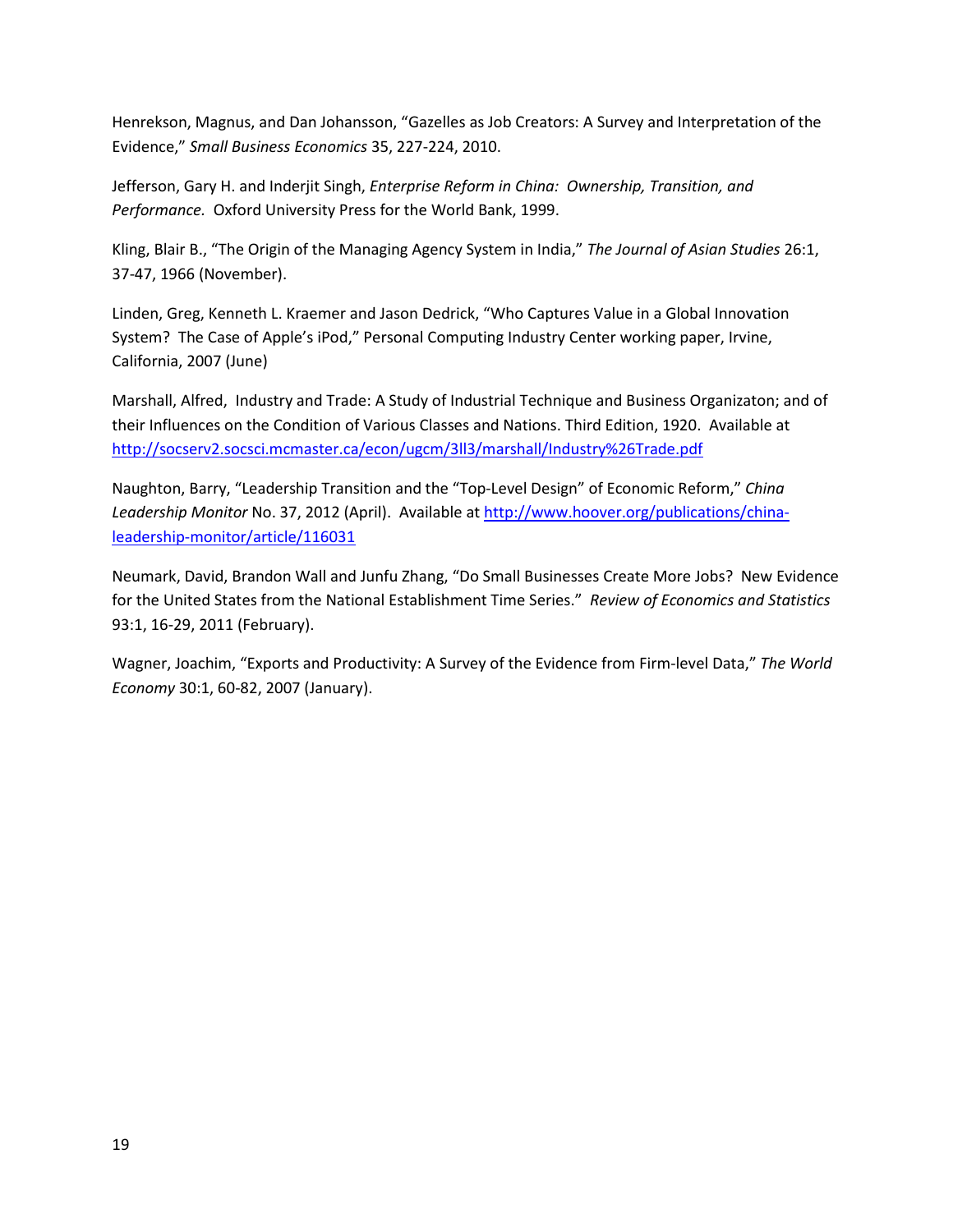### **FIGURES**





**PDF of Revenue (All Chinese** 

# **PDF of Indian Firm Revenue**

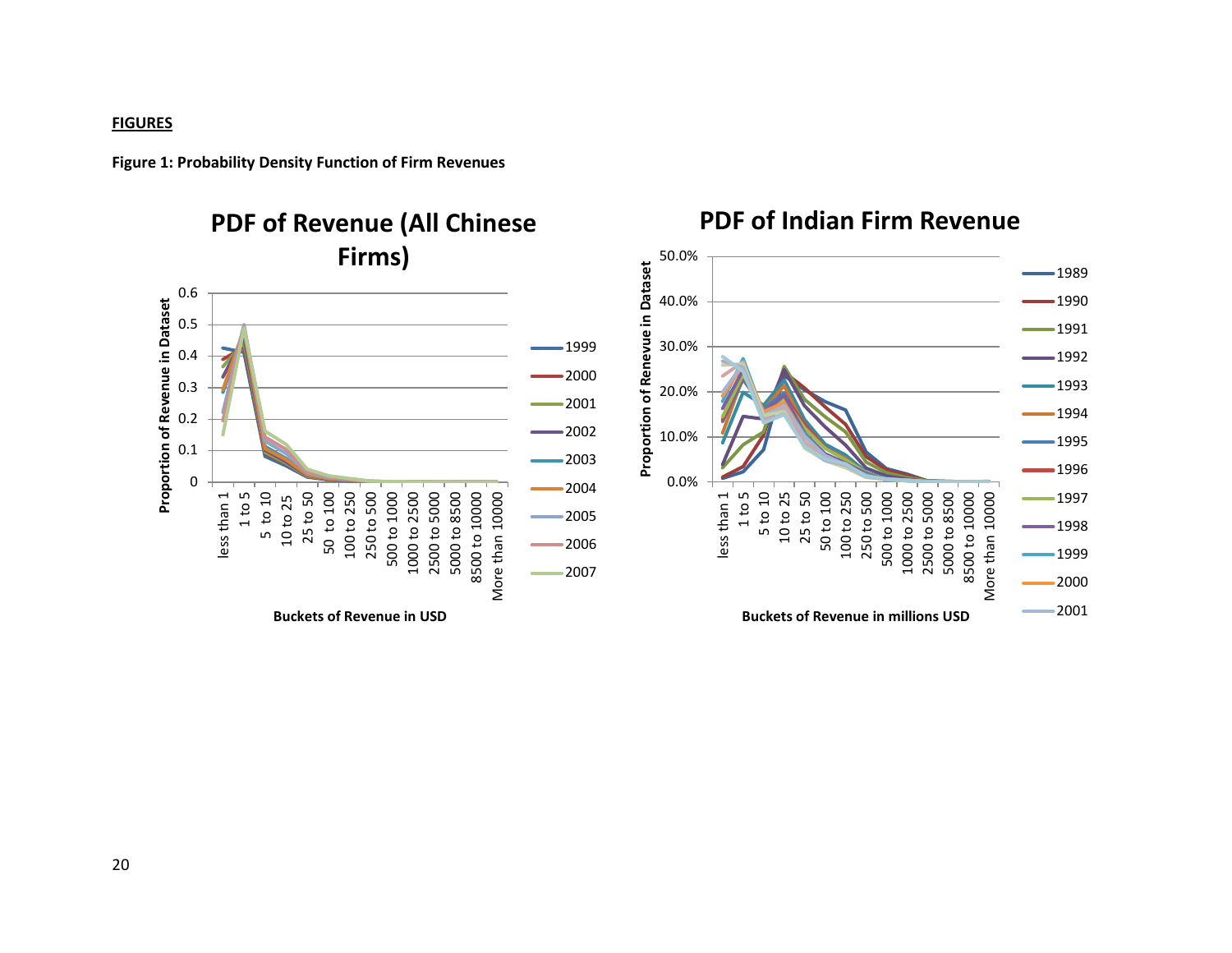Figure 2: The peak in China's Gazelle intensity is consistent with China's export data

# 0% - 2002-2023 - 2021-2022-2023-2023-2020 - 2021-2021 5% 10% 15% 20% 25% **Share of Firms that are Gazelles over Time** 1993-2002-2002-2002-2003-2009-2002-2007 20% 40% 60% 80% 100% 120% 140% 160%  $\frac{1}{1}$  As reported by China As reported by China's partners

## **Rolling period growth of China's nominal exports**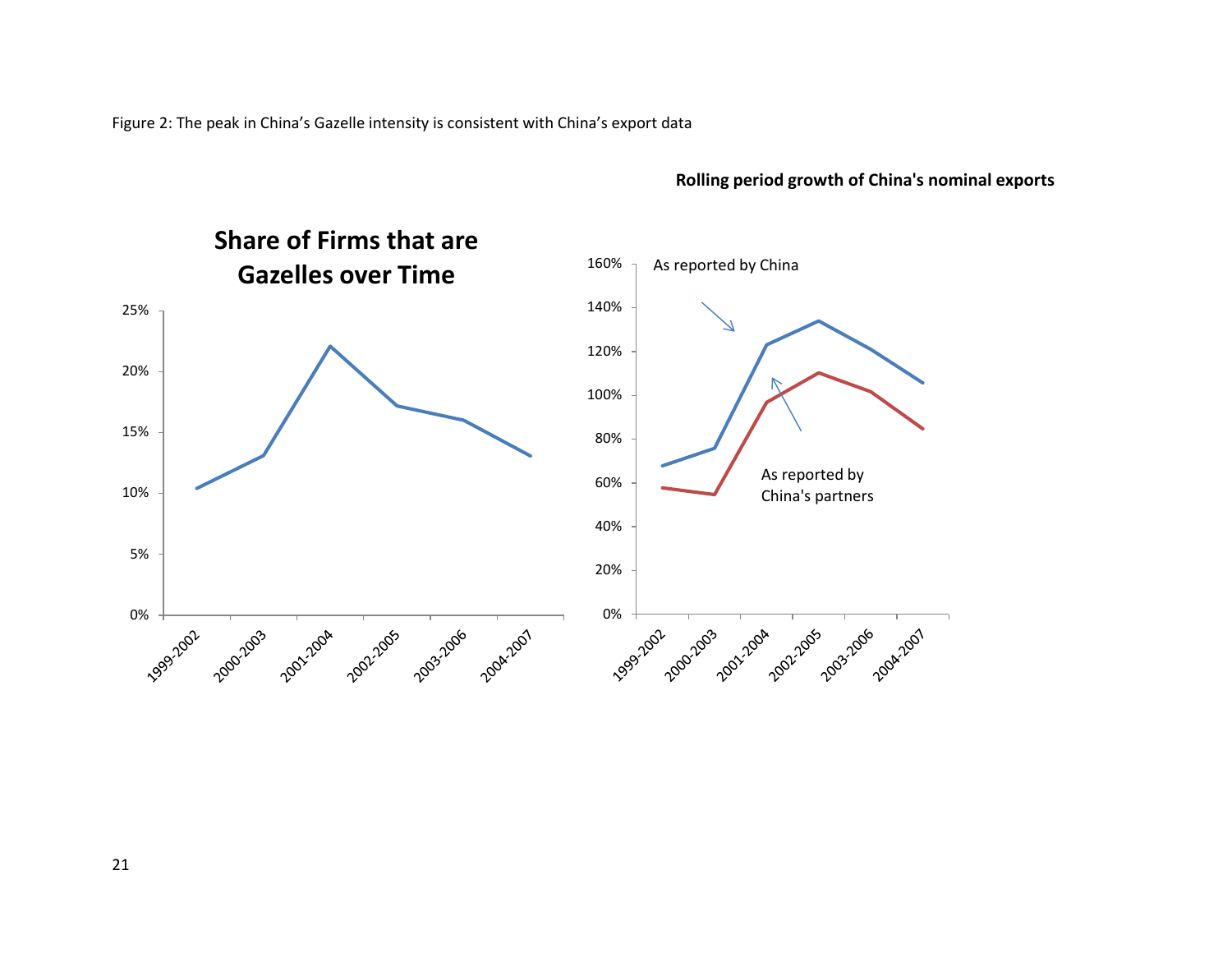Figure 3: Indian Gazelles and the economy



22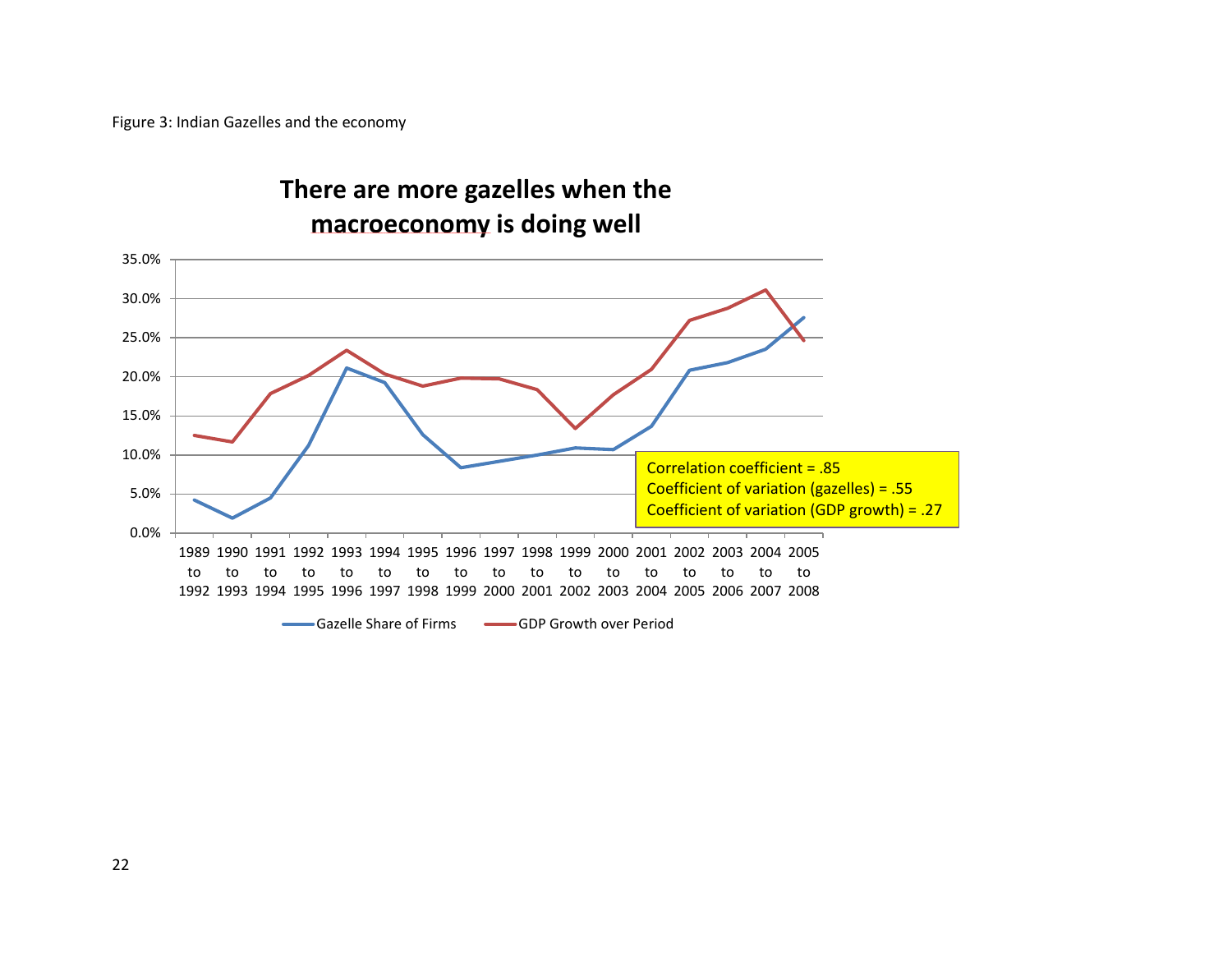Figure 4: Chinese Gazellles and the economy



# **Growth: Gazelles vs. Non-**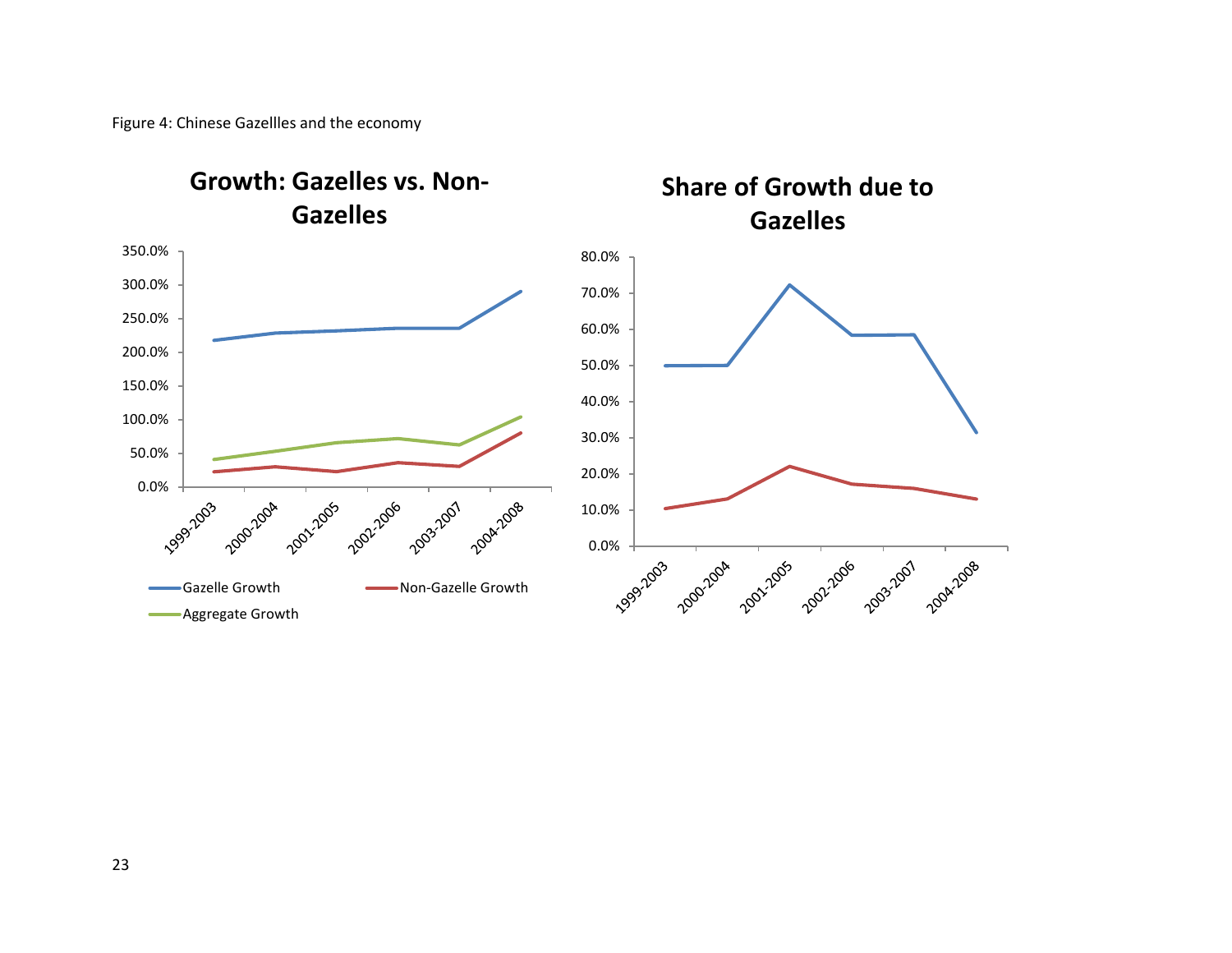Figure 5: Indian gazelles account for more than 100% of sales growth until 2001-2004



**Period revenue growth**

Notes: The share of gazelle growth for windows ending in 1992-1995 and 1998-2000 is undefined, because of negative aggregate sales growth.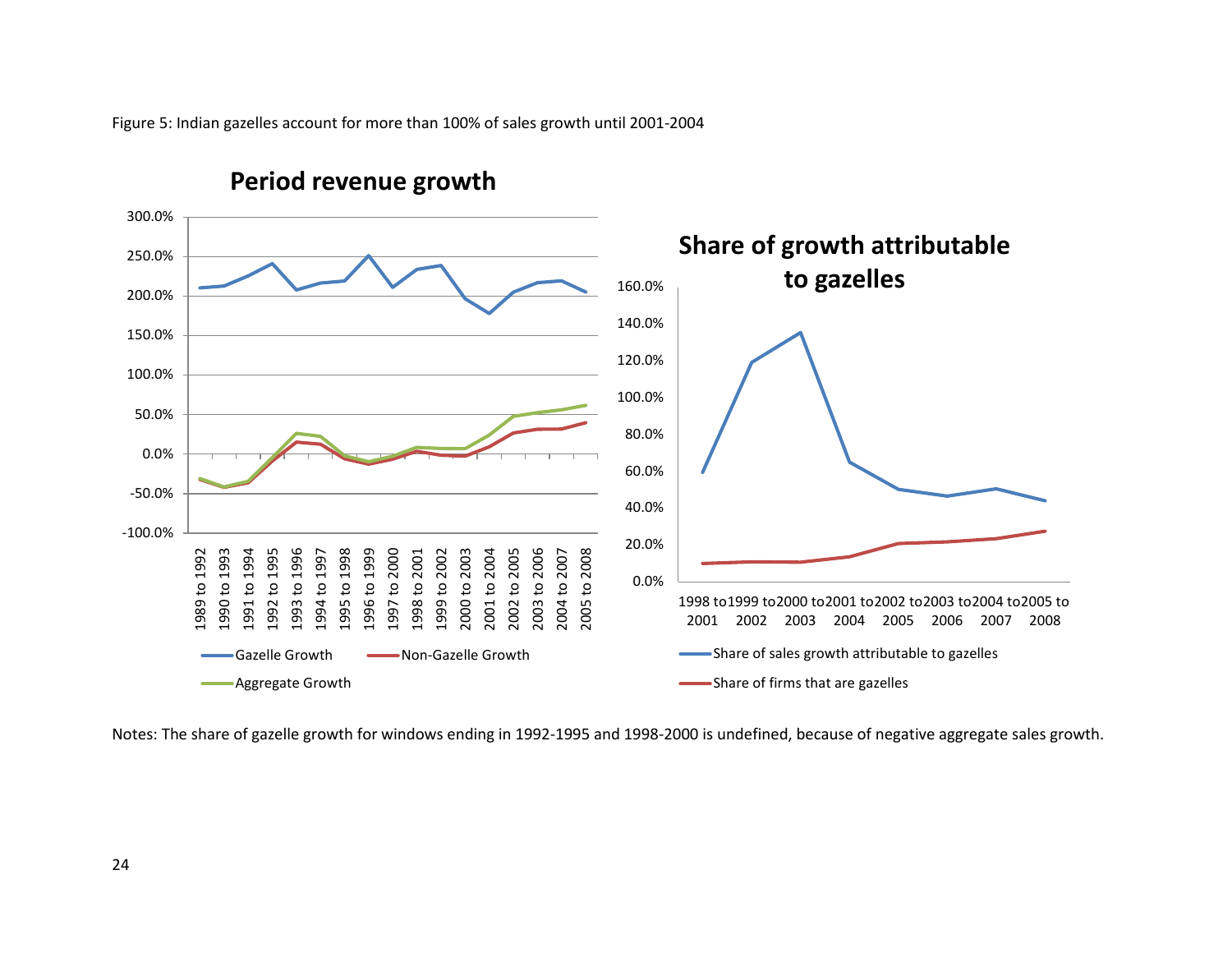Figure 6: Gazelle Intensity by Industry (China)



# **China: Gazelle Intensity by Industry**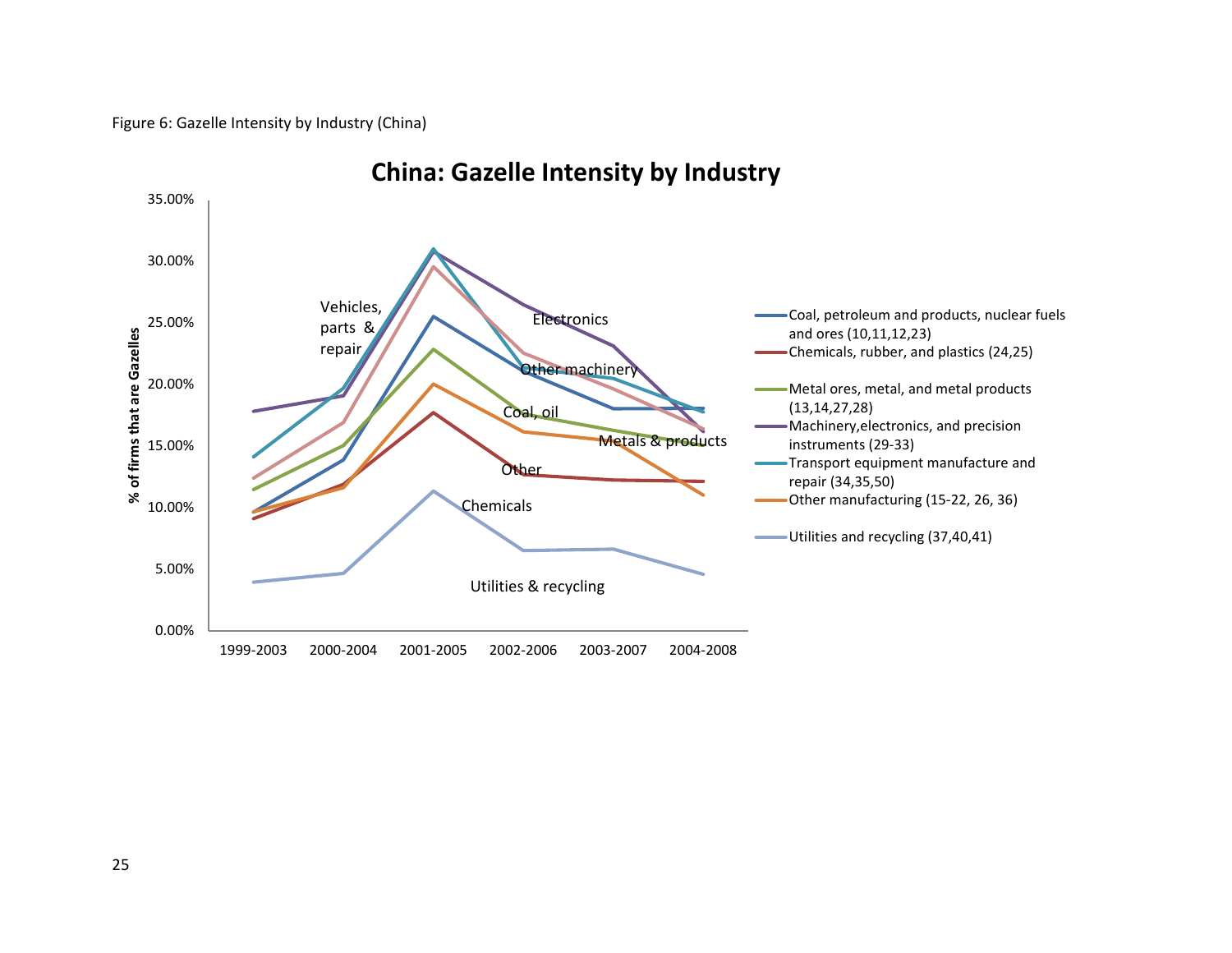Figure 7: Gazelle Intensity by Industry (India)



# **India: Gazelle Intensity by Industry**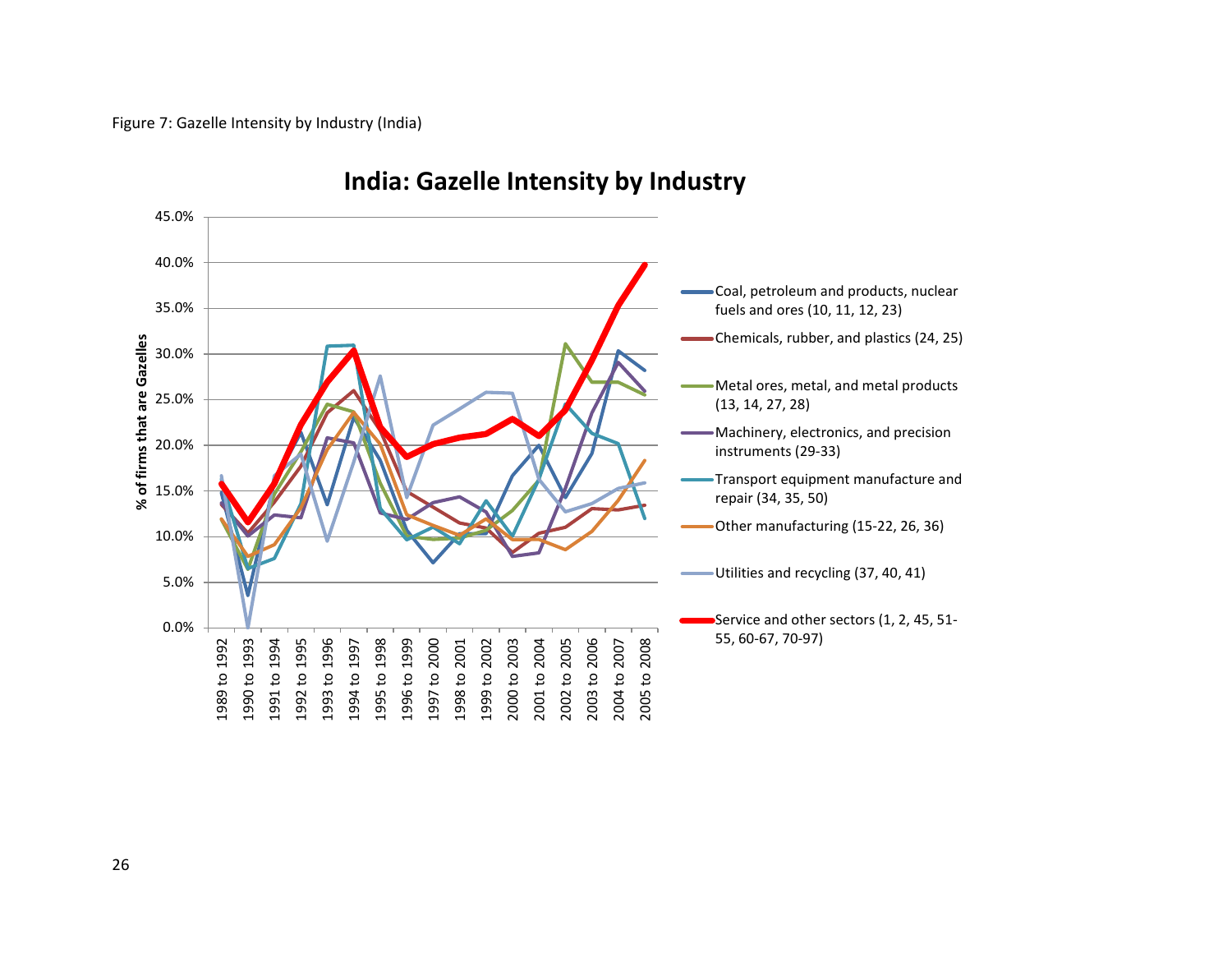Figure 8: Share of firms in services (India)



# **Share of Firms in Services Sector**

27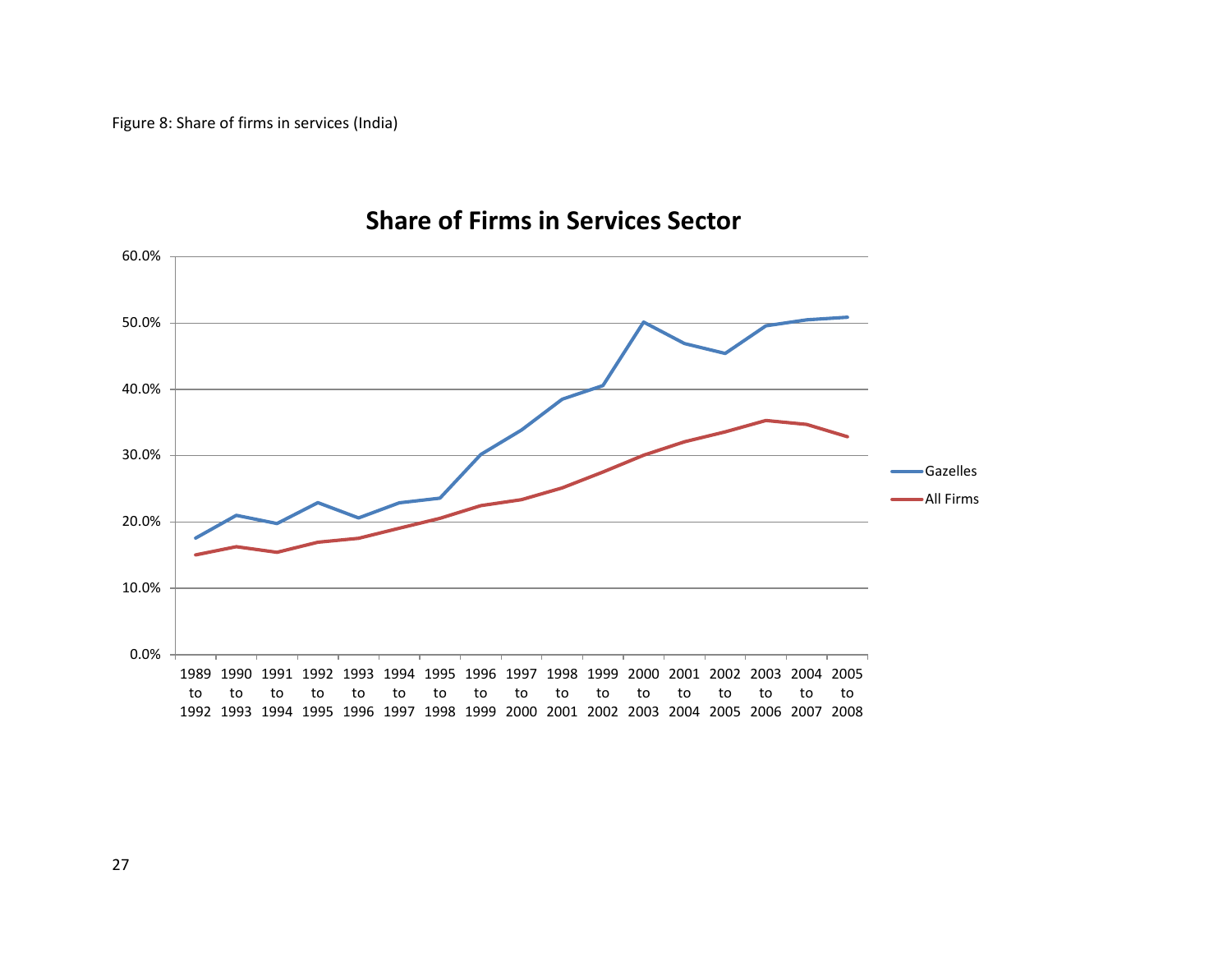Figure 9: Gazelle Intensity for Services (India)



**India: Gazelle Intensity for Services**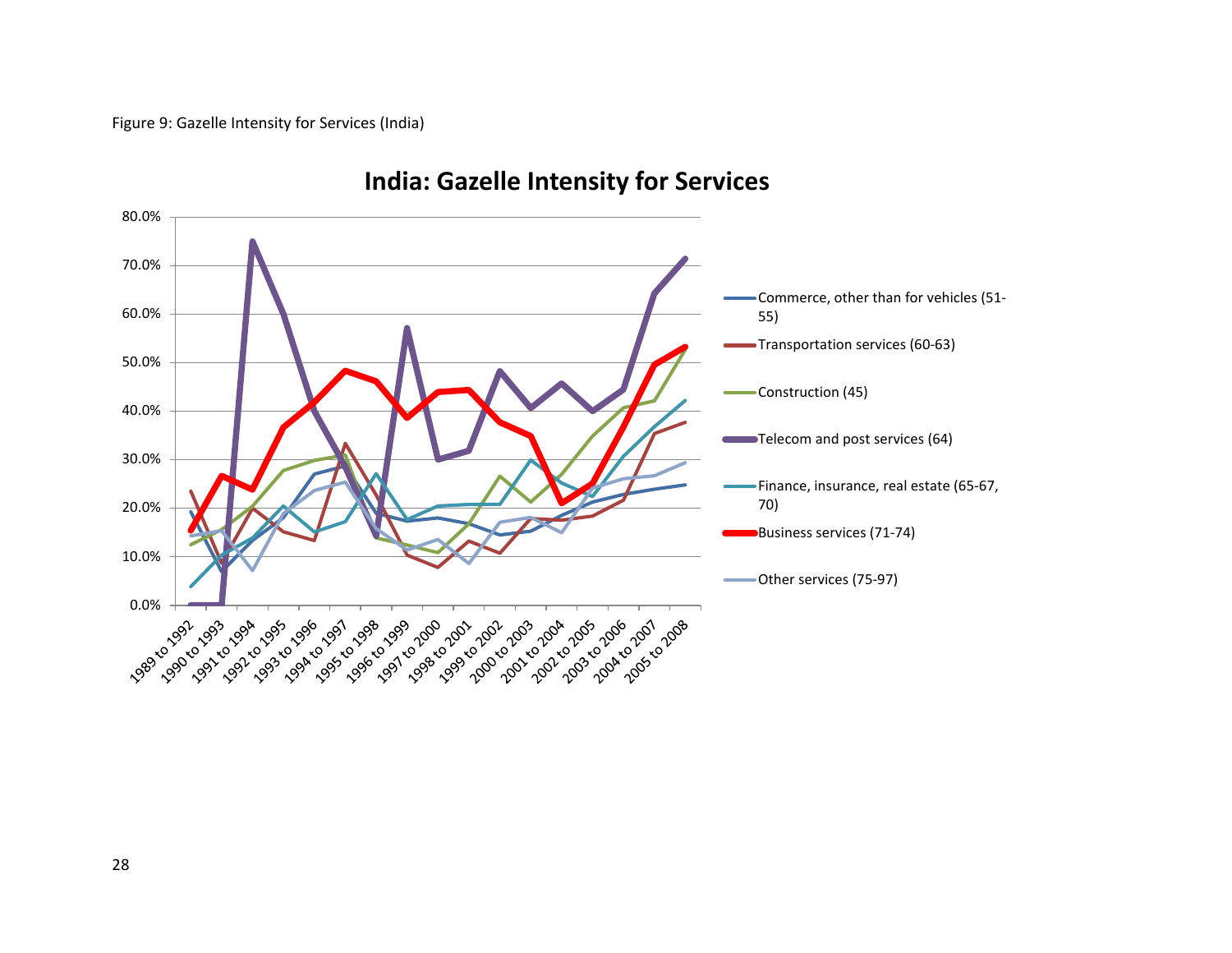

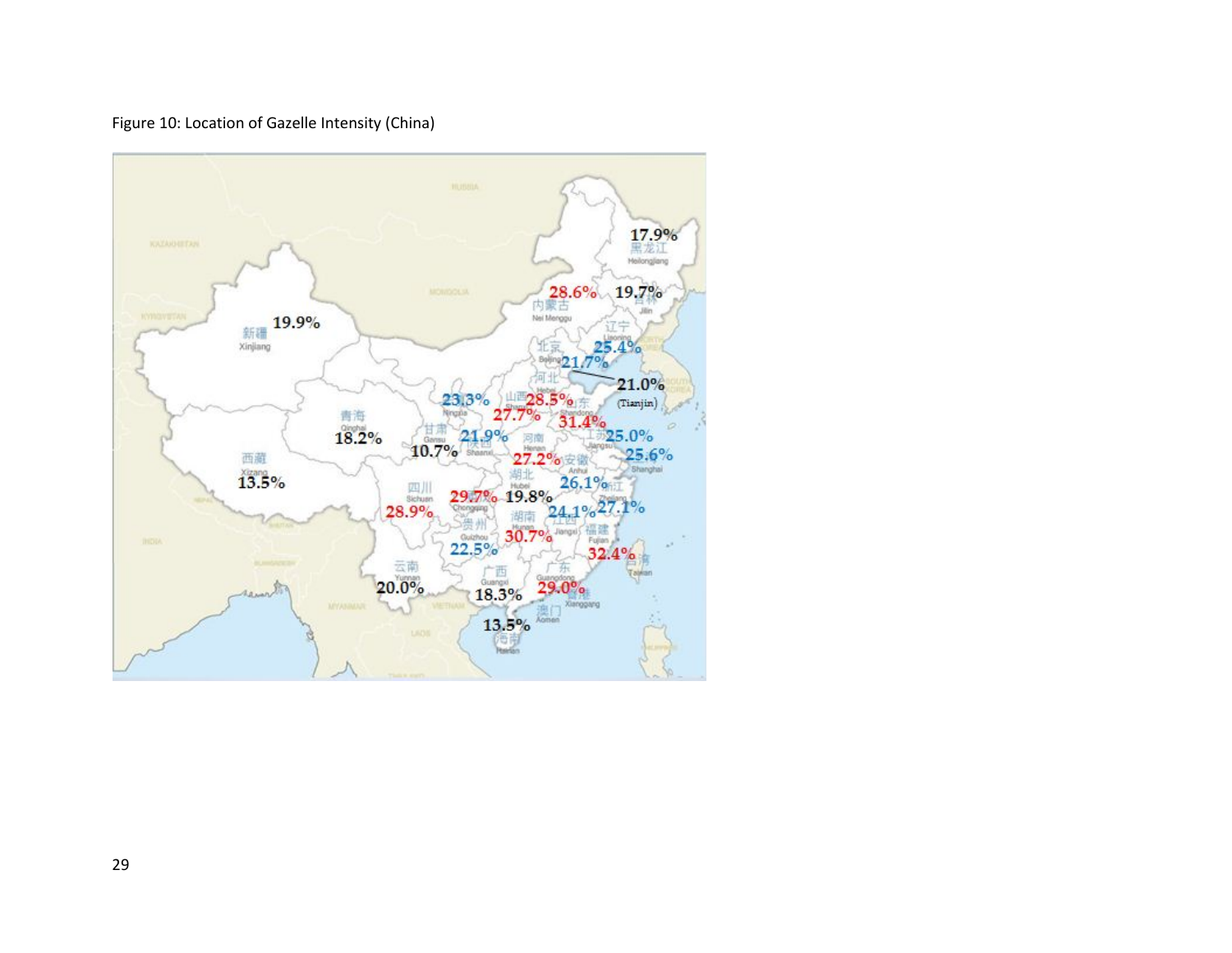

Figure 11: Location of Gazelle Intensity (India)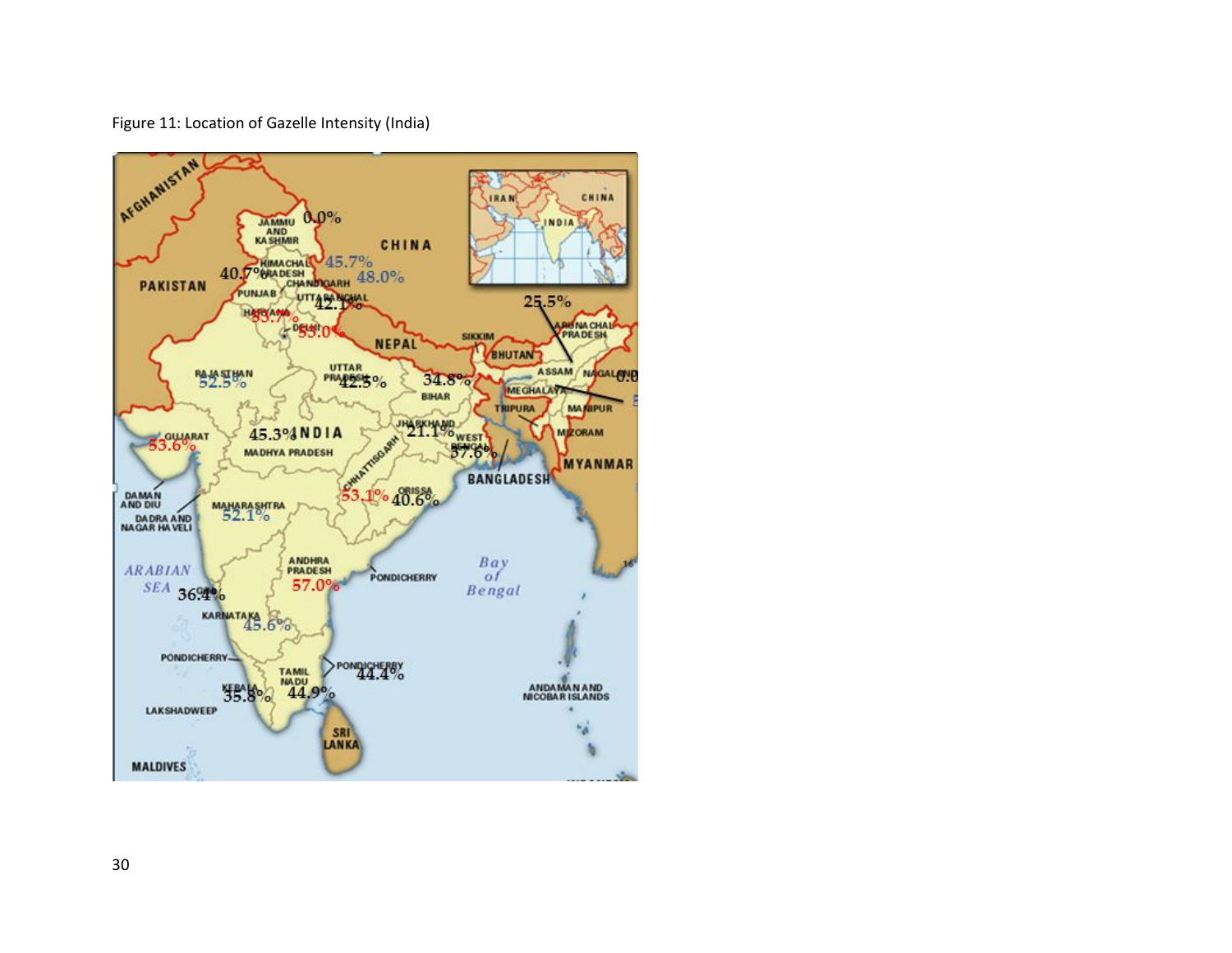

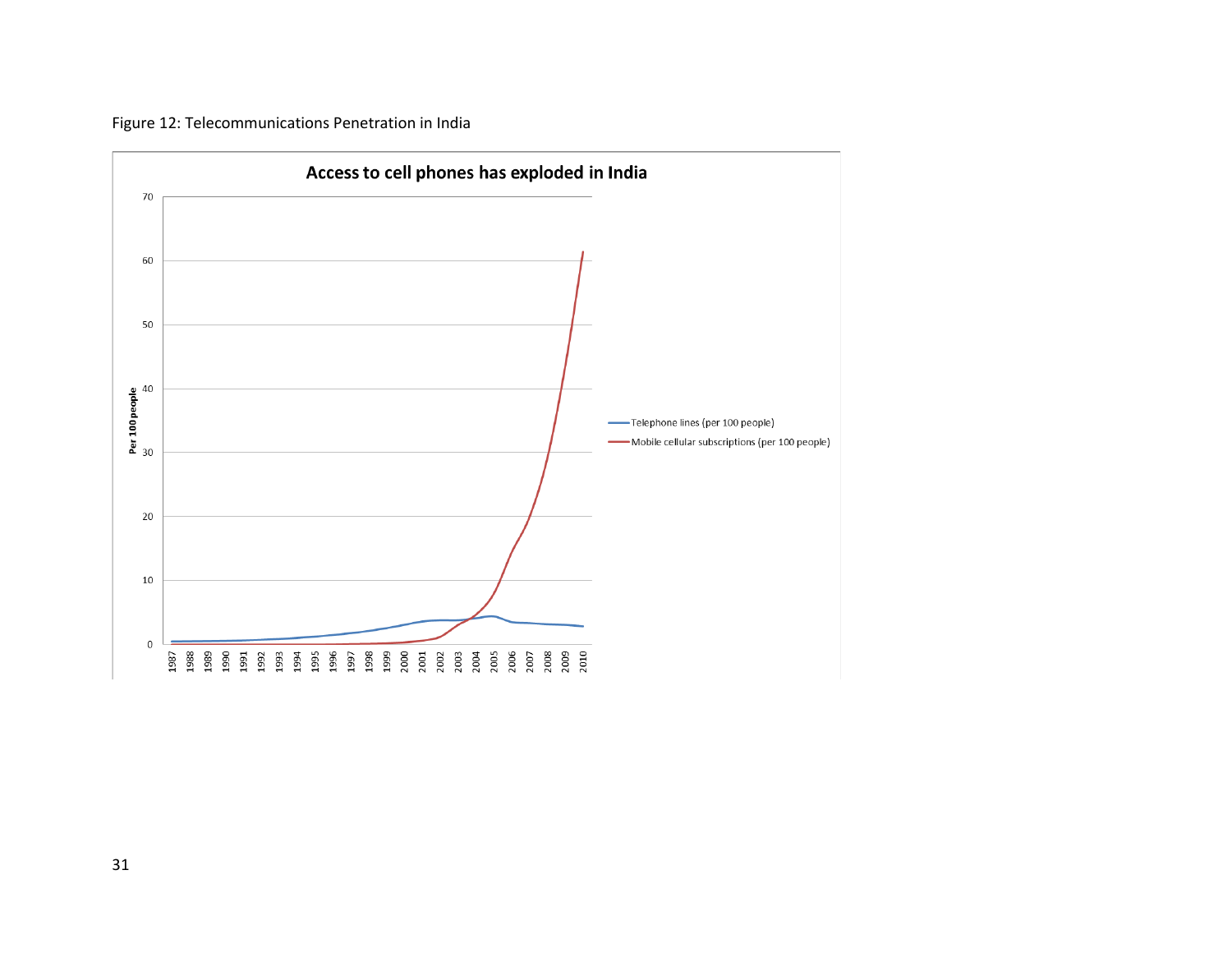



Notes: Periods taken from Arnold, Javorcik, Lipscomb and Mattoo (2012)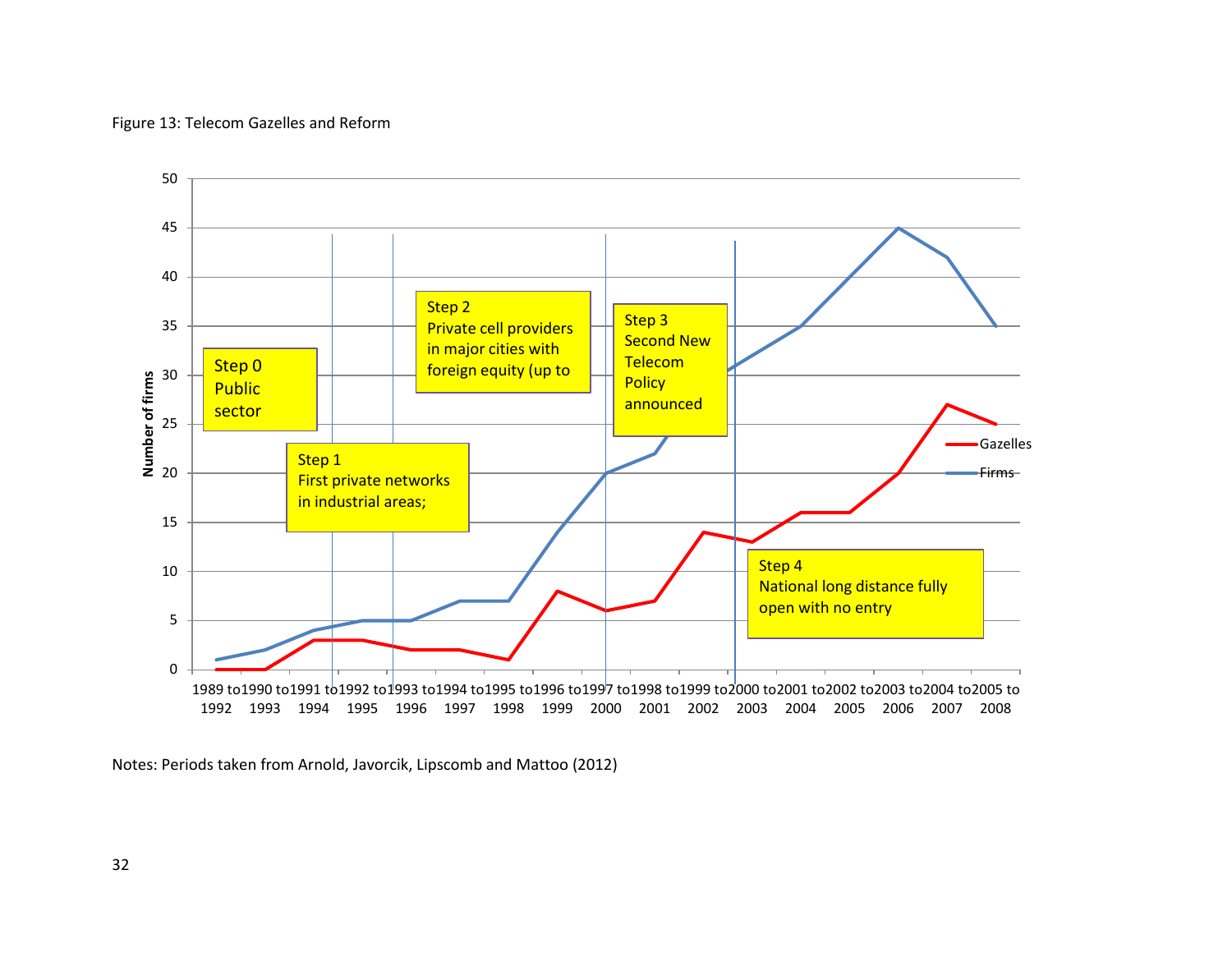## **TABLES**

Table 1: Gazelles and Exporting (China)

# **Percentage of Firms that are Gazelles by Exporting Ability**

|                           | 1999-2002 | 2000-2003 | 2001-2004 | 2002-2005 | Overall |
|---------------------------|-----------|-----------|-----------|-----------|---------|
| <b>Exporting Firm</b>     | 12.7%     | 15.1%     | 24.4%     | 19.4%     | 37.9%   |
| <b>Number of Gazelles</b> | 2,554     | 3,485     | 6,803     | 6,137     | 16,343  |
| Number of Non-Gazelles    | 17,507    | 19,592    | 21,102    | 25,572    | 26,772  |
| Total                     | 20,061    | 23,077    | 27,905    | 31,709    | 43,115  |
| Non-Exporting Firm        | 9.6%      | 12.3%     | 21.1%     | 16.2%     | 29.3%   |
| <b>Number of Gazelles</b> | 5,297     | 6,969     | 14,034    | 11,699    | 27,766  |
| Number of Non-Gazelles    | 50,063    | 49,691    | 52,354    | 60,338    | 67,088  |
| Total                     | 55,360    | 56,660    | 66,388    | 72,037    | 94,854  |

Table 2: Gazelles and Exporting (India)

# **Percentage of Firms that are Gazelles by Exporting Ability**

| Period                    | 1999-2002 | 2000-2003 | 2001-2004 | 2002-2005 | 2003-2006 | 2004-2007 | 2005-2008 Overall |       |
|---------------------------|-----------|-----------|-----------|-----------|-----------|-----------|-------------------|-------|
| <b>Exporting Firm</b>     | 5.6%      | 5.7%      | 8.9%      | 19.0%     | 18.8%     | 19.1%     | 21.8%             | 41.5% |
| <b>Number of Gazelles</b> | 91        | 95        | 151       | 330       | 360       | 382       | 443               | 1228  |
| Number of Non-Gazelles    | 1546      | 1586      | 1542      | 1409      | 1558      | 1618      | 1590              | 1730  |
| Total                     | 1637      | 1681      | 1693      | 1739      | 1918      | 2000      | 2033              | 2958  |
| Non-Exporting Firm        | 15.4%     | 14.9%     | 17.7%     | 24.6%     | 27.9%     | 31.7%     | 35.6%             | 51.5% |
| <b>Number of Gazelles</b> | 243       | 256       | 300       | 434       | 545       | 616       | 715               | 1176  |
| Number of Non-Gazelles    | 1336      | 1463      | 1394      | 1331      | 1405      | 1326      | 1295              | 1107  |
| Total                     | 1579      | 1719      | 1694      | 1765      | 1950      | 1942      | 2010              | 2283  |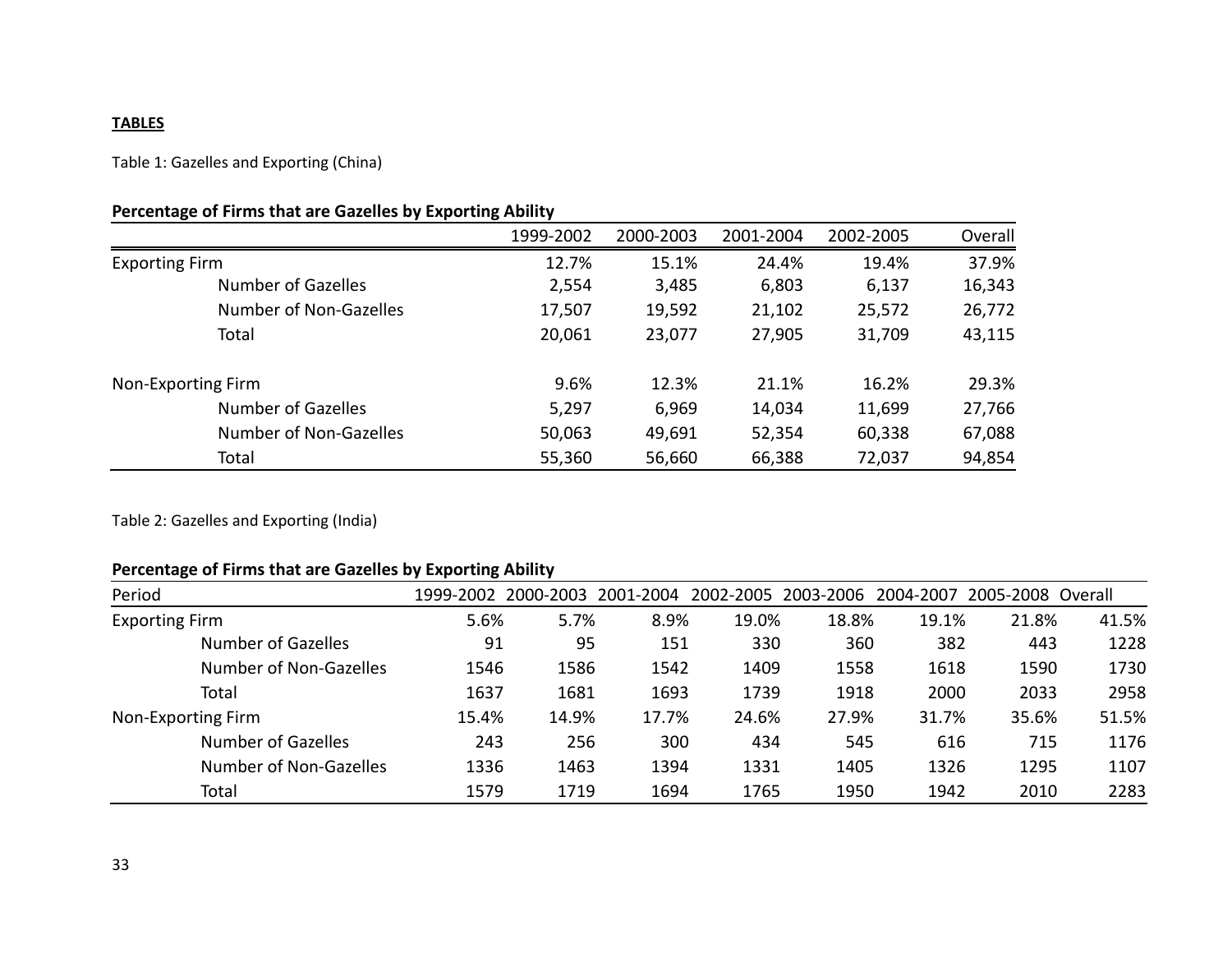Table 3: Gazelles, Exporting and Age (China)

## **Age and Exporter Cross Tabulation**

|            | Percentage of Firms in each Age Bucket |                 |                    |                        |  |  |  |  |  |
|------------|----------------------------------------|-----------------|--------------------|------------------------|--|--|--|--|--|
| Age Bucket | % of Firms that are                    | % of Firms that | % of Gazelles that | % of Non-Gazelles that |  |  |  |  |  |
| $\leq$ 10  | 17.7%                                  | 40.9%           | 36.1%              | 31.5%                  |  |  |  |  |  |
| $11 - 25$  | 10.3%                                  | 26.9%           | 24.8%              | 19.3%                  |  |  |  |  |  |
| $26 - 50$  | 6.1%                                   | 24.0%           | 19.8%              | 16.4%                  |  |  |  |  |  |
| >100       | 6.3%                                   | 33.2%           | 24.6%              | 17.7%                  |  |  |  |  |  |

Notes: Median age for all firms is approximately 8 years – median age for gazelles is approximately 6 years.

Table 4: Gazelles, exporting and age (India)

## **Age and Exporter Cross Tabulation**

|                                                     | Percentage of Firms from Era that: |                  |                             |                                 |
|-----------------------------------------------------|------------------------------------|------------------|-----------------------------|---------------------------------|
| Era                                                 | are<br>Gazelles                    | are<br>Exporters | are Gazelles<br>that Export | are Non-Gazelles<br>that Export |
| Globalized (2001 on)<br>Postliberalized (1991-2000) | 63.8%<br>59.7%                     | 28.8%<br>49.6%   | 15.9%<br>32.3%              | 12.9%<br>17.3%                  |
| Post-Independence (1948-1990)                       | 27.5%                              | 75.5%            | 20.8%                       | 54.7%                           |
| Pre-independence (before 1948)                      | 44.6%                              | 68.9%            | 33.1%                       | 35.8%                           |
| $N=$                                                | 9312                               | 5960             | 5960                        | 5960                            |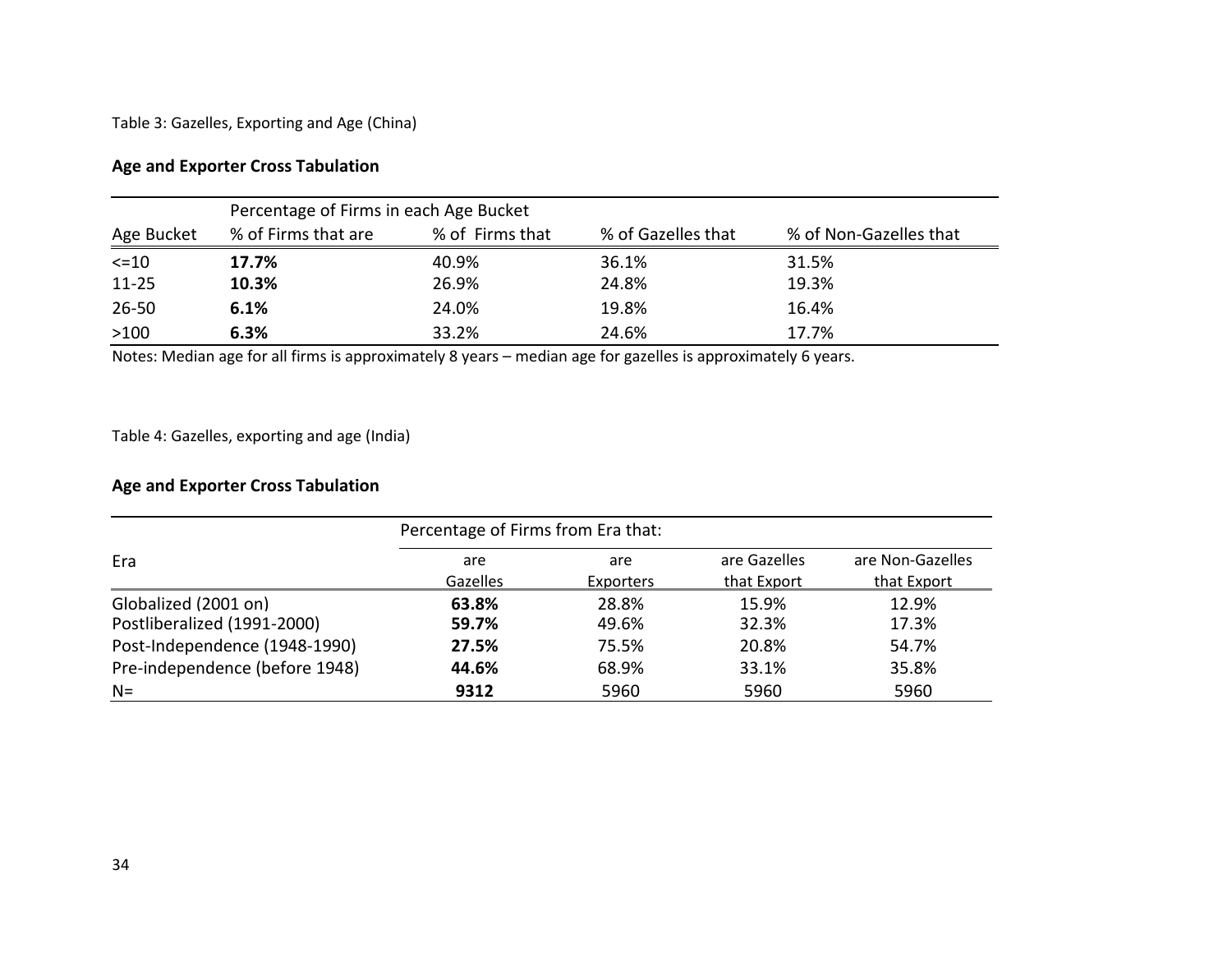|                                                            |                  | Percent of Gazelles that Export |       |       |       |       |               |  |
|------------------------------------------------------------|------------------|---------------------------------|-------|-------|-------|-------|---------------|--|
| <b>Industry Name</b>                                       | <b>ISIC Rev.</b> | 1999-2002 2000-                 |       | 2001- | 2002- | 1999- | <b>Number</b> |  |
| Manufacture of furniture; manufacturing n.e.c.             | 36               | 60.6%                           | 61.2% | 65.7% | 66.8% | 70.5% | 2,591         |  |
| Manufacture of wearing apparel; dressing and dyeing of fur | 18               | 64.4%                           | 64.5% | 61.6% | 61.1% | 69.8% | 2,677         |  |
| Manufacture of radio, television and communication         | 32               | 60.6%                           | 61.2% | 67.2% | 62.6% | 68.0% | 2,616         |  |
| Manufacture of office, accounting and computing machinery  | 30               | 49.5%                           | 55.3% | 74.0% | 68.4% | 65.6% | 484           |  |
| Manufacture of medical, precision and optical instruments, | 33               | 42.6%                           | 43.8% | 41.1% | 47.4% | 49.9% | 1,106         |  |
| Manufacture of textiles                                    | 17               | 40.4%                           | 41.7% | 40.0% | 41.6% | 48.4% | 5,228         |  |
| Manufacture of fabricated metal products                   | 28               | 39.3%                           | 39.0% | 36.3% | 36.9% | 42.8% | 3,922         |  |
| Manufacture of electrical machinery and apparatus n.e.c.   | 31               | 37.6%                           | 39.6% | 35.6% | 37.4% | 41.6% | 4,121         |  |
| Manufacture of rubber and plastics products                | 25               | 37.4%                           | 37.5% | 37.1% | 33.3% | 41.2% | 3,383         |  |
| Manufacture of machinery and equipment n.e.c.              | 29               | 34.6%                           | 34.2% | 33.4% | 35.6% | 39.6% | 7,871         |  |
| Manufacture of motor vehicles, trailers and semi-trailers  | 34               | 30.4%                           | 29.7% | 27.3% | 32.7% | 34.1% | 2,291         |  |
| Manufacture of chemicals and chemical products             | 24               | 23.1%                           | 22.5% | 23.8% | 24.7% | 29.4% | 5,545         |  |
| Manufacture of food products and beverages                 | 15               | 24.4%                           | 26.2% | 24.0% | 26.3% | 28.3% | 5,515         |  |
| Manufacture of other non-metallic mineral products         | 26               | 10.8%                           | 16.4% | 19.5% | 20.9% | 21.9% | 4,764         |  |
| Manufacture of basic metals                                | 27               | 16.2%                           | 16.8% | 17.2% | 17.0% | 21.6% | 4,153         |  |
| Manufacture of paper and paper products                    | 21               | 13.7%                           | 15.9% | 13.8% | 14.1% | 18.2% | 1,788         |  |
| Publishing, printing and reproduction of recorded media    | 22               | 17.9%                           | 13.9% | 11.7% | 15.0% | 16.0% | 857           |  |
| Manufacture of coke, refined petroleum products and        | 23               | 7.7%                            | 6.2%  | 9.0%  | 6.5%  | 10.9% | 522           |  |
| Mining of metal ores                                       | 13               | 0.0%                            | 2.8%  | 5.9%  | 4.2%  | 5.9%  | 794           |  |
| Mining of coal and lignite; extraction of peat             | 10               | 1.3%                            | 2.0%  | 3.1%  | 1.9%  | 2.8%  | 1,346         |  |
| Electricity, gas, steam and hot water supply               | 40               | 0.0%                            | 1.0%  | 1.1%  | 1.3%  | 2.0%  | 1,088         |  |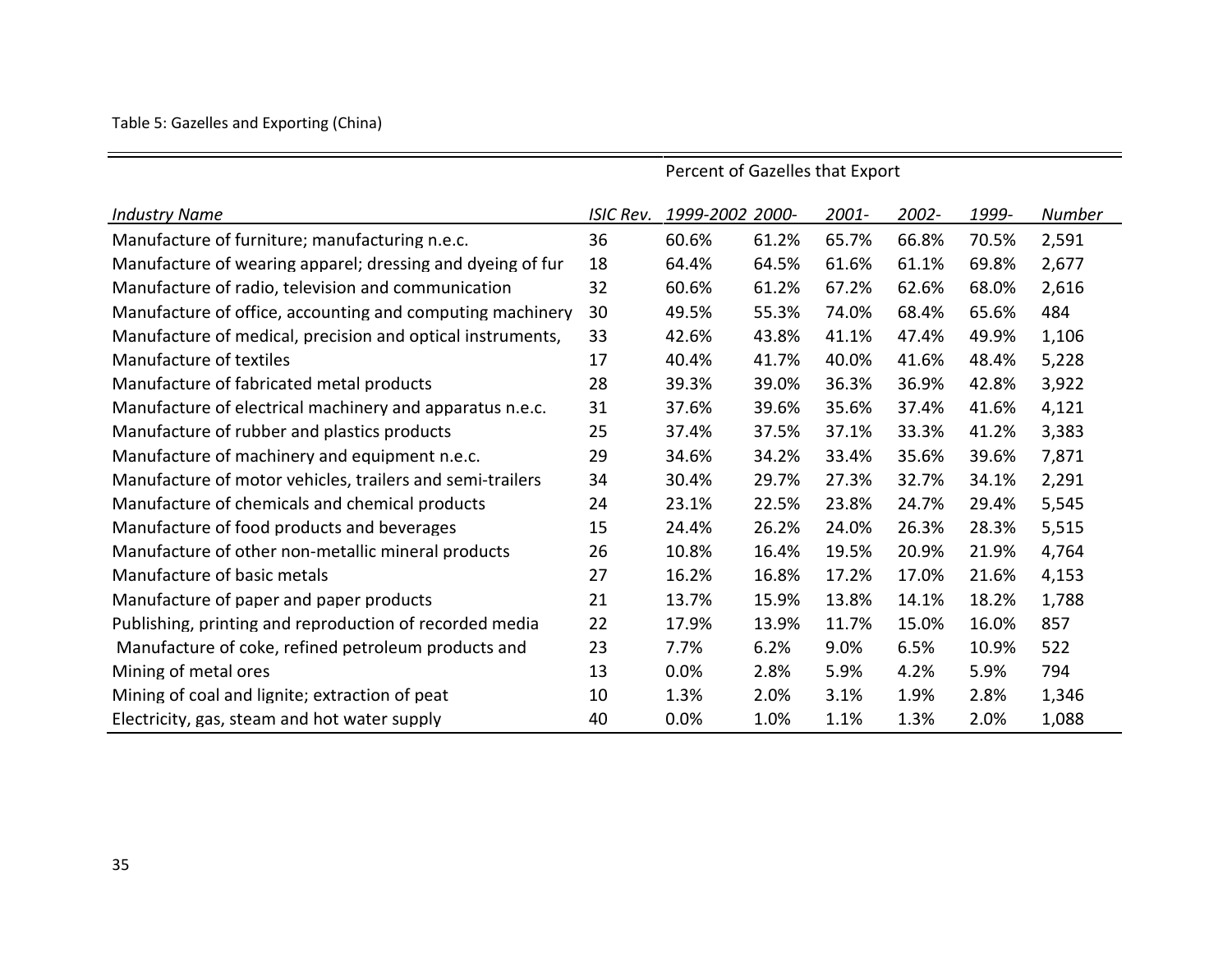Table 6: Probit Regression on whether the firm is a gazelle (China)

|                                              | (1)       | (2)        | (3)        | (4)        | (5)        | (6)        | (7)        | (8)                | (9)        |
|----------------------------------------------|-----------|------------|------------|------------|------------|------------|------------|--------------------|------------|
|                                              |           |            |            |            |            |            |            |                    |            |
| Exporter <sub>t-1</sub>                      | $0.13***$ | $0.15***$  | $0.09***$  | $0.05***$  | $0.03***$  | $0.04***$  | $0.04***$  |                    |            |
| Exporter <sub>+</sub>                        |           |            |            |            |            |            |            | $0.06***$          | $0.07***$  |
| Ln(Number of Employees)                      |           | $-0.04***$ | $-0.00$    | $-0.04***$ | $-0.04***$ | $-0.06***$ | $-0.06***$ | $-0.09***$         | $-0.09***$ |
| Age                                          |           |            | $-0.02***$ | $-0.02***$ | $-0.01***$ | $-0.01***$ | $-0.01***$ | $-0.01***$         | $-0.01***$ |
| <b>Collective Owned</b>                      |           |            |            |            | $0.18***$  | $0.14***$  | $0.15***$  | $0.16***$          | $0.17***$  |
| <b>Equity Cooperative</b>                    |           |            |            |            | $0.18***$  | $0.19***$  | $0.20***$  | $0.24***$          | $0.24***$  |
| Joint Ownership Enterprises                  |           |            |            |            | $-0.00$    | 0.05       | 0.06       | $0.06*$            | $0.06*$    |
| <b>Limited Liability Corporations</b>        |           |            |            |            | $0.21***$  | $0.20***$  | $0.23***$  | $0.27***$          | $0.27***$  |
| Share-holding corporations Itd               |           |            |            |            | $0.23***$  | $0.21***$  | $0.23***$  | $0.27***$          | $0.27***$  |
| <b>Private Enterprises</b>                   |           |            |            |            | $0.34***$  | $0.33***$  | $0.37***$  | $0.40***$          | $0.40***$  |
| Other domestic enterprises                   |           |            |            |            | $0.39***$  | $0.37***$  | $0.38***$  | $0.35***$          | $0.35***$  |
| Enterprises with Funds from Hong Kong, Macao |           |            |            |            | $0.20***$  | $0.22***$  | $0.23***$  | $0.26***$          | $0.26***$  |
| Foreign Funded Enterprises                   |           |            |            |            | $0.24***$  | $0.27***$  | $0.29***$  | $0.33***$          | $0.33***$  |
| Interaction: exporter and age                |           |            |            |            |            |            |            |                    | $-0.00052$ |
| Pseudo R                                     | 0.0019    | 0.003      | 0.0204     | 0.0385     | 0.0415     | 0.0495     | 0.0573     | 0.0746             | 0.0746     |
| Observations                                 | 341,977   | 338,460    | 338,460    | 298,830    | 265,675    | 265,675    | 265,675    | 301,092            | 301,092    |
| <b>Industry F-Es</b>                         | X         | Х          | Х          | V          | V          | V          | V          | $\boldsymbol{\nu}$ | V          |
| Province F-Es                                | Х         | Х          | Х          | Х          | Х          | V          | V          | V                  | V          |
| Year F-Es                                    |           |            |            | Х          |            |            | V          | V                  | V          |

Robust standard errors in brackets

\*\*\* p<0.01, \*\* p<0.05, \* p<0.1

Excluded Category is State-Owned Enterprise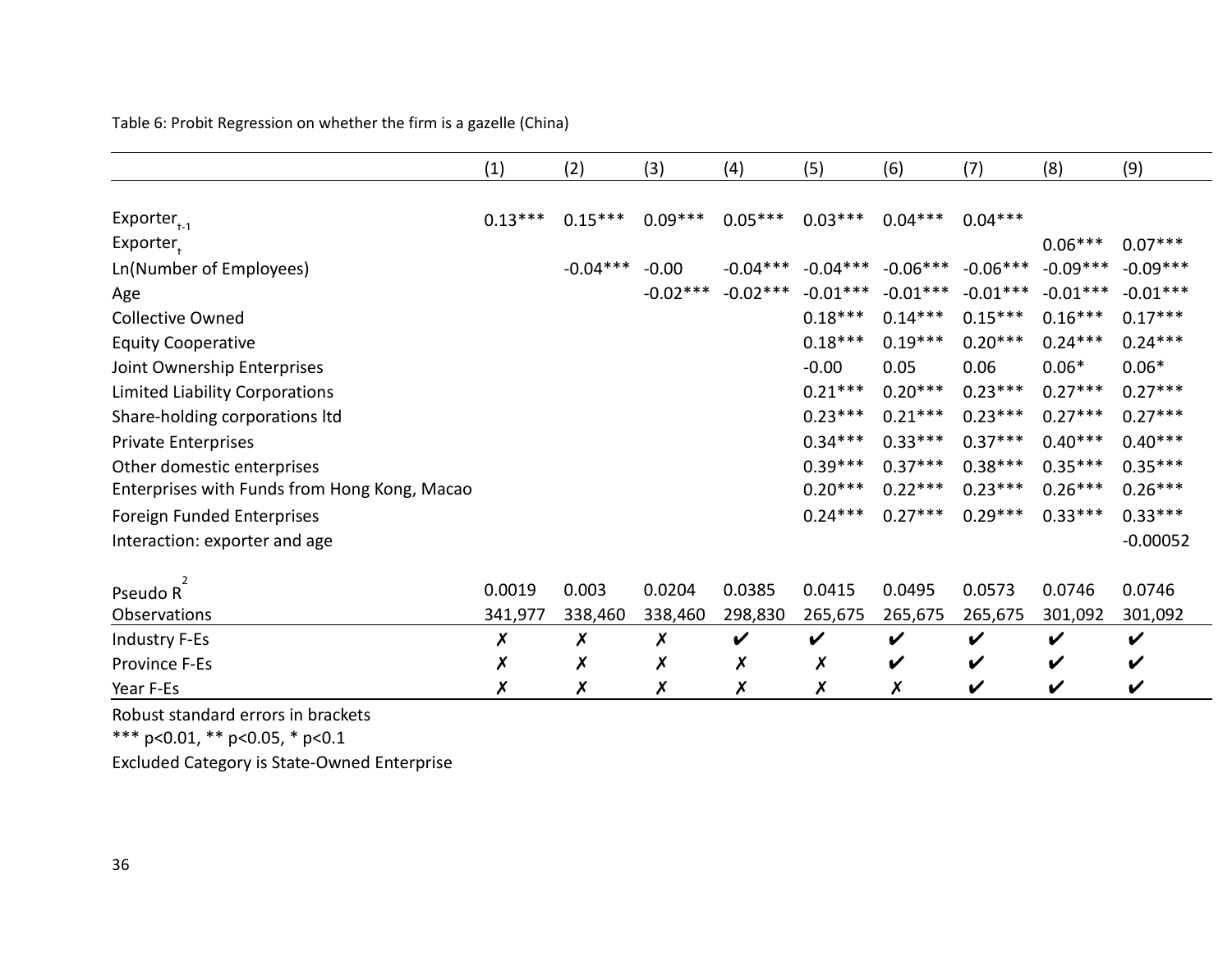Table 7: Probit Regression on whether the firm is a gazelle (India)

|                               | (1)        | (2)        | (3)        | (4)        | (5)        | (6)                | (7)        | (8)        | (9)                        |
|-------------------------------|------------|------------|------------|------------|------------|--------------------|------------|------------|----------------------------|
| Exporter <sub>+1</sub>        | $-0.36***$ | $-0.19***$ | $-0.19***$ | $-0.13***$ | $-0.14***$ | $-0.14***$         | $-0.18***$ |            |                            |
| Exporter.                     |            |            |            |            |            |                    |            | $-0.17***$ | $-0.17***$                 |
| In(Starting Year Revenue)     |            | $-0.15***$ | $-0.12***$ | $-0.12***$ | $-0.12***$ | $-0.12***$         | $-0.10***$ | $-0.13***$ | $-0.13***$                 |
| Age                           |            |            | $-0.01***$ | $-0.01***$ | $-0.01***$ | $-0.01***$         | $-0.01***$ | $-0.01***$ | $-0.01***$                 |
| <b>State-Owned Enterprise</b> |            |            |            |            | $-0.14*$   | $-0.12$            | $-0.09$    | $-0.04$    | $-0.04$                    |
| Private Foreign               |            |            |            |            | 0.03       | 0.04               | 0.08       | $0.12**$   | $0.12**$                   |
| <b>Private Group</b>          |            |            |            |            | 0.03       | 0.04               | $0.11***$  | $0.11***$  | $0.11***$                  |
| Interaction                   |            |            |            |            |            |                    |            |            | $\mathbf 0$                |
| Constant                      | $-0.96***$ | $-1.33***$ | $-1.13***$ | $-1.42***$ | $-1.43***$ | $-1.72***$         | $-2.82***$ | $-2.02***$ | $-2.02***$                 |
| Pseudo R2                     | 0.0162     | 0.0646     | 0.0702     | 0.0842     | 0.0846     | 0.0896             | 0.1509     | 0.159      | 0.159                      |
| <b>Observations</b>           | 35,617     | 35,617     | 35,617     | 35,617     | 35,617     | 35,464             | 35,464     | 42,147     | 42,147                     |
| <b>Industry Fixed Effects</b> | Х          | X          | Х          | V          | V          | $\boldsymbol{\nu}$ | V          | V          | $\boldsymbol{\mathcal{U}}$ |
| <b>Province Fixed Effects</b> | X          | X          | X          | X          | Х          | V                  | V          | V          | $\boldsymbol{\mathcal{U}}$ |
| Year Fixed Effects            | Х          | X          | Х          | Х          | Х          | Х                  | V          | V          | $\checkmark$               |

Robust standard errors in brackets

\*\*\* p<0.01, \*\* p<0.05, \* p<0.1

Excluded Category is private and not within a group of companies. Examples of private group ownership are firms belonging to the Tata and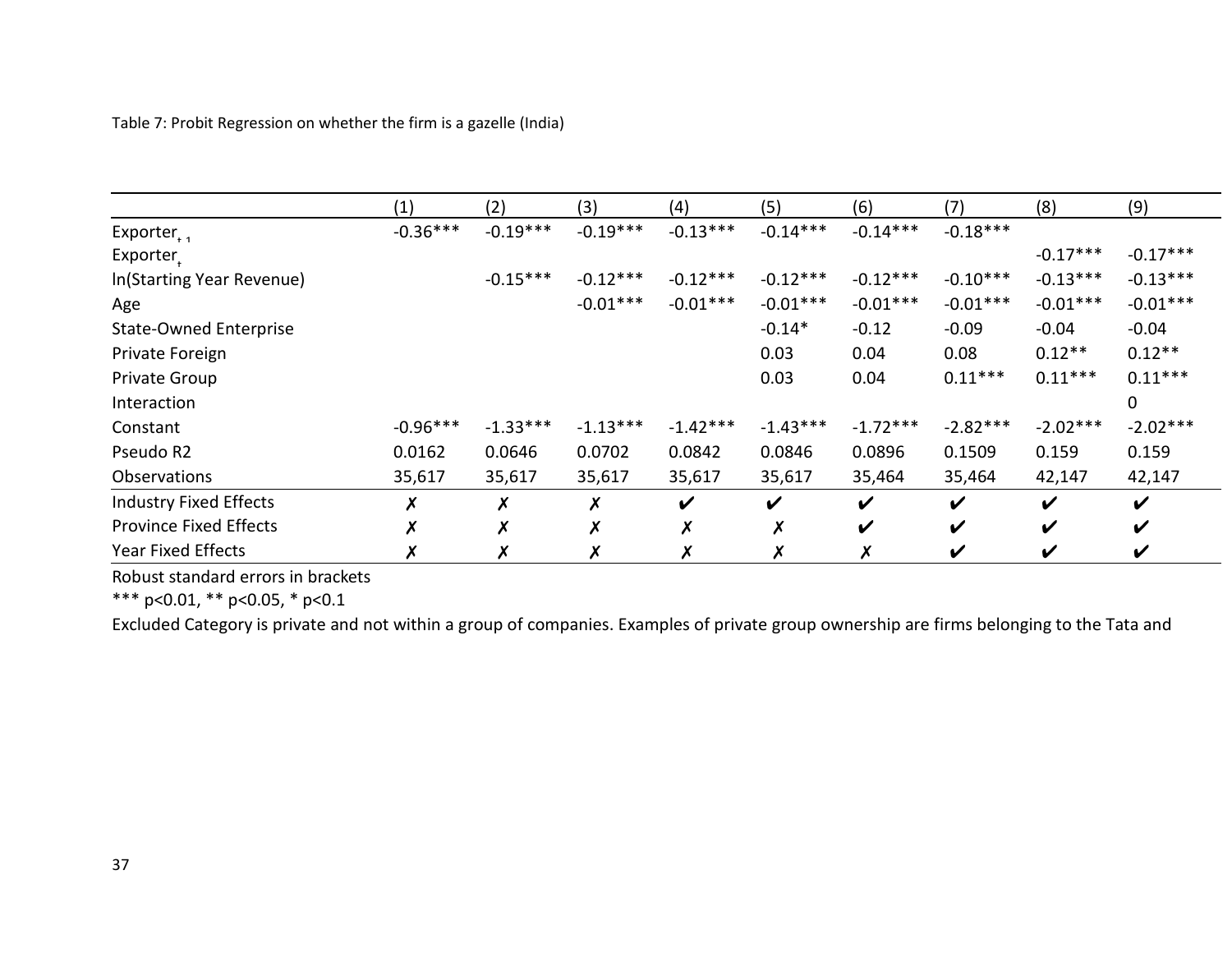Table 8: Probit Regression on whether the firm is a gazelle (India) – Manufacturing Only

|                               | (1)        | (2)        | (3)        | (4)        | (5)        | (6)                        | (7)        | (8)        | (9)         |
|-------------------------------|------------|------------|------------|------------|------------|----------------------------|------------|------------|-------------|
| $Exporter_{1}$                | $-0.22***$ | $-0.09***$ | $-0.09***$ | $-0.09***$ | $-0.10***$ | $-0.10***$                 | $-0.12***$ |            |             |
| Exporter                      |            |            |            |            |            |                            |            | $-0.10***$ | $-0.09***$  |
| In(Starting Year Revenue)     |            | $-0.12***$ | $-0.12***$ | $-0.12***$ | $-0.12***$ | $-0.12***$                 | $-0.13***$ | $-0.16***$ | $-0.16***$  |
| Age                           |            |            | 0          | 0          | 0          | 0                          | 0          | 0          | $0.00017*$  |
| <b>State-Owned Enterprise</b> |            |            |            |            | $-0.09$    | $-0.02$                    | $-0.01$    | $-0.03$    | $-0.03$     |
| Private Foreign               |            |            |            |            | $0.07**$   | $0.09***$                  | $0.09***$  | $0.08***$  | $0.08***$   |
| Private Group                 |            |            |            |            | $-0.01$    | $-0.04$                    | $-0.02$    | $-0.01$    | $-0.01$     |
| Interaction                   |            |            |            |            |            |                            |            |            | $\mathbf 0$ |
| Constant                      | $-1.07***$ | $-0.99***$ | $-0.99***$ | $-0.99***$ | $-1.01***$ | $-1.31***$                 | $-1.60***$ | $-1.13***$ | $-1.13***$  |
| Pseudo R2                     | 0.0064     | 0.0344     | 0.0344     | 0.0344     | 0.0352     | 0.0407                     | 0.0571     | 0.0746     | 0.0749      |
| Observations                  | 34,482     | 34,482     | 34,482     | 34,482     | 34,482     | 34,340                     | 34,340     | 43,171     | 43,171      |
| <b>Industry Fixed Effects</b> | Х          | X          | X          | V          | V          | V                          | ✓          | ✔          | V           |
| <b>Province Fixed Effects</b> | X          | X          | X          | X          | Х          | $\boldsymbol{\mathcal{U}}$ | V          | V          | V           |
| <b>Year Fixed Effects</b>     | Χ          | Х          | Х          | Х          |            | Х                          | V          | V          | V           |

Robust standard errors in brackets

\*\*\* p<0.01, \*\* p<0.05, \* p<0.1

Excluded Category is private and not within a group of companies. Examples of private group ownership are firms belonging to the Tata and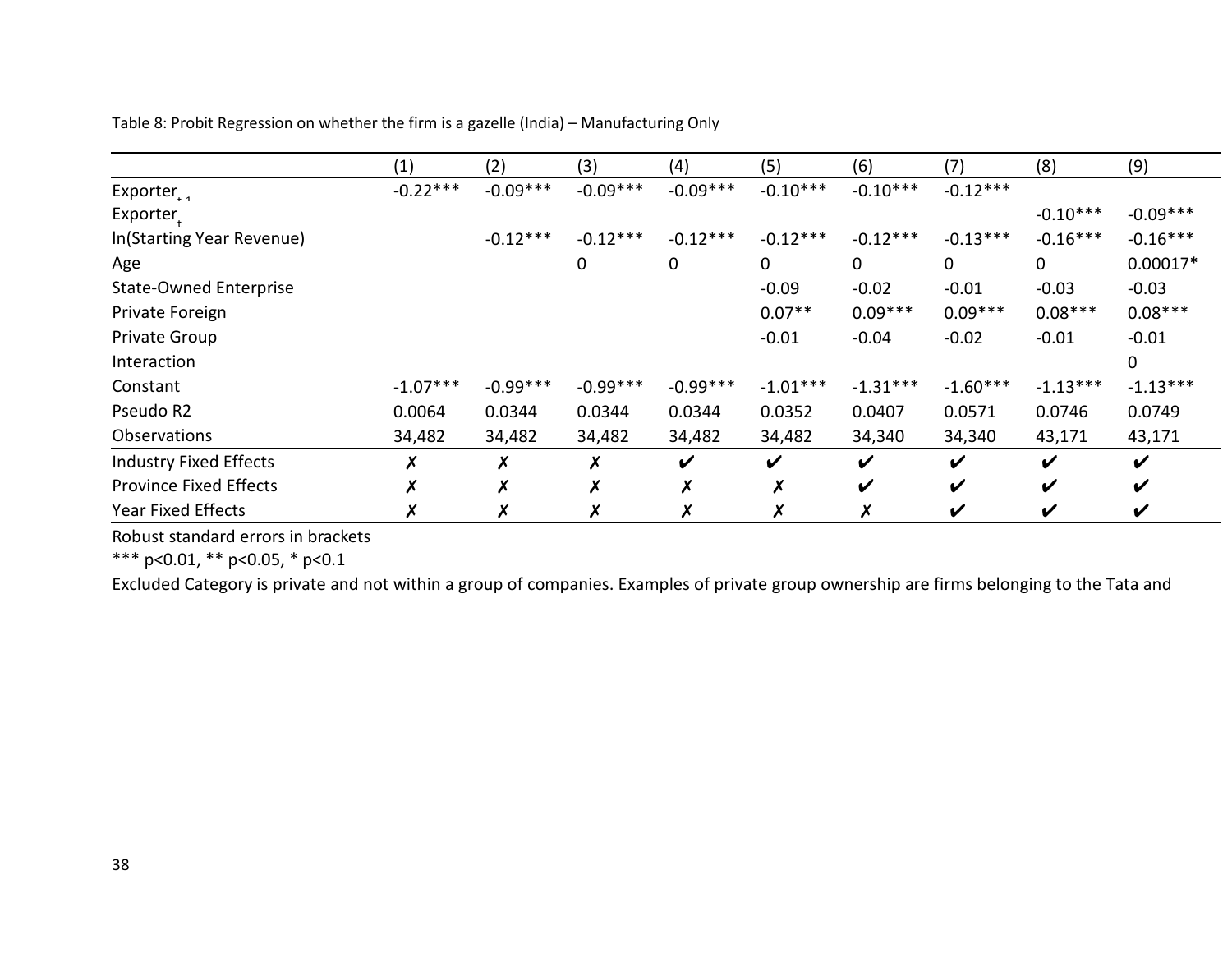## Table 9: Notable Gazillas in China

| Corporate Name              | Product                     | Ownership Type    | # of periods | Subsidiary of                 | Revenue 2007 (in |
|-----------------------------|-----------------------------|-------------------|--------------|-------------------------------|------------------|
|                             |                             |                   | as a gazelle |                               | million USD)     |
| Hongfujin Precision         | Computer and digital camera | Foreign Funded    | 4            | Hon Hai Precision             | 25,400           |
| Nokia Telecommunications    | Mobile phones               | Foreign Funded    | 4            | <b>Nokia Corporation</b>      | 12,900           |
| Huawei Technologies Co.,    | Telecommunication           | Limited Liability | 5            |                               | 12,600           |
| Baoshan Iron and Steel Co., | <b>Steel Products</b>       | Share-holding     | 2            |                               | 12,100           |
| Dafeng Computer             | Manufacture of measuring    | Foreign Funded    | 2            |                               | 8,899            |
| Shanghai General Motors     | Cars, engines and           | Foreign Funded    | 4            | <b>SAIC Motor</b>             | 8,898            |
| Shandong                    | Manufacture of textile      | Limited Liability | 6            |                               | 7,643            |
| North China Grid Co., Ltd.  | Electric power              | Limited Liability | 3            | <b>State Grid Corporation</b> | 6,861            |
| Jiangsu Shagang Group Co.,  | <b>Steel Products</b>       | Limited Liability | 4            |                               | 6,530            |
| <b>SINOPEC Maoming</b>      | Petroleum refinery services | Share-holding     | 3            | China Petroleum &             | 5,681            |
| Guangzhou Honda             | Vehicles and vehicle parts  | Foreign Funded    | 4            | GAIG Stock Co., Ltd           | 5,655            |
| <b>Wanxiang Group</b>       | Auto parts                  | Share-holding     | 5            |                               | 5,584            |
| Laiwu Steel Corporation     | Manufacture and processing  | Limited Liability | 4            | Jinan Iron & Steel Co.        | 5,062            |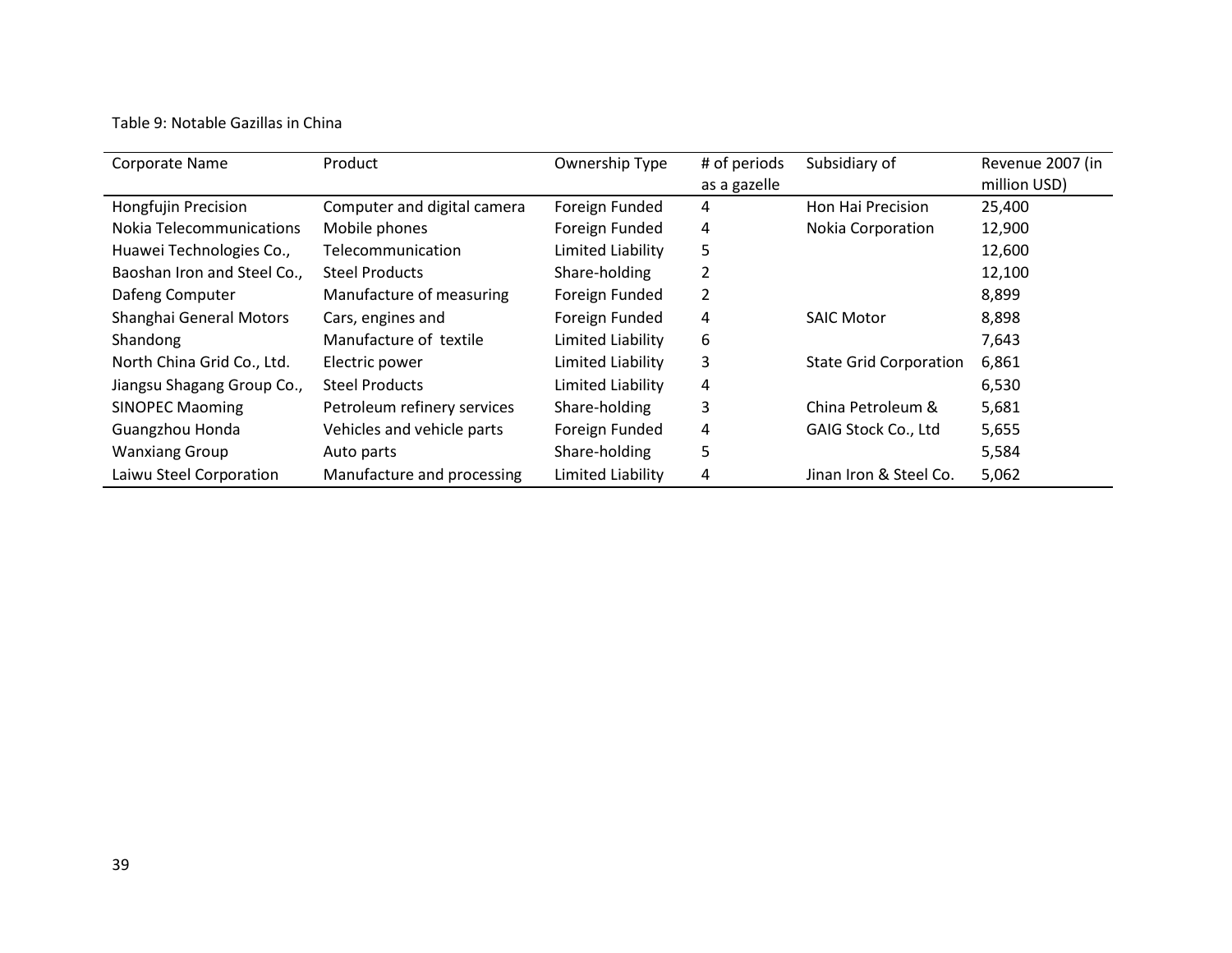Table 10: Notable Gazillas in India (Revenues)

| Firm Name                  | Product                   | Ownership Type        | Highest        | Periods        | Rank | 2007 Revenue (\$ | Periods as | Year of |
|----------------------------|---------------------------|-----------------------|----------------|----------------|------|------------------|------------|---------|
|                            |                           |                       | Rank           | as             | in   | million, 2000)   | Exporter   | Inc.    |
|                            |                           |                       |                | Gazelle        | 2007 |                  |            |         |
| MMTCLtd.                   | Trade in minerals &       | Central Govt. -       | $\mathbf{1}$   | $\overline{2}$ | 6    | 3744.207         | $\Omega$   | 1963    |
| Tata Motors Ltd.           | Heavy commercial          | <b>Tata Group</b>     | 1              | 3              | 3    | 4876.019         | 17         | 1945    |
| Reliance Industries Ltd.   | Petroleum products        | <b>Reliance Group</b> | $\mathbf{1}$   | 5              | 1    | 18615.54         | 17         | 1966    |
| Mangalore Refinery &       | Petroleum products        | Central Govt. -       | $\overline{2}$ | 7              | 2    | 5065.931         | 5          | 1988    |
| Hindustan Unilever Ltd.    | Cosmetics, toiletries,    | Uni Lever (F)         | $\overline{2}$ | 3              | 14   | 2074.573         | 17         | 1933    |
| Maruti Suzuki India Ltd.   | Passenger cars            | Private (Foreign)     | $\overline{2}$ | 2              | 9    | 2745.922         | 17         | 1981    |
| Bharti Airtel Ltd.         | Cellular mobile phone     | <b>Bharti Telecom</b> | $\overline{2}$ | 3              | 5    | 4035.16          | 0          | 1995    |
| State Trading Corpn. Of    | <b>Wholesale Trade</b>    | Central Govt. -       | $\overline{2}$ | 3              | 12   | 2301.631         | 0          | 1956    |
| G A I L (India) Ltd.       | LNG storage &             | Central Govt. -       | 3              | 3              | 8    | 2856.675         | 0          | 1984    |
| Chennai Petroleum          | Petroleum products        | Central Govt. -       | 3              | 4              | 4    | 4628.265         | 0          | 1965    |
| <b>Tata Communications</b> | Basic telephone service   | <b>Tata Group</b>     | 4              | 3              | 36   | 852.0295         | 0          | 1986    |
| Adani Enterprises Ltd.     | Trade in manufactured     | Adani Group           | 7              | 6              | 18   | 1613.658         | 0          | 1988    |
| Hindalco Industries Ltd.   | Aluminium, unwrought      | Birla Aditya          | $\overline{7}$ | 4              | 7    | 3127.217         | 17         | 1958    |
| <b>Tata Consultancy</b>    | Computer software         | Tata Group            | 7              | 3              | 10   | 2598.437         | 0          | 1995    |
| <b>Brooke Bond Lipton</b>  | Tea                       | Uni Lever (F)         | 8              | $\overline{2}$ |      |                  | 5          | 1912    |
| M S T C Ltd.               | Trade in minerals &       | Central Govt. -       | 8              | 3              | 59   | 481.4523         | 0          | 1964    |
| Rashtriya Ispat Nigam      | Finished steel (incl.     | Central Govt. -       | 8              | $\overline{2}$ | 22   | 1441.674         | 12         | 1982    |
| Gitanjali Gems Ltd.        | Diamonds                  | Private (Indian)      | 9              | 3              | 78   | 349.2314         | 11         | 1987    |
| Premier Ltd.               | Machine tools             | Vinod Doshi           | 9              | $\overline{2}$ | 945  | 14.02531         | 14         | 1944    |
| Essar Steel Ltd.           | Hot rolled coils, strips, | Essar (Ruia)          | 10             | 7              | 23   | 1416.299         | 11         | 1976    |
| Tata Power Co. Ltd.        | Thermal electricity       | <b>Tata Group</b>     | 10             | 3              | 38   | 812.3107         | 0          | 1919    |
| Hero Honda Motors Ltd.     | Motorcycles               | Hero (Munjals)        | 10             | 6              | 16   | 1845.256         | 17         | 1984    |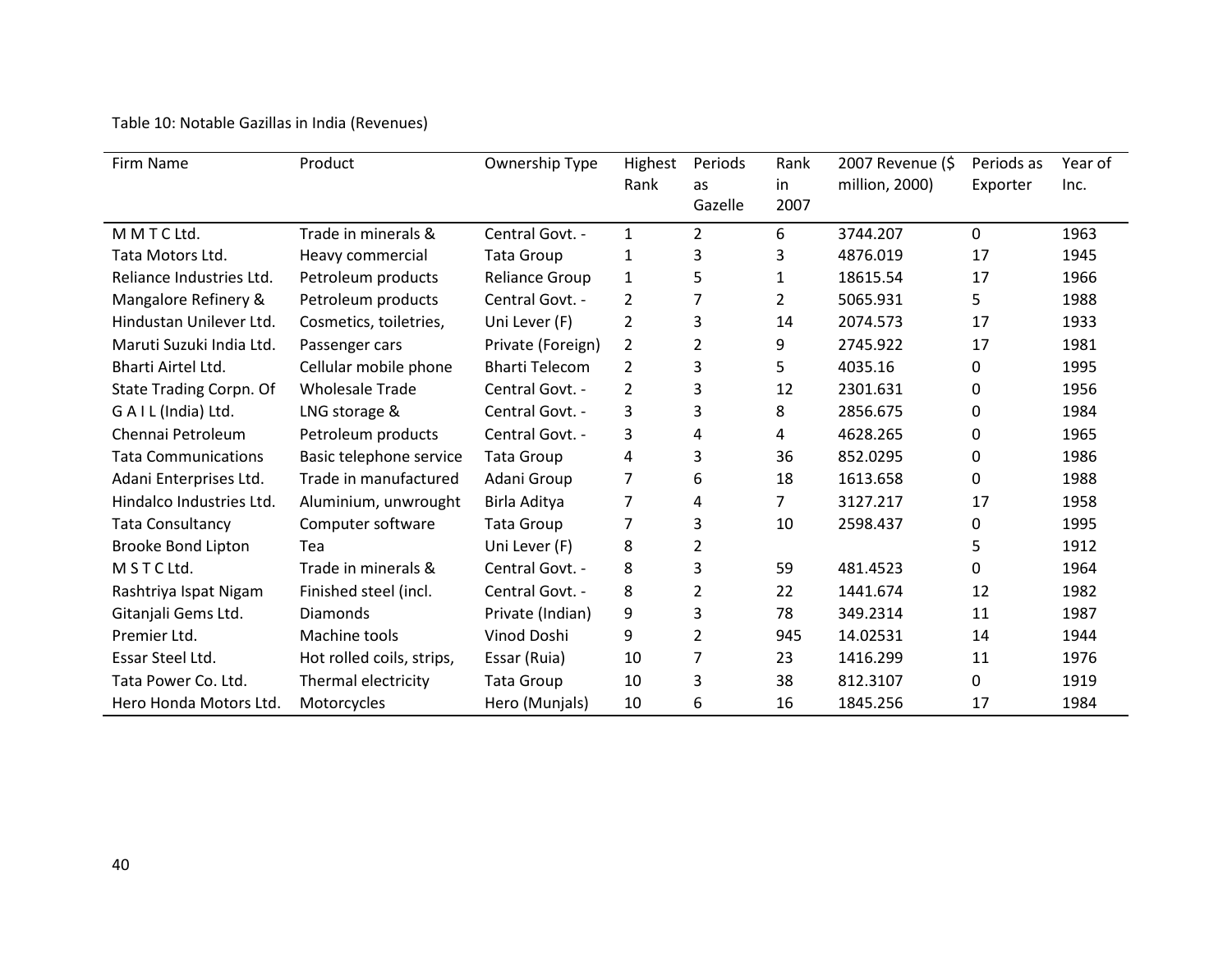| Firm Name            | Product                          | Ownership Type          | Periods | 2007 Revenue (\$ | Rank in        | Highest      | Periods  | Year |
|----------------------|----------------------------------|-------------------------|---------|------------------|----------------|--------------|----------|------|
| Infosys              | Computer software                | Private (Indian)        | 14      | 2286.228         | 13             | 12           | $\Omega$ | 1981 |
| Satyam Computer      | Computer software                | Satyam Computers        | 10      | 1082.949         | 29             | 27           | 0        | 1987 |
| Sterlite Industries  | Copper & copper products         | Sterlite Inds.          | 10      | 1959.418         | 15             | 15           | 11       | 1975 |
| Ruchi Soya Inds.     | Soybean oil                      | Ruchi Group             | 9       | 1351.257         | 24             | 19           | 17       | 1986 |
| J S W Steel Ltd.     | Hot rolled coils, strips, sheets | Om Prakash Jindal       | 8       | 1462.341         | 20             | 18           | 6        | 1994 |
| Idea Cellular Ltd.   | Cellular mobile phone service    | Birla Aditya Group      | 8       | 990.1478         | 33             | 25           | 0        | 1996 |
| Mangalore            | Petroleum products               | Central Govt. -         | 7       | 5065.931         | $\overline{2}$ | $\mathbf{2}$ | 5        | 1988 |
| Essar Steel Ltd.     | Hot rolled coils, strips, sheets | Essar (Ruia) Group      | 7       | 1416.299         | 23             | 10           | 11       | 1976 |
| A B B Ltd.           | Switchgears, nec                 | Asea Brown Boveri       | 6       | 726.9648         | 44             | 20           | 17       | 1949 |
| Lloyds Steel Inds.   | Hot rolled coils, strips, sheets | Lloyd Steel Group       | 6       | 301.0291         | 99             | 21           | 12       | 1970 |
| Wipro Ltd.           | Computer software                | <b>WIPRO Group</b>      | 6       | 2392.202         | 11             | 11           | $\Omega$ | 1945 |
| Tata Sons Ltd.       | Securities and stock traders     | Tata Group              | 6       | 43.39724         | 527            | 13           | 0        | 1917 |
| Adani Enterprises    | Trade in manufactured            | Adani Group             | 6       | 1613.658         | 18             | 7            | 0        | 1988 |
| Sical Logistics Ltd. | Cargo handling                   | Chidambaram             | 6       | 227.0147         | 133            | 18           | $\Omega$ | 1955 |
| Hero Honda           | Motorcycles                      | Hero (Munjals)          | 6       | 1845.256         | 16             | 10           | 17       | 1984 |
| Hindustan            | Construction of roads,           | <b>Gulabchand Doshi</b> | 5       | 260.8141         | 114            | 28           | 0        | 1926 |
| Rajesh Exports       | Gems & jewellery                 | Private (Indian)        | 5       | 1037.925         | 30             | 29           | 11       | 1995 |
| P E C Ltd.           | Trade in agricultural crops      | Central Govt. -         | 5       | 724.5649         | 45             | 14           | 0        | 1971 |
| Ambuja Cements       | Cement                           | Private (Foreign)       | 5       | 1103.638         | 28             | 28           | 12       | 1981 |
| Reliance             | Petroleum products               | <b>Reliance Group</b>   | 5       | 18615.54         | $\mathbf{1}$   | $\mathbf{1}$ | 17       | 1966 |
| Indo Rama            | Synthetic textiles               | Uniworth (Indo          | 5       | 340.568          | 82             | 23           | 15       | 1986 |

Table 11: Manufacturing Gazillas in India (Most Consistent Firms)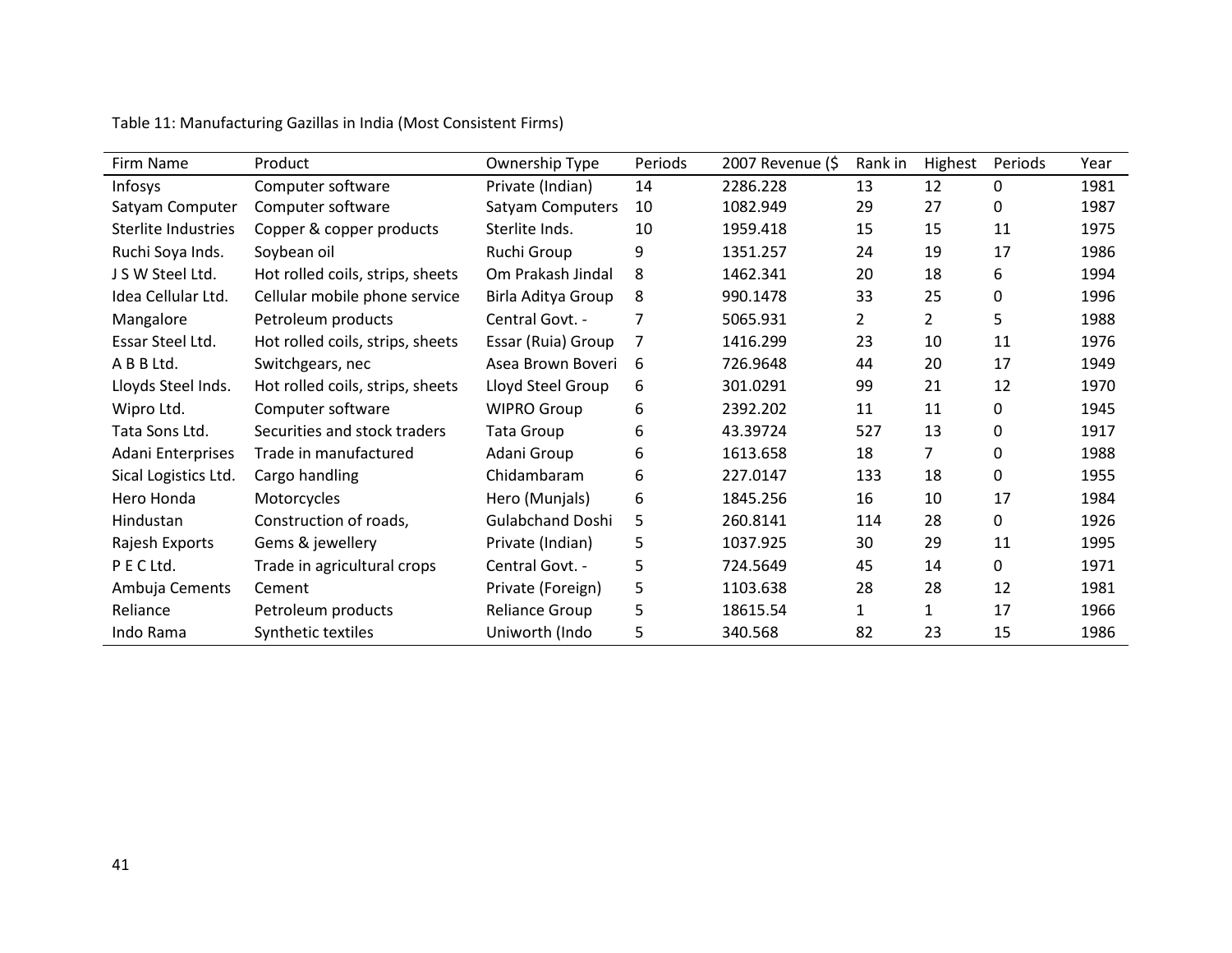### Data Appendix

The exporter variable was created so that exporters are listed as such if they have an export delivery value greater than zero for the first year of the gazelle period. Therefore, the lagged exporter variable included in the probit analysis refers to whether a company is flagged as an exporter for the year previous to first year of a gazelle period. Unfortunately export delivery value was only included in the Chinese Survey of Industrial Enterprises in 1999, 2000, 2001, 2002, and 2005. Therefore only the gazelle periods starting in 1999-2002 have a dummy variable indicating whether a firm was an exporter. This constraint also means that all analysis for China that includes an exporter variable, including the probit as well as the overall measure of the percent of exporters that gazelle, only includes data from the gazelle periods starting in 1999-2002.

The probit uses the values for the specified variables in the first year of the period. So the gazelle variable is laid out so that a gazelle in the period 2004-2008 is coded as a gazelle in 2004 in the probit. Therefore the variables used in the regression such as number of employees and age are the values recorded for 2004.

Different years of the Chinese Survey of Industrial Enterprises include different measures of revenue. All years but two, 2004 and 2007, include "product sales revenue." The only revenue available in 2004 was "main business revenue," and in 2007 the only revenue available was "total annual operating revenue." Besides 2004, "main business revenue" was only included in the survey conducted in 2006. Likewise, besides "total annual operating revenue" being the only choice in 2007, it was also included in the surveys of 2000 and 2006. No other measures of revenue were included in the surveys besides those listed above. Since "product sales revenue" was available for six years, as compared to the two years available for "main business revenue" and the three years available for "total annual operating revenue," it was used as our primary source of revenue for the years it was available.

This limitation leads us to use "main business revenue" for 2004 and "total annual operating revenue" for 2007. In order to investigate how this would affect our identification of gazelles, we compared the three revenues from 2006 (the only year they were all listed). "Main business revenue" and "product sales revenue" are identical except for a very few outliers. Therefore our identification of gazelles in periods using data from 2004 (2000- 2004 and 2004-2008), should not be greatly affected by our use of "main business revenue" instead of "product sales revenue."

In 2007, neither "product sales" nor "main business" is available and so we use "total annual operating revenue," which includes all activities of the firm, not just the primary activity. For diversified firms this would constitute a problem since the additional revenue from other activities, not included in the